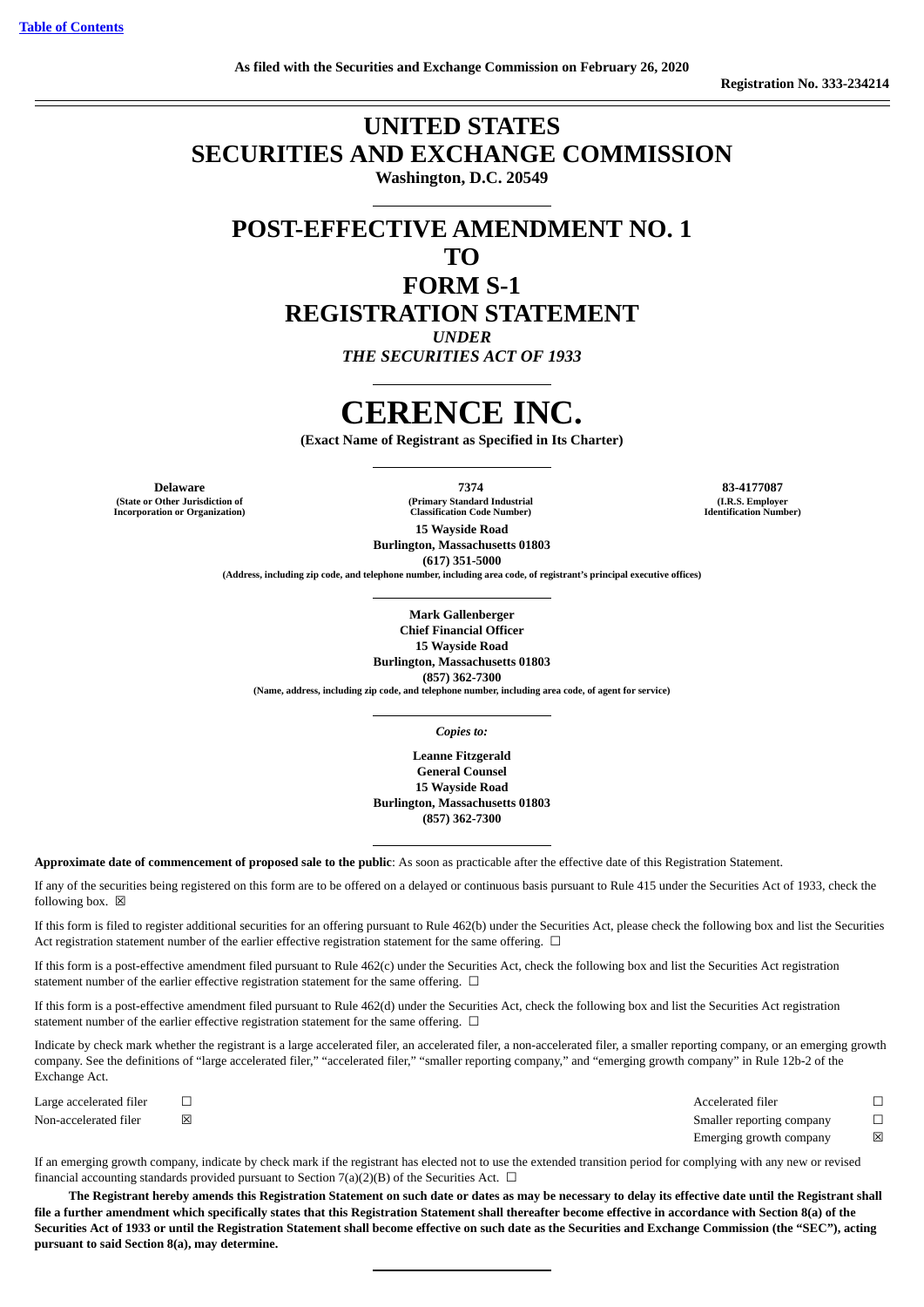**This Post-Effective Amendment No. 1 (this "Post-Effective Amendment") to the Registration Statement on Form S-1 (File No. 333-234214) (the "Registration Statement") as declared effective by the SEC on October 24, 2019, is being filed to update certain disclosures in the Registration Statement and the prospectus contained therein to, among other things, include the information contained in the Company's Annual Report on Form 10-K (the "Annual Report") for the fiscal year ended September 30, 2019 that was filed with the SEC on December 19, 2019 and to make certain other updates contained herein. No additional securities are being registered under this Post-Effective Amendment. Accordingly, this Post-Effective Amendment concerns only the resale from time to time by the selling stockholders of up to 650,736 shares of the Company's common stock registered under the Registration Statement. All applicable registration fees were paid at the time of the original filing of the Registration Statement.**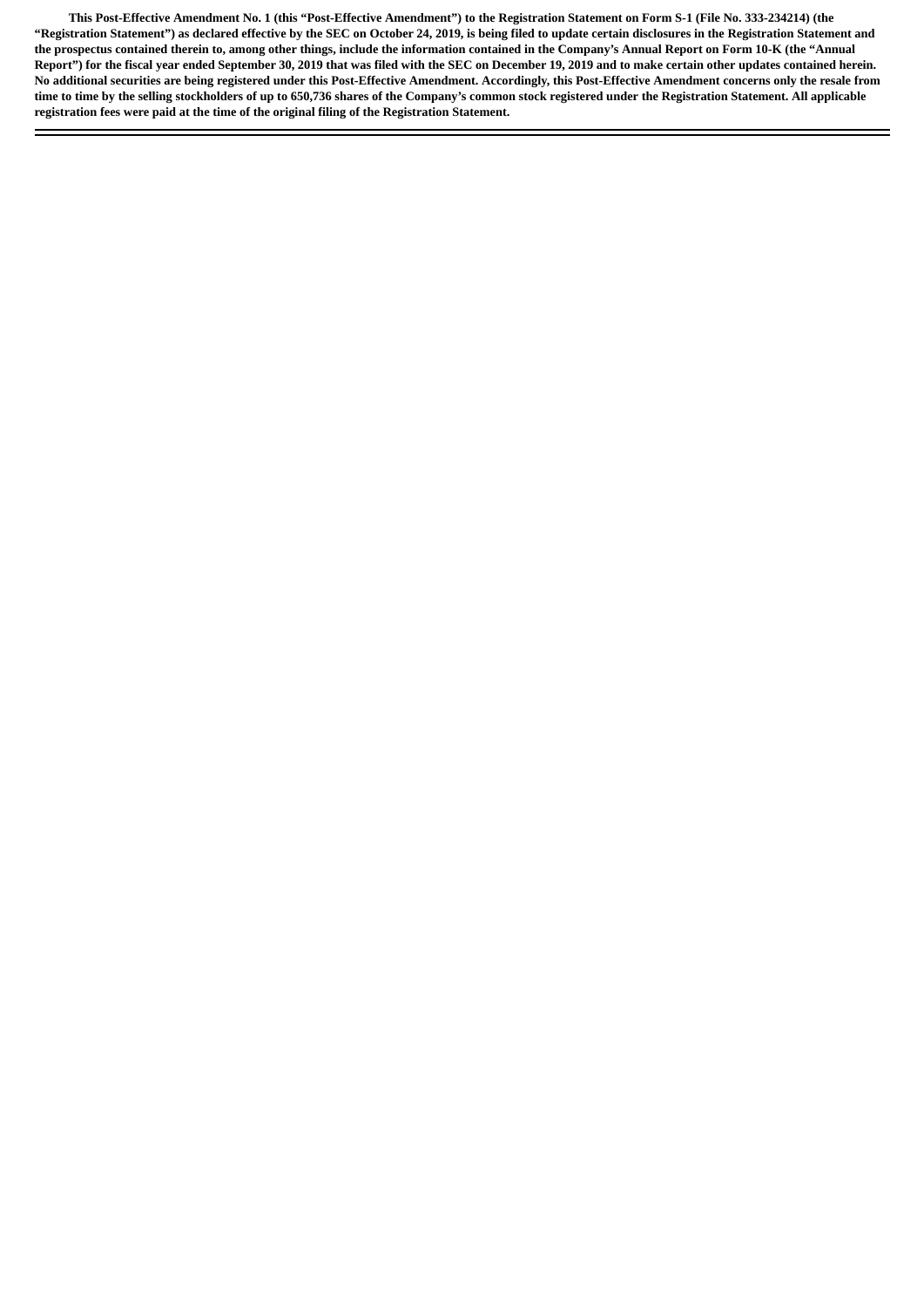The information in this preliminary prospectus is not complete and may be changed. These securities may not be sold until the registration statement filed with the Securities and Exchange Commission is effective. This preliminary prospectus is not an offer to sell these securities and we are not soliciting offers to buy these securities in any jurisdiction where the offer or sale is not permitted.

**Subject to Completion, dated February 26, 2020**

## **PROSPECTUS**

# **650,736 Shares**



## **COMMON STOCK**

This prospectus relates to the resale of up to an aggregate of 650,736 shares of common stock, par value \$0.01 per share, of Cerence Inc. by the selling stockholders (which term as used in this prospectus includes pledgees, donees, transferees or other successors-in-interest) identified in this prospectus. Pursuant to this prospectus, the selling stockholders are permitted to offer shares of our common stock from time to time, if and to the extent as they may determine, through public or private transactions or through other means described in the section of this prospectus entitled "Plan of Distribution" at prevailing market prices, at prices different than prevailing market prices or at privately negotiated prices. The selling stockholders may sell shares through agents they select or through underwriters and dealers they select. The selling stockholders also may sell shares directly to investors. If the selling stockholders use agents, underwriters or dealers to sell the shares, we will name such agents, underwriters or dealers and describe any applicable commissions or discounts in a supplement to this prospectus if required.

The selling stockholders identified in this prospectus are offering all of the shares of common stock under this prospectus. We will not receive any proceeds from the sale of shares of our common stock by the selling stockholders.

Our common stock is listed on the NASDAQ Stock Market LLC ("NASDAQ") under the symbol "CRNC." On February 25, 2020, the last reported sale price of the shares of our common stock as reported on NASDAQ was \$26.46 per share.

**Investing in our common stock involves risks. See ["Risk Factors"](#page-15-0) beginning on page 12 of this prospectus to read about risks you should consider before buying shares of our common stock.**

Neither the SEC nor any state securities commission has approved or disapproved of these securities or determined if this prospectus is **truthful or complete. Any representation to the contrary is a criminal offense.**

**Prospectus dated February , 2020**

We and the selling stockholders have not authorized anyone to provide any information other than that contained in this prospectus or incorporated herein by reference or any free writing prospectus prepared by us or on our behalf or to which we have referred you. We can take no responsibility for, and can provide no assurances as to the reliability of, any information that others may give you. We and the selling stockholders are not making an offer to sell these securities in any jurisdiction where the offer or sale is not permitted. The information contained in this prospectus is accurate only as of the date of this prospectus and any information incorporated herein by reference is accurate only as of the date of the document incorporated by reference, regardless of the time of delivery of this prospectus or of any sale of the common **stock.**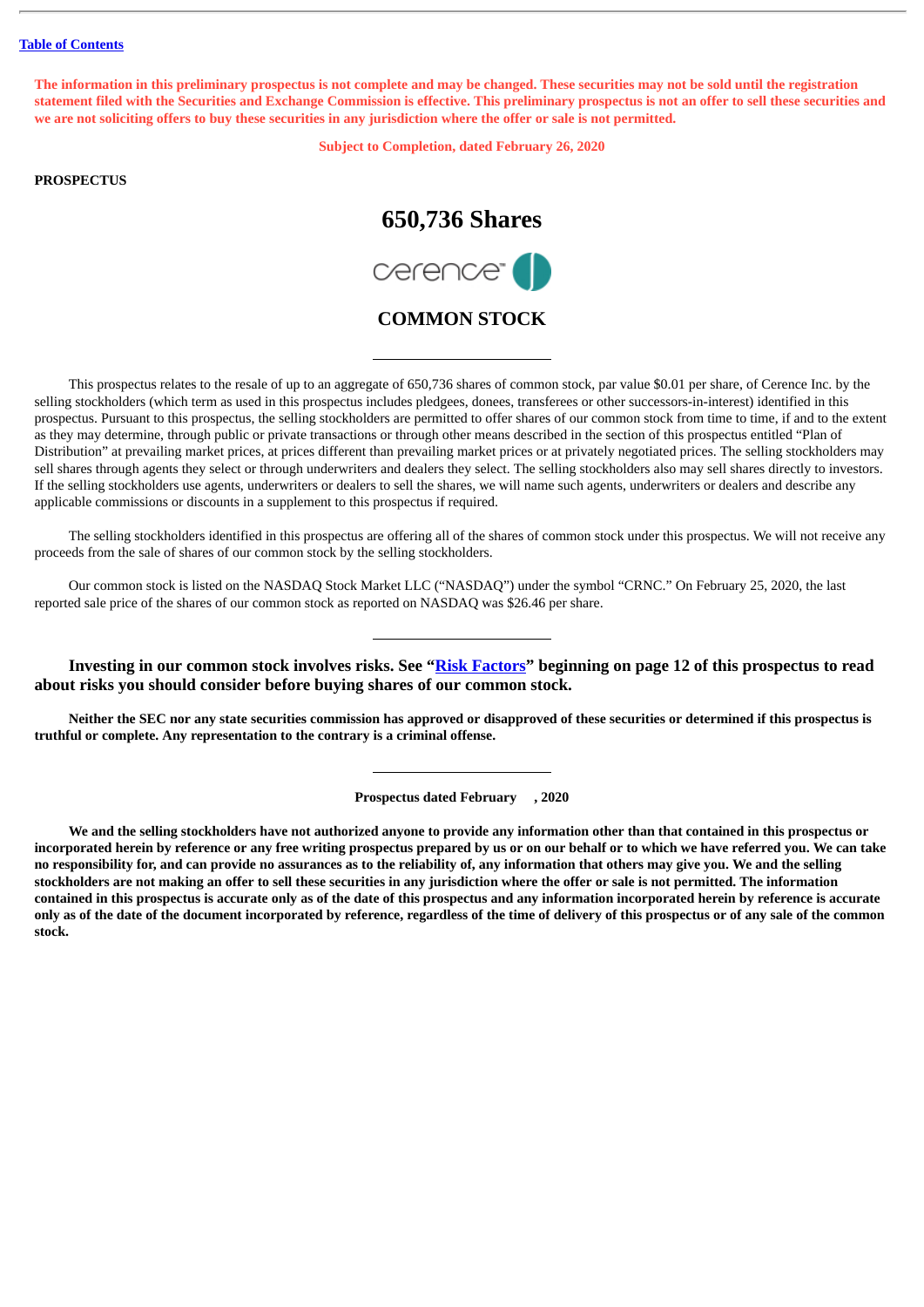## **TABLE OF CONTENTS**

<span id="page-3-0"></span>

| <b>Trademarks</b>                                                                    |    |
|--------------------------------------------------------------------------------------|----|
| <b>Industry and Market Data</b>                                                      |    |
| <b>Prospectus Summary</b>                                                            |    |
| <b>The Offering</b>                                                                  | 11 |
| <b>Risk Factors</b>                                                                  | 12 |
| <b>Cautionary Statement Concerning Forward-Looking Statements</b>                    | 13 |
| <b>Use of Proceeds</b>                                                               | 15 |
| <b>Market Prices and Dividend Policy</b>                                             | 16 |
| <b>Selling Stockholders</b>                                                          | 17 |
| <b>Description of Our Capital Stock</b>                                              | 19 |
| Material U.S. Federal Income Tax Considerations for Non-U.S. Holders of Common Stock | 23 |
| <b>Plan of Distribution</b>                                                          | 27 |
| <b>Legal Matters</b>                                                                 | 29 |
| <b>Experts</b>                                                                       | 29 |
| Where You Can Find More Information                                                  | 29 |
| <b>Incorporation by Reference</b>                                                    | 29 |
|                                                                                      |    |

## **TRADEMARKS**

<span id="page-3-1"></span>We own or have rights to various trademarks, logos, service marks and trade names that we use in connection with the operation of our business. We also own or have the rights to copyrights that protect the content of our products. Solely for convenience, the trademarks, service marks, trade names and copyrights referred to in this prospectus are listed without the ™, ® or © symbols, but such references do not constitute a waiver of any rights that might be associated with the respective trademarks, service marks, trade names and copyrights included or referred to in this prospectus.

## **INDUSTRY AND MARKET DATA**

<span id="page-3-2"></span>This prospectus includes industry and market data that we obtained from various third-party industry and market data sources. These third-party sources include Tractica with respect to the automotive voice and speech recognition software market. All such industry data is available publicly or for purchase and was not commissioned specifically for us. Forecasts based upon such data involve inherent uncertainties, and actual results regarding the subject matter of such forecasts are subject to change based upon various factors beyond our control.

i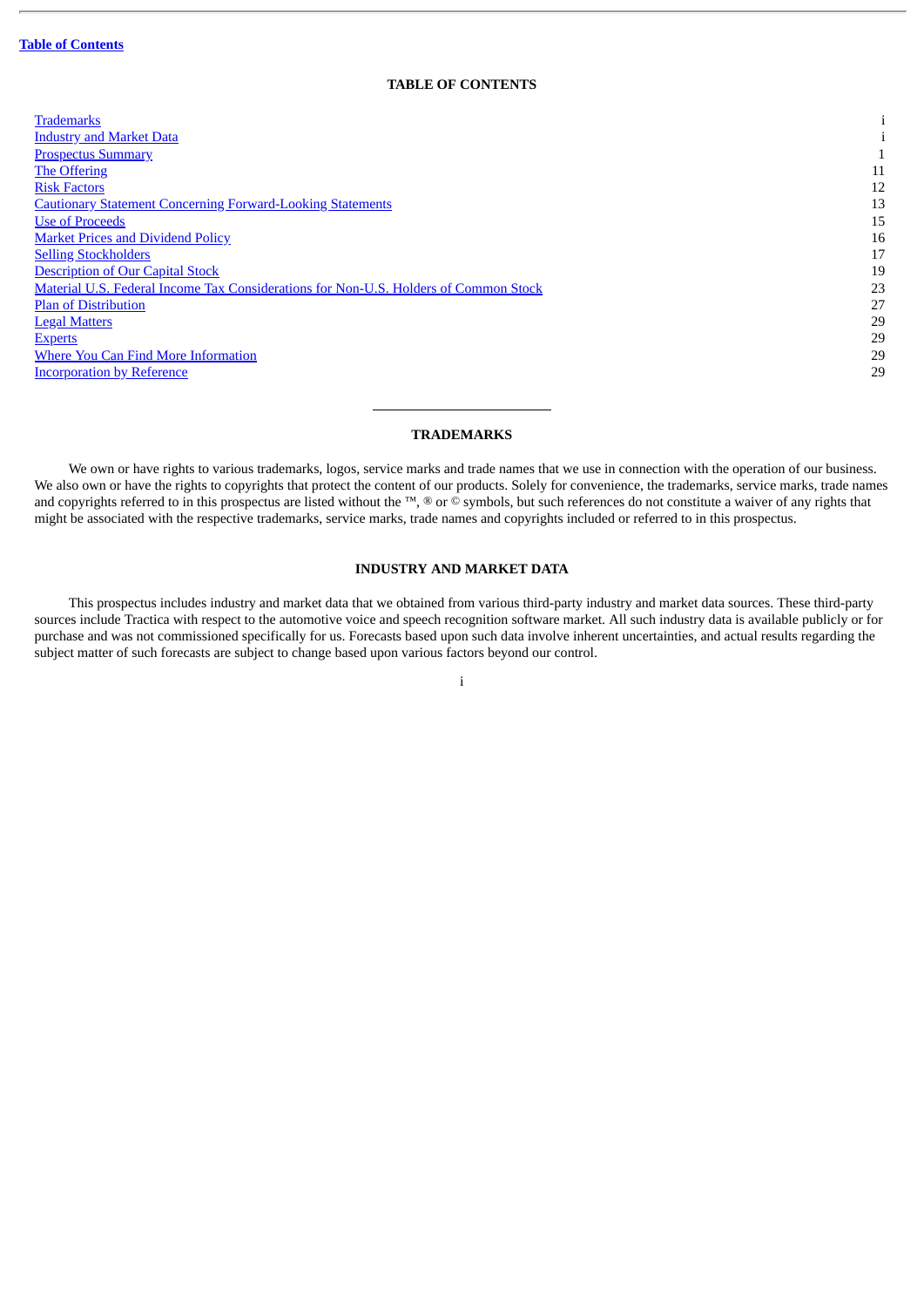#### **PROSPECTUS SUMMARY**

<span id="page-4-0"></span>This summary highlights the more detailed information contained elsewhere in this prospectus. This summary does not contain all of the information that you should consider before deciding whether to invest in our common stock. You should read this entire prospectus carefully, including the documents incorporated by reference herein, before making an investment decision. This prospectus includes forward-looking statements that involve risks and uncertainties. See "Cautionary Statement Regarding Forward-Looking Statements." As used in this prospectus, the terms the "Company," "Cerence," "we," "our" and "us" refer to Cerence Inc. and its consolidated subsidiaries, unless otherwise expressly *stated or the context otherwise requires.*

#### **Company Overview**

Cerence builds automotive cognitive assistance solutions to power natural and intuitive interactions between automobiles, drivers and passengers, and the broader digital world. We are a premier provider of AI-powered assistants and innovations for connected and autonomous vehicles, including one of the world's most popular software platforms for building automotive virtual assistants, such as "*Hey BMW*" and "*Ni hao Banma*". Our customers include all major automobile original equipment manufacturers ("OEMs") or their tier 1 suppliers worldwide, including BMW, Daimler, FCA Group, Ford, Geely, GM, Renault-Nissan, SAIC, Toyota, Volkswagen Group, Aptiv, Bosch, Continental, DENSO TEN and Harman. We deliver our solutions on a white-label basis, enabling our customers to deliver customized virtual assistants with unique, branded personalities and ultimately strengthening the bond between automobile brands and end users. Our vision is to enable a more enjoyable, safer journey for everyone.

Our platform utilizes industry-leading speech recognition, natural language understanding, speech signal enhancement and acoustic modeling technology. Automotive virtual assistants built with our platform can enable a wide variety of modes of human-vehicle interaction, including speech, touch, handwriting, gaze tracking and gesture recognition, and can support the integration of third- party virtual assistants into the in-vehicle experience.

The market for automotive cognitive assistance is rapidly expanding. The proliferation of smartphones and smart speakers has encouraged consumers to rely on a growing number of virtual assistants and special-purpose bots for various tasks such as controlling entertainment systems and checking the news. Automobile drivers and passengers increasingly expect hands-free access to virtual assistants as part of the mobility experience, with common use cases in a variety of categories including mobility domains such as navigation, voice-activated texts, and telephone communication, automobile domains, such as automobile user guides, and ignition on-off, and generic domains, such as entertainment. To meet the increasing demand for automotive cognitive assistance and to offer differentiated mobility experiences, OEMs and suppliers are building proprietary virtual assistants into an increasing proportion of their vehicles. We believe that this trend will continue and that consumer appetite for automotive cognitive assistance will grow further as vehicles become more autonomous and drivers pursue new forms of human-vehicle engagement previously not feasible during vehicle operation.

Our software platform is a market leader for building integrated, branded and differentiated virtual assistants for automobiles. As a unified platform and common interface for automotive cognitive assistance, our software platform provides OEMs and suppliers with an important control point with respect to the mobility experience and their brand value. Our platform is fully customizable and designed to support our customers in creating their own ecosystem in the automobile and transforming the vehicle into a hub for numerous connected devices and services. Virtual assistants built with our software platform can address user requests across a wide variety of categories, such as navigation, control, media, communication and tools. Our software platform is comprised of edge computing and cloud-connected software components and a software framework linking these components together under a common programming interface. We implement our software platform for our customers through our professional services organization, which works with OEMs and suppliers to optimize our software for the requirements, configurations and acoustic characteristics of specific vehicle models.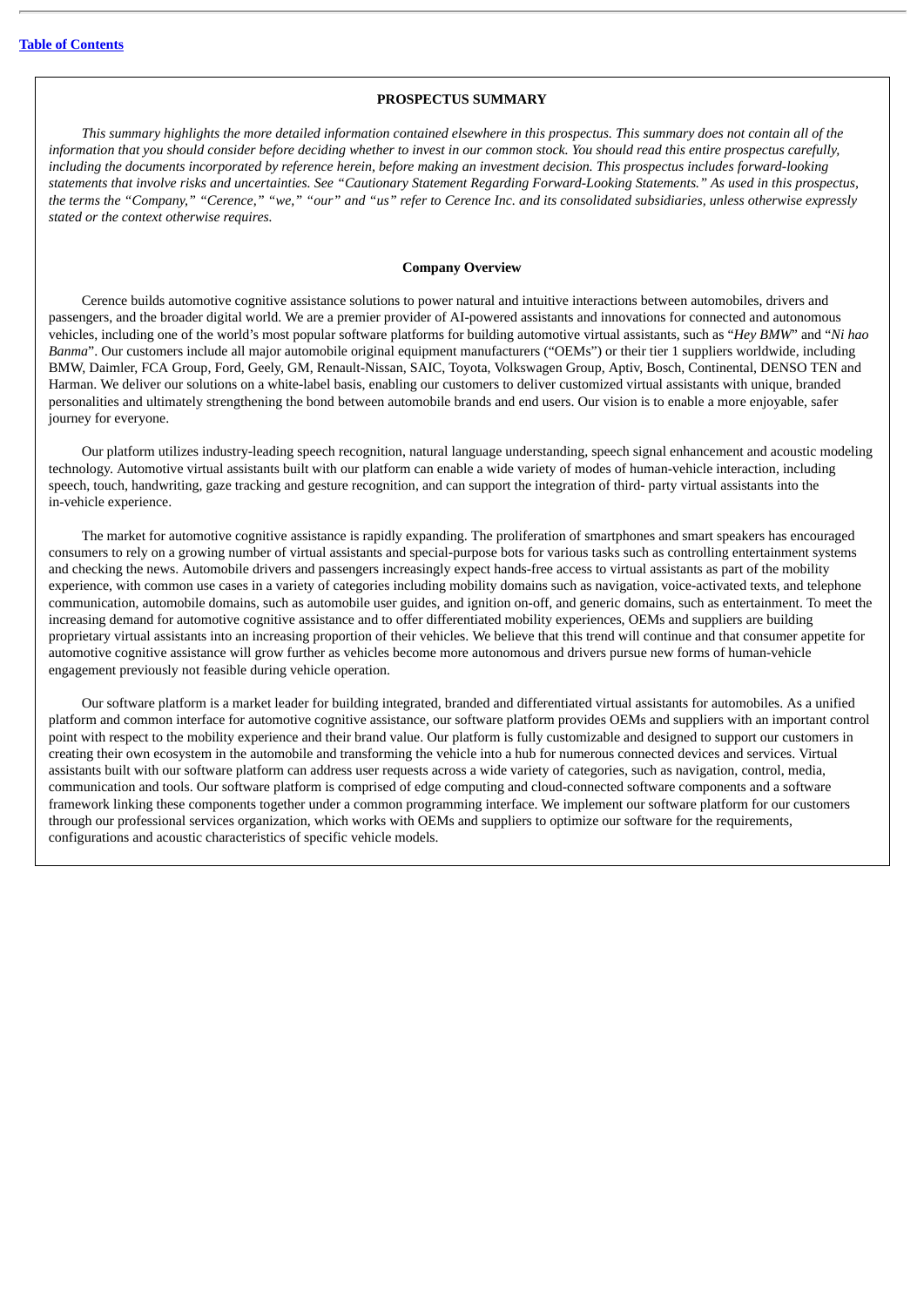We generate revenue primarily by selling software licenses and cloud-connected services. In addition, we generate professional services revenue from our work with OEMs and suppliers during the design, development and deployment phases of the vehicle model lifecycle and through maintenance and enhancement projects. Through our over 20 years in the automotive industry, we have developed longstanding industry relationships and benefit from incumbency. We have existing relationships with all major OEMs or their tier 1 suppliers, and while our customer contracts vary, they generally represent multi-year engagements, giving us visibility into future revenue. We have master agreements or similar commercial arrangements in place with many of our customers, supporting customer retention over the long term.

Our fixed backlog, which includes \$353.3 million of future revenue related to remaining performance obligations and \$55.6 million of contractual commitments which have not yet been invoiced, was \$408.9 million as of September 30, 2019. Our variable backlog, which includes estimated future revenue from variable forecasted royalties related to our embedded and connected businesses, was \$955.7 million as of September 30, 2019. Our estimation of forecasted royalties is based on our royalty rates for embedded and connected technologies from expected car shipments under our existing contracts over the term of the programs. Anticipated shipments are based on historical shipping experience and current customer projections that management believes are reasonable as of the date of this prospectus. Both our embedded and connected technologies are priced and sold on a per-vehicle or device basis, where we receive a single fee for either or both the embedded license and the connected service term. However, our fixed and variable backlog may not be indicative of our actual future revenue. The revenue we actually recognize is subject to several factors, including the number and timing of vehicles our customers ship, potential terminations or changes in scope of customer contracts and currency fluctuations. As of September 30, 2019, we estimated that our adjusted backlog included \$408.9 million of fixed backlog and \$955.7 million of variable backlog, for a total of approximately \$1.36 billion, with approximately 50% of revenue expected to be recognized over the next three years.

Our solutions have been installed in more than 325 million automobiles to date, including over 48 million new vehicles in fiscal 2019 alone. Based on royalty reports provided by our customers and third-party reports of total vehicles shipped worldwide, we estimate that approximately 52% of all shipped cars during the fiscal year ended September 30, 2019 included Cerence technologies, compared to approximately 48% for the fiscal year ended September 30, 2018. Cerence hybrid solutions shipped on approximately 7.8 million vehicles during the fiscal year ended September 30, 2019, an increase of approximately 37% compared to approximately 5.7 million vehicles for the fiscal year ended September 30, 2018. In aggregate, over 60 automobile brands worldwide use our solutions, covering over 70 languages and dialects, including English, German, Spanish, French, Mandarin, Cantonese and Shanghainese.

In fiscal 2019, we generated revenue of \$303.3 million, an increase of 9.5% compared to \$277.0 million for the fiscal year ended September 30, 2018.

#### **History**

We were spun off from Nuance Communications, Inc. ("Nuance"), a leading provider of speech and language solutions for businesses and consumers around the world. Nuance has won numerous awards for the performance of its speech recognition and conversational artificial intelligence software. Speech recognition, natural language understanding, artificial intelligence and predictive touch solutions from Nuance have powered many pioneering intelligent devices, including mobile devices, cars, televisions, and wearable devices, and are also established technologies in healthcare and enterprise services.

 $\overline{2}$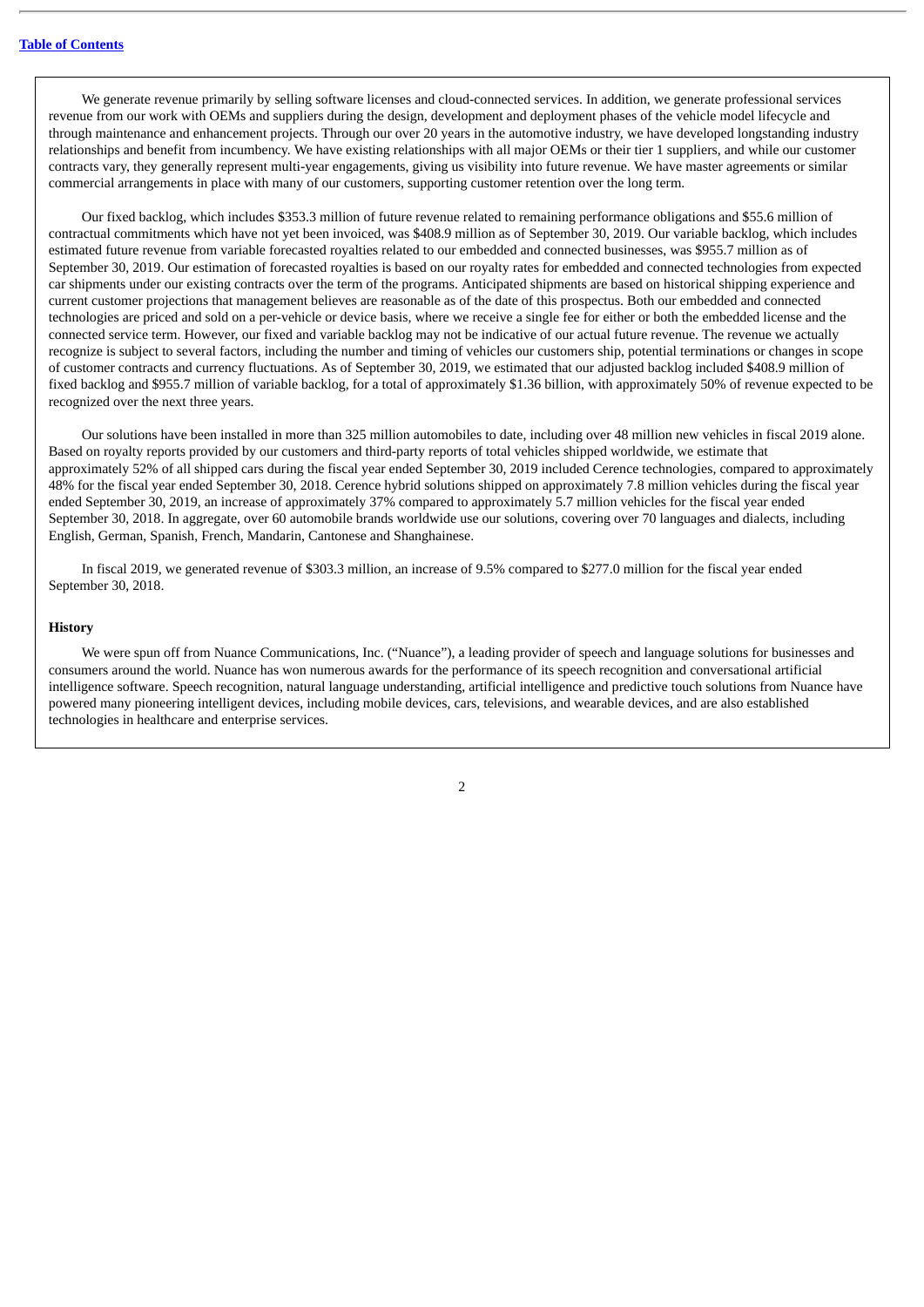#### **Our Capabilities**

Our mission is to empower the automotive ecosystem with digital platform solutions for connected and autonomous vehicles. We deliver automotive cognitive assistance solutions that are natural and intuitive and that enable OEMs to strengthen the emotional connection with their end users through a distinct, consistent, branded experience. Our principal offering is our software platform, which our customers use to build virtual assistants that can communicate, find information and take action across an expanding variety of categories, including navigation, control, media, communication, information and tools. Our software, developed in deep partnership with the automotive industry, improves the mobility experience for drivers and passengers all over the world.



User engagement with virtual assistants built with our software platform typically begins with a voice request. Upon receiving such an input, our software platform determines what the user has said, infers user intent, and maps the request to the most applicable category and domain. Depending on the applicable domain, our software platform determines whether to respond directly or access an external data source or third-party virtual assistant, in all cases resulting in a response including spoken words or taking action. Depending on the complexity of the request and other factors, engagement may consist of multiple rapid voice interactions with the user and may combine assistance in multiple domains.

Our software platform has a hybrid architecture combining edge software components, which are embedded in a vehicle's head unit and integrated with onboard systems, with cloud-connected components, which access data and content on external networks and support over-the-air updates. This hybrid architecture enables our software platform to combine the performance, reliability, efficiency, security and tight vehicular integration of embedded software with the flexibility that cloud connectivity provides. Response frameworks can generally be customized such that requests are processed first at the edge, controlling cloud transmission costs, or in parallel at the edge and in the cloud, to achieve higher confidence responses with low latency. Through edge computing capabilities, the platform is able to provide certain features, such as wake up words, while avoiding privacy and latency issues associated with always-listening cloud-connected technologies. Our software platform includes a common programming framework including toolkits and applications for its edge and cloud-connected components, and our customers can choose the software components that are necessary to power the experiences that they want to build and offer.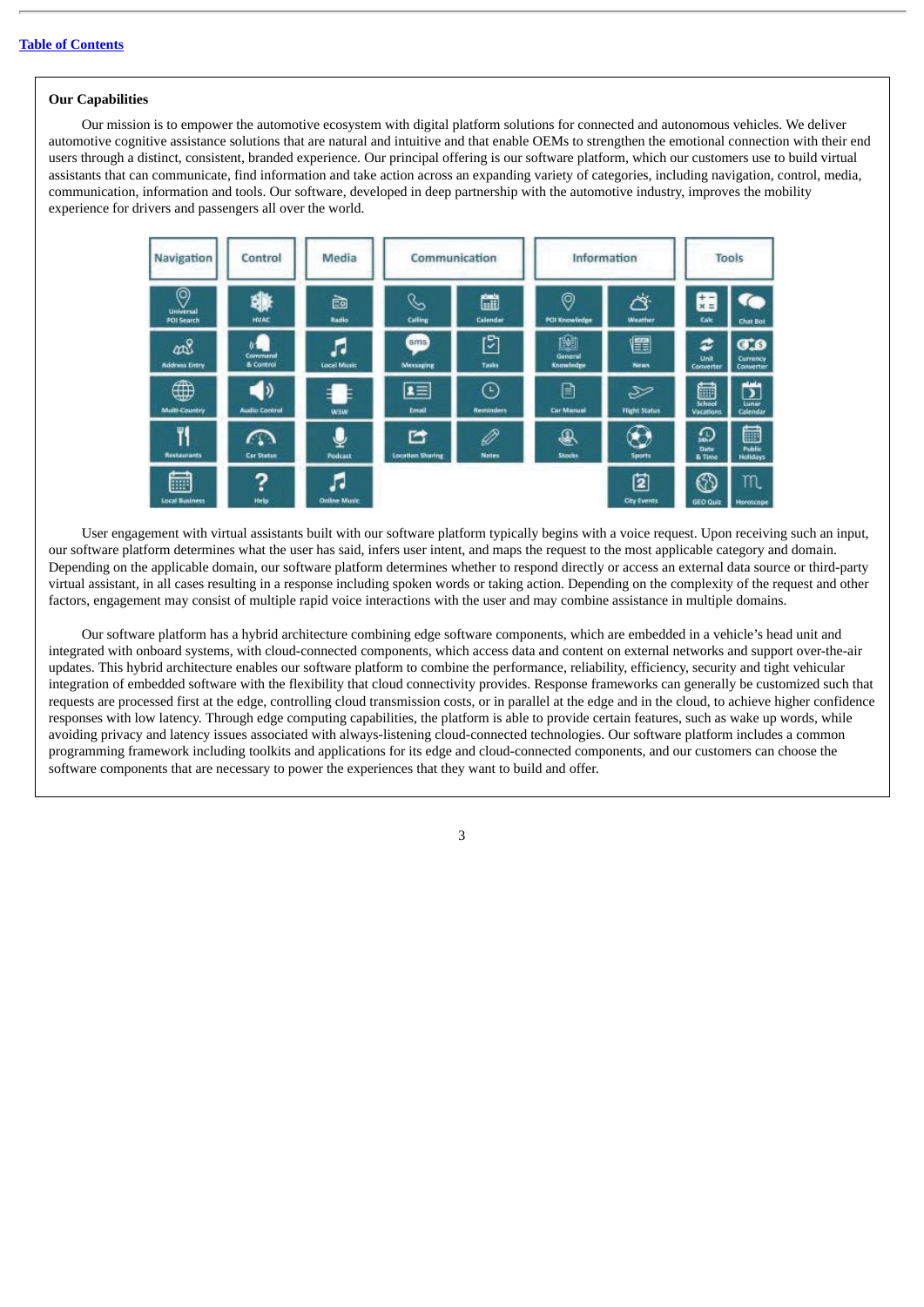

We deliver our software platform through our professional services organization, which works with OEMs and suppliers to tailor it to the desired requirements, configurations and acoustic characteristics of specific vehicle models. For an initial implementation, our professional services engagements typically begin with the porting of our key technologies to the customer's specific hardware platform and the development of specific dialogues and grammar libraries. Our professional services teams also work with OEMs on acoustic optimization of a system and application of our audio signal processing technologies. Following an initial implementation, our professional services organization may continue to provide services over the course of a head unit program and vehicle model lifecycle through maintenance and enhancement engagements.

#### *Edge Software Components*

Our software platform's edge software components are installed on a vehicle's head unit and can operate without access to external networks and information. We tailor our edge software components to a customer's desired use cases and a vehicle model's unique systems, sensors and data interfaces.

Capabilities of our edge software components include automatic speech recognition, natural language understanding, noise cancellation, driver and passenger voice isolation, voice biometrics, wake-up word and text-to-speech synthesis, as well as certain non-speech technologies such as touch and text input. Edge deployment suits these technologies as it provides the following functionality and benefits:

- *Performance.* Processing at the edge is often necessary to meet the low latency requirements of natural conversation.
- *Vehicle Systems Integration.* Vehicle applications, sensors, and data interfaces can be integrated deeply with embedded systems.
- *Availability.* Edge-located systems are available regardless of cellular coverage and network connectivity.
- *Reduced cost.* Processing at the edge reduces or eliminates cellular data transmission costs.
- *Privacy.* Users' utterances and system outputs processed at the edge remain onboard and can immediately be purged.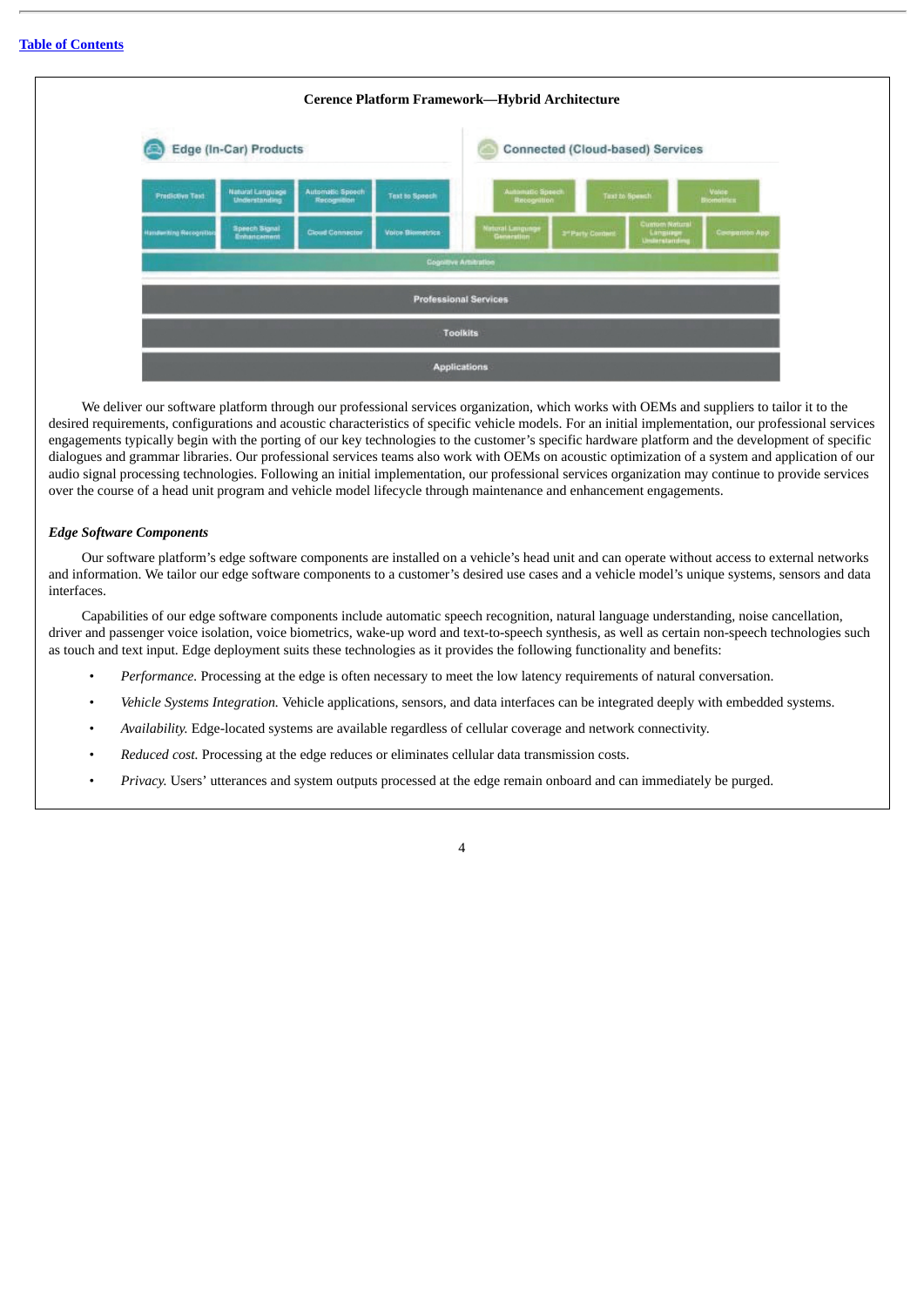Certain forms of assistant speech invocation can only be implemented using edge software. The use of wake-up words like "*Hey BMW*" and "*Ni hao Banma*" require constant listening and signal processing to identify instances when a virtual assistant should activate and respond. Sending a constant stream of audio from the car interior to the cloud for processing would require enormous amounts of bandwidth and potentially create privacy concerns. The same requirements apply to our new JustTalk technology, which constantly listens to spoken conversation, determines speaker intent, and invokes assistance appropriately without requiring a specific invocation phrase.

We typically sell our edge software components under a traditional per unit perpetual software license model, in which a per unit fee is charged for each software instance installed on an automotive head unit. Our customers generally provide estimates of the units to be shipped for a particular program, and we review third-party market studies and work with our customers to refine and understand these projections. While these projections provide us with some reasonable visibility into future revenue, the number of units to be shipped for a particular program is not committed upfront.

#### *Cloud-Connected Components*

Our software platform's cloud-connected components are comprised of certain speech and natural language understanding related technologies, AI-enabled personalization and context-based response frameworks, and content integration platforms. Our cloud-connected speechrelated technologies perform many of the same tasks as our speech-related edge components while offering enhanced functionality through increased computational power and access to external content. Our principal content platform offering is Content Services, a data aggregation system which supports access to a wide range of live information such as news, traffic and weather. Cloud-connected components also support the replication of personalized settings such as voice profiles and preferences across multiple vehicles.

We offer cloud-connected components in the form of a connected service to the vehicle end user. Initial subscriptions typically have multiyear terms from the time of a vehicle's sale and are paid in advance by the OEM or supplier. Renewal options vary and are managed by our customers on behalf of vehicle end users.

#### *Virtual Assistant Coexistence*

The wide variety of use cases encompassed by automotive cognitive assistance, in the context of evolving consumer preferences, necessitates the coexistence of multiple virtual assistants within the in-vehicle environment. For example, many vehicle-related categories such as navigation and control can best be addressed by a tightly integrated, vehicle-model-specific virtual assistant. At the same time, drivers and passengers often prefer to use familiar Internet-based virtual assistants for more general domains such as entertainment.

To enable our customers to provide a consistent automotive cognitive assistance experience across multiple coexisting virtual assistants, our software platform can support the integration of third-party virtual assistants, providing a uniform interface for virtual assistant engagement. We have invested in our platform to develop the technology and capabilities necessary to integrate third party virtual assistants with vehicles' systems.

To make integration as seamless as possible, we have built cognitive arbitration technology that is capable of inferring user intent, determining which within a set of virtual assistants would be best suited to address a request, and sending the request to the selected assistant. Depending on a system's configuration and the virtual assistants to which it is connected, output can be presented back to the user through a vehicle-specific personality or through the virtual assistant's own interface. Cognitive arbitration represents an important control point with respect to the mobility experience and an important brand differentiation opportunity for OEMs and suppliers. Like the rest of our software platform, cognitive arbitration is a white label product that can be customized and branded.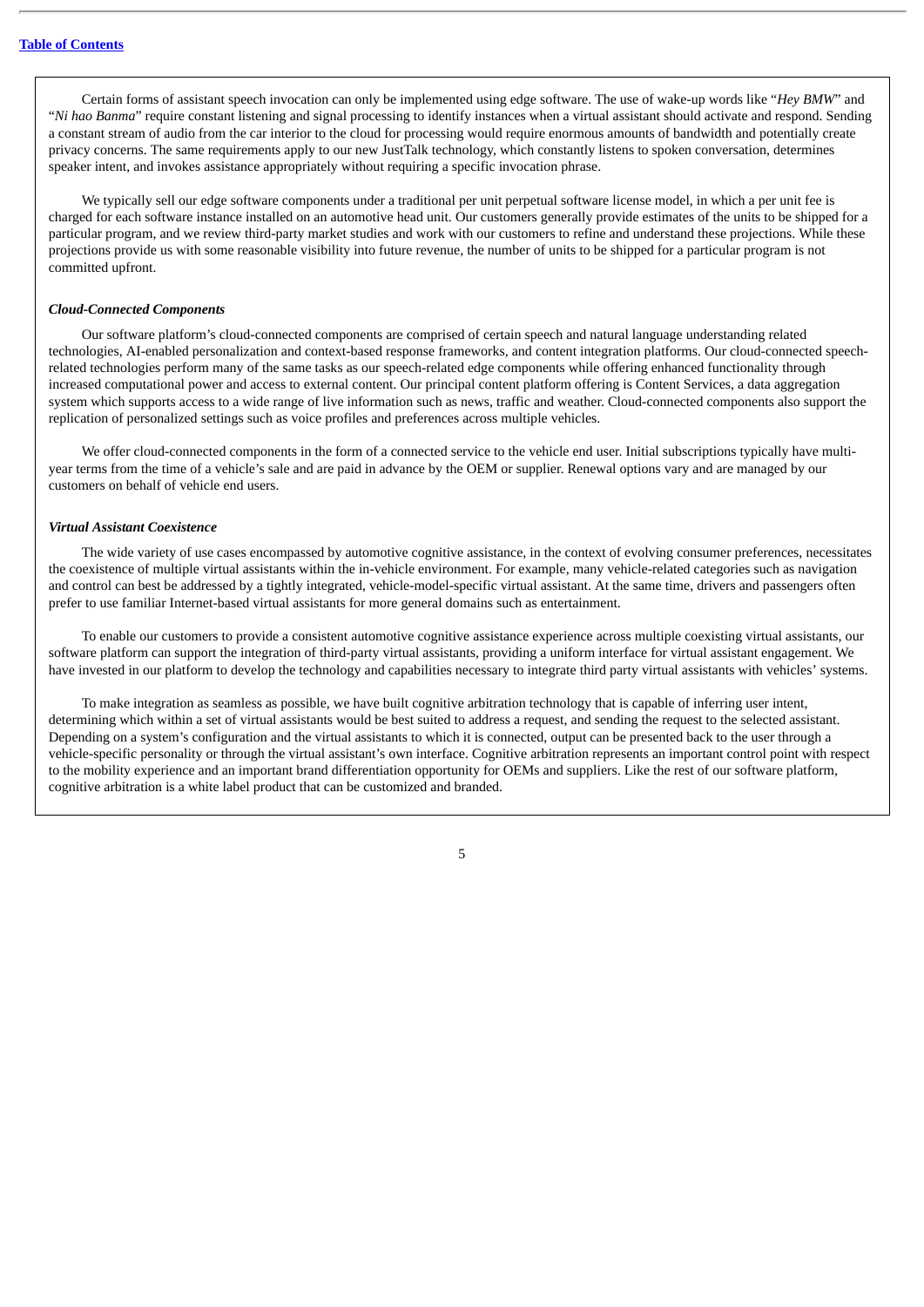Along with providing OEMs control over their brand identity, our cognitive arbitration technology is an important element in letting an OEM design the overall driver and passenger experience. This technology allows an OEM to dictate interactions with third-party virtual assistants within the vehicle, strengthening its ability to differentiate and control the overall in-vehicle experience.

#### *Professional Services*

We have a large professional services team that works with our customers in the design, development and deployment phases of a vehicle head unit program and vehicle model lifecycle, as well as in maintenance and enhancement engagements. Our range of capabilities include personalization of grammar and natural language understanding development, localization, language selection and system coverage, navigation speech data generation, system prompt recordings, porting our platform's framework and our ability to deploy cognitive arbitration technologies, and user experience reviews and studies. Our professional services team is globally distributed to serve our customers in their primary design and production jurisdictions. We typically charge manufacturers for our design and consulting work, although we have recently observed an industry shift towards connected services solutions and have changed our pricing strategy, both of which have moved fees from the professional services portion of our business to the license and connected services portion of our business. Our professional services contracts are primarily projectbased, in line with customary non-recurring engineering industry practices.

#### **Intellectual Property and Research and Development Employees**

Following the spin-off, we had possession of approximately 1,250 patents and patent applications and other intellectual property previously owned by Nuance. Additionally, we employed approximately 765 personnel devoted to research and development who continue to develop our artificial intelligence technology. We also continue to benefit from Nuance's deep portfolio of intellectual property and data, and we provide certain of our intellectual property and data to Nuance and have entered into agreements with Nuance where we and Nuance provide to the other certain non-exclusive licenses or rights to certain intellectual property and data.

#### **Our Competitive Strengths**

Our key competitive strengths include:

- *Industry-leading speech-related technology***.** Our research shows that consumers see speech as an increasingly attractive medium for human-vehicle interaction. Nevertheless, they are often frustrated with speech recognition solutions that misunderstand spoken language or require users to speak rigid, pre-defined commands associated with a limited set of functions. Developing speech-based automotive virtual assistants that users will perceive as natural is challenging as a matter of artificial intelligence technology, acoustic engineering and user interface design. We believe our software platform, as tailored for a specific vehicle model by our professional services organization, represents one of the most technologically advanced and highest-performing human-vehicle speech interaction systems available today. In tests performed by our customers to assess correct recognition of words, sentences, and domains, our solutions have achieved some of the highest marks relative to competitors and our offerings are backed by our portfolio of patents and associated rights.
- *Hybrid edge-cloud system architecture.* Our software platform's hybrid architecture combines the performance, reliability and tight integration that only edge software can provide with the flexibility of cloud connectivity. Cloud-reliant solutions with which our software platform competes cannot match edge software's low latency, its bandwidth efficiency or its availability in the absence of network connectivity. Moreover, emerging speech invocation paradigms such as wake up words and situationally aware invocation are most effectively implemented using edge technology.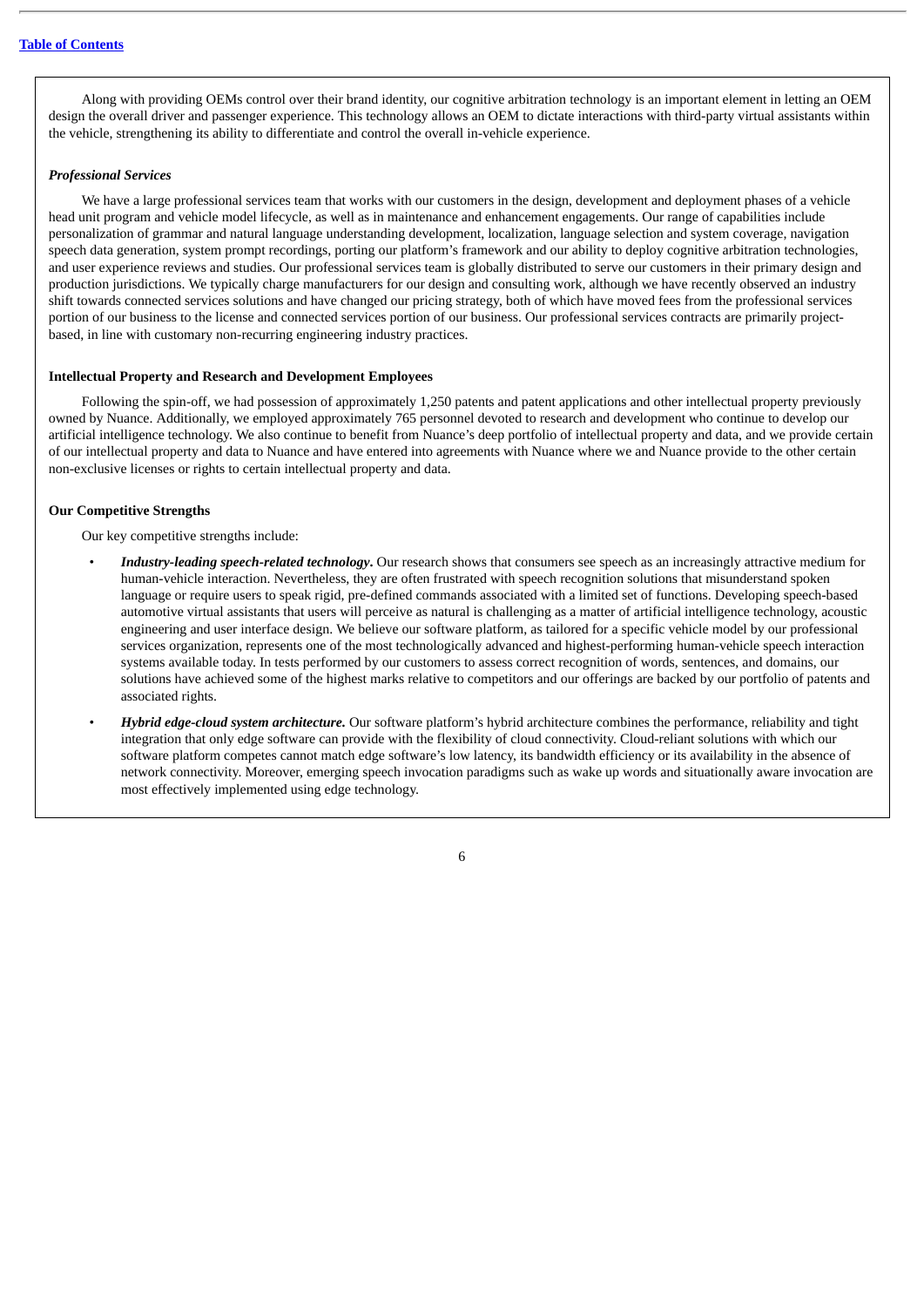- *Bespoke vehicle integration and acoustic tuning***.** Cognitive assistance for categories such as navigation, entertainment and control requires tight integration with onboard vehicle components, which vary widely among vehicle models. Separately, speech interaction systems can be significantly hampered by the noisy environment of a vehicle cabin and must be tuned for particular acoustics and audio system components. To achieve the tight vehicle integration necessary to address these concerns, our professional services team works closely with OEMs and suppliers to customize our offerings for the particular characteristics of specific vehicle models. Our expertise in acoustics enables us to implement systems that can isolate the voices of individual speakers and support simultaneous virtual assistance for speakers in multiple zones, representing a key point of differentiation.
- *Interoperability with third-party Internet-based virtual assistants.* Virtual assistants from large technology companies have become popular with consumers. We believe that consumers want to use these assistants while traveling in their vehicles and that a comprehensive automotive cognitive assistance system requires the coexistence of multiple virtual assistants. To accommodate their end user preferences while still providing a unique and brand-specific experience, OEMs seek to offer a common in-vehicle interface with seamless integration across various virtual assistants. To this end, our software platform can support the integration of multiple third-party virtual assistants and provide a uniform interface for virtual assistant engagement. Our market-leading position, our focus on the automotive market and the large size of our installed base create incentives for third-party virtual assistant providers to work with us and support this integration.
- *Independence from large technology companies and automobile industry players.* As vehicles become more autonomous, mobility experiences are being increasingly defined by in-cabin features and alternative forms of human-vehicle engagement. Branded, differentiated automotive cognitive assistance is thus increasingly important to OEMs' brand value. As a neutral, independent, whitelabel software platform vendor, we empower our customers to build branded and differentiated experiences and retain ownership of, or rights to, their system design and data. The virtual assistant coexistence enabled by our cognitive arbitration functionality is designed to allow our customers to provide access to third-party virtual assistants without ceding overall control of the cognitive assistance experience.
- *OEM alignment.* The design and development of the head unit within the vehicle ecosystem is a complex process requiring tight integration of the software and hardware components used in and with the vehicle. We believe our demonstrated long-standing capabilities in working closely with OEMs, understanding their needs, product roadmaps and global go-to-market strategies enables us to innovate our technologies to meet an OEM's specifications. Furthermore, our working relationships with OEMs uniquely allow us to market and sell our solutions on both a local and global basis in accordance with an OEM's particular requirements.
- *Broad language coverage.* Our software platform supports over 70 languages and dialects, far more than any of our competitors. As a result of our broad language support, our customers are already delivering cognitive assistance based on our software platform in over 60 countries across the Americas, Europe and Asia, including China, the U.S. and all other large automotive markets. Our language support also enables multi-lingual capabilities for domains such as music selection, point-of-interest selection, and cross-border navigation among others, representing a critical feature for markets such as Continental Europe in which automobiles may routinely traverse multiple lingual zones. We believe that our portfolio of languages and multi-lingual capabilities represent an important competitive advantage, as the development of capabilities to support a new language is expensive and time-consuming.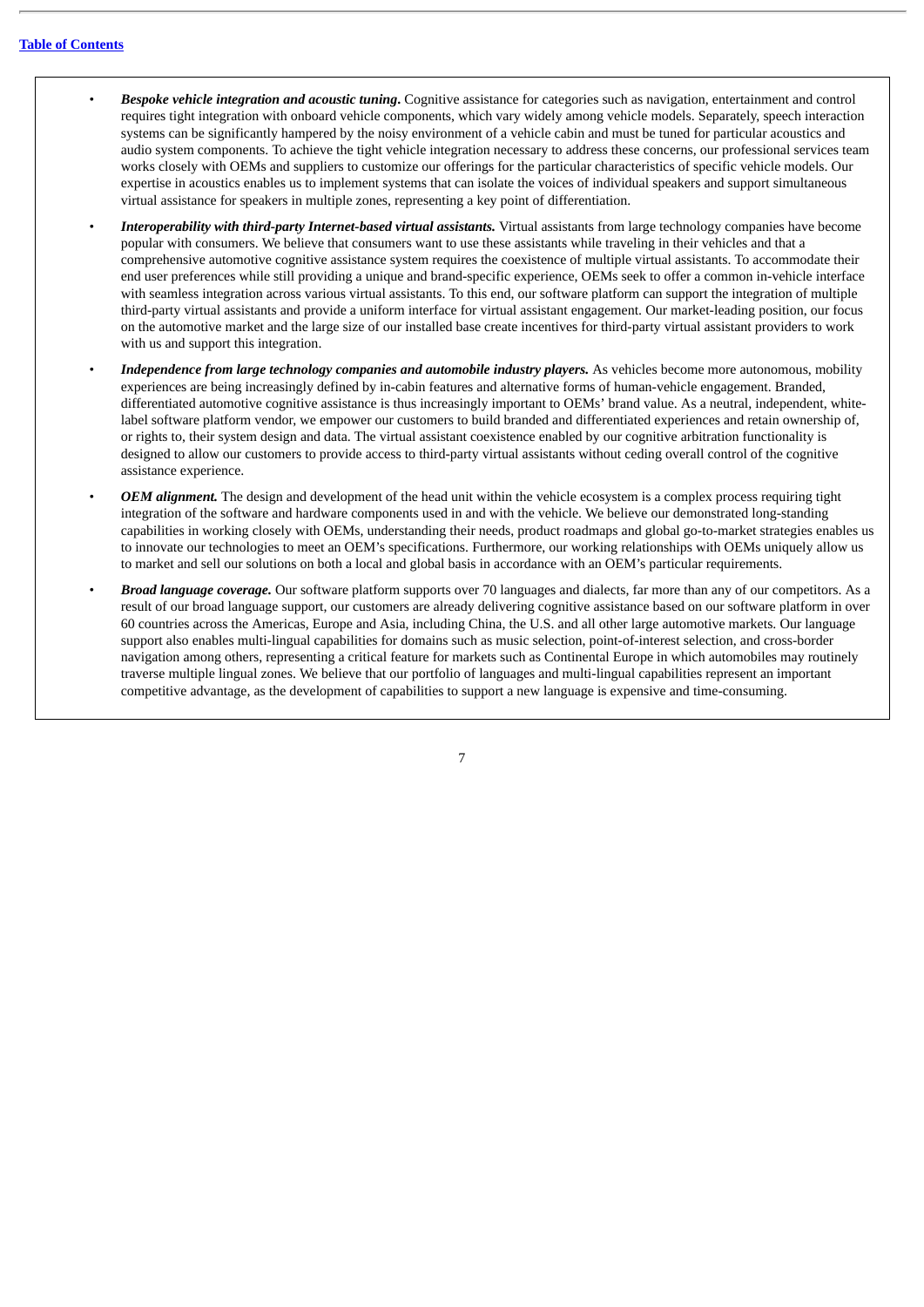• *Broad, global network of deep relationships with OEMs and tier 1 suppliers.* We have supplied speech recognition systems to OEMs and suppliers for over 20 years, working closely with our customers through our global professional services organization to design and integrate our solutions into their brands. Today, we work with all major OEMs or their tier 1 suppliers worldwide, leveraging the geographic breadth and industry experience of our professional services teams. Our long history in the automotive industry and the global reach and experience of our over 450 professional services employees across 10 countries gives us credibility with OEMs as we seek new business with OEMs, either directly or through their tier 1 suppliers. We believe that OEMs who sell globally will value our experience in servicing and deploying solutions on a global basis. We often have master agreements or similar commercial arrangements with our customers. These master agreements help us retain customer relationships over the long term.

#### **Our Growth Strategies**

We believe our growth opportunity has three key facets: the penetration of our offerings and key enabling technologies throughout the vehicle market; the revenue we are able to capture per vehicle; and our market share relative to competitors. Our primary strategies for pursuing our growth include the following:

- *Maintain and extend product leadership.* We intend to continue investing in developing our product functionality and expanding the breadth of categories and domains our software platform is able to address, particularly with a view toward maintaining our market share in edge software components and growing our share in cloud-connected software functionalities. Our existing relationship with, and our proximity in the design process to, OEMs provides us with insight into the needs of the end-users and roadmaps for innovation. For instance, this insight has helped us identify and advance our technologies for autonomous driving systems, which technologies have been incorporated in solutions currently under development. Additionally, we intend to continue to invest in customizing and supporting our solutions for specific individual automobile vehicle models, resulting in tight integration of our solutions. We believe that increasing complexity of our edge software components, including with respect to multi-modal interaction, and growth in our cloud-connected product areas, including the enabling of third-party services, will enable us to increase the revenue per vehicle that we are able to generate. Additionally, these investments will help maintain our position with existing customers through new vehicle models and enable us to grow with the overall market for automotive cognitive assistance.
- *Continue to invest in interoperability with third-party virtual assistants.* We believe that the growing popularity of third-party virtual assistants is creating increasing demand for access to these assistants as part of the mobility experience. We also believe that complete automotive cognitive assistance requires the coexistence of multiple virtual assistants. We intend to continue to invest to develop our software platform's interoperability with third-party virtual assistants and its cognitive arbitration capabilities to maintain its position as a neutral automotive cognitive assistance platform. We believe a neutral automotive cognitive assistance platform will increasingly be valued by OEMs that prioritize maintaining their unique and branded in-car experience and the ability to control the mobility experience overall.
- *Increase penetration in key geographic markets, including China.* We operate worldwide today, including in emerging markets. However, our presence in certain large geographic automobile markets, such as India and Southeast Asia, is relatively small today primarily as a result of lower penetration of automobile cognitive assistance in those markets. We specifically developed localized language support in emerging markets such as Indonesia and Thailand in fiscal year 2018 and made investments in India in fiscal 2019. As these markets grow, we intend to continue to invest in manufacturer relationships and the development of localized technology to maintain and expand our local market share.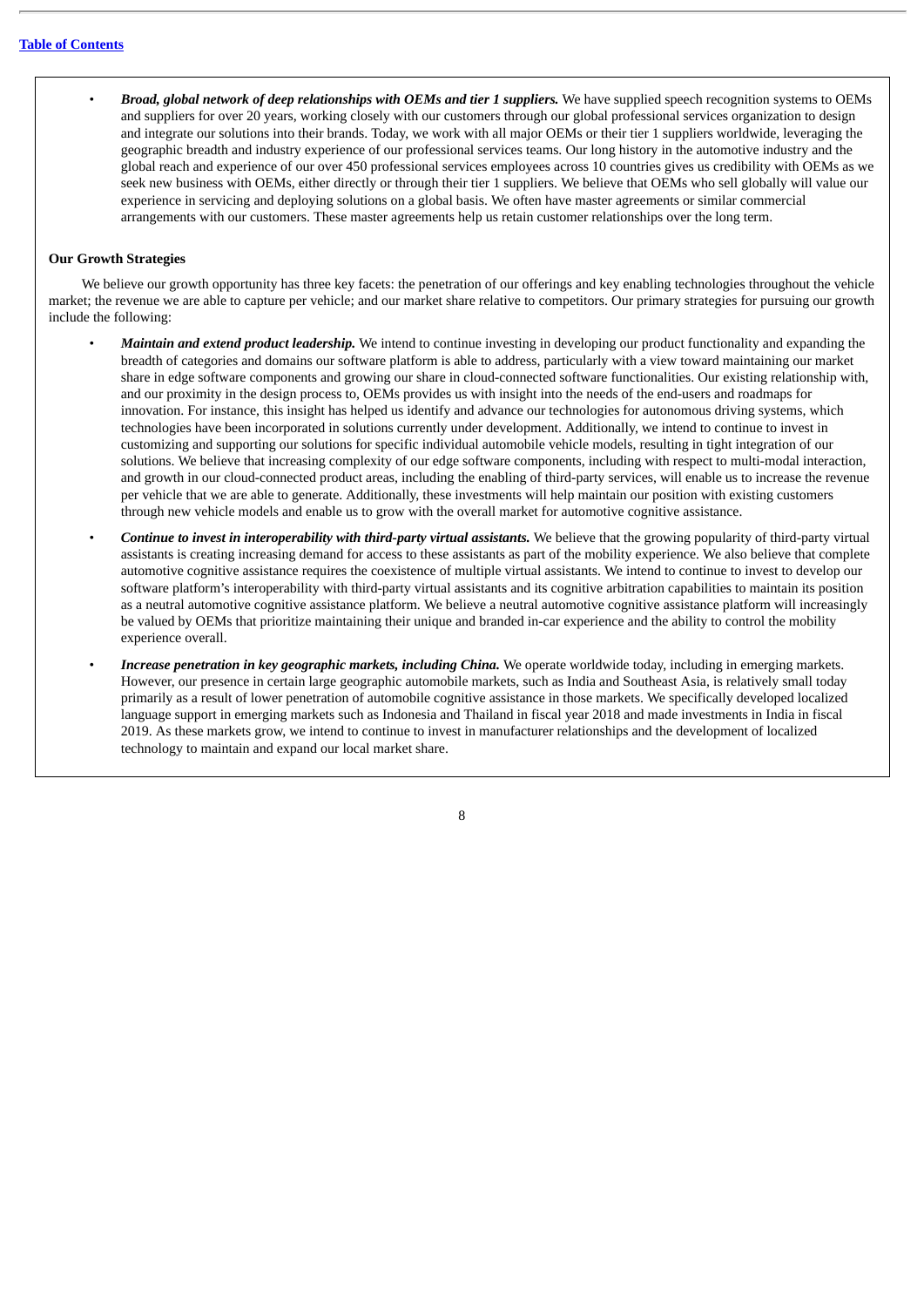We currently serve the Chinese market through a combination of domestic OEMs and suppliers, such as Geely, Proton, Roewe, SAIC and Banma Network Technology, and global non-Chinese manufacturers and suppliers who sell into the Chinese market, such as Audi, BMW, Daimler, Aptiv and Harman. We offer cognitive assistance in all the primary Chinese languages and dialects, including Mandarin, Cantonese and Shanghainese. Our current presence in China includes approximately 240 R&D, professional services, and sales and marketing professionals across three R&D centers and professional services hubs. We intend to continue to expand our presence in the Chinese market through the ongoing development of language capabilities and investment in relationships with manufacturers and suppliers that sell into that market.

• *Deliver new functionality to existing installed base.* Our solutions have been installed in over 280 million vehicles to date. Our large installed base represents an opportunity to deliver new features and software. Depending on system capabilities, we are able to deliver updated functionality to our users in the form of embedded software upgrades performed by dealers and over-the-air updates delivered from the cloud.

#### **Implications of being an Emerging Growth Company**

We are an "emerging growth company" as defined in the Jumpstart Our Business Startups Act, or "JOBS Act." As an emerging growth company, we may take advantage of specified reduced reporting and other burdens that are otherwise applicable generally to public companies. These provisions include, among other things:

- exemption from the auditor attestation requirement in the assessment of our internal controls over financial reporting;
- exemption from new or revised financial accounting standards applicable to public companies until such standards are also applicable to private companies;
- exemption from compliance with any new requirements adopted by the Public Company Accounting Oversight Board (the "PCAOB"), requiring mandatory audit firm rotation or a supplement to our auditor's report in which the auditor would be required to provide additional information about the audit and our financial statements;
- an exemption from the requirement to seek non-binding advisory votes on executive compensation and golden parachute arrangements; and
- reduced disclosure about executive compensation arrangements.

We may take advantage of these provisions until the end of the fiscal year following the fifth anniversary of September 6, 2019, the date of effectiveness of our registration statement on Form 10, or such earlier time that we are no longer an emerging growth company. We will cease to be an emerging growth company upon the earliest of: (i) the end of the fiscal year following the fifth anniversary of September 6, 2019, the date of effectiveness of our registration statement on Form 10, (ii) the first fiscal year after our annual gross revenues are \$1.07 billion or more, (iii) the date on which we have, during the previous three-year period, issued more than \$1.0 billion in non-convertible debt securities or (iv) the end of any fiscal year in which the market value of our common stock held by non-affiliates exceeded \$700 million as of the end of the second quarter of that fiscal year. We may choose to take advantage of some, but not all, of these reduced burdens. For example, we have taken advantage of the reduced reporting requirement with respect to disclosure regarding our executive compensation arrangements in this prospectus or the documents incorporated by reference herein and expect to take advantage of the exemption from auditor attestation on the effectiveness of our internal control over financial reporting. For as long as we take advantage of the reduced reporting obligations, the information that we provide stockholders may be different from information provided by other public companies. We intend to take advantage of the benefits of the extended transition period relating to the exemption from new or revised financial accounting standards.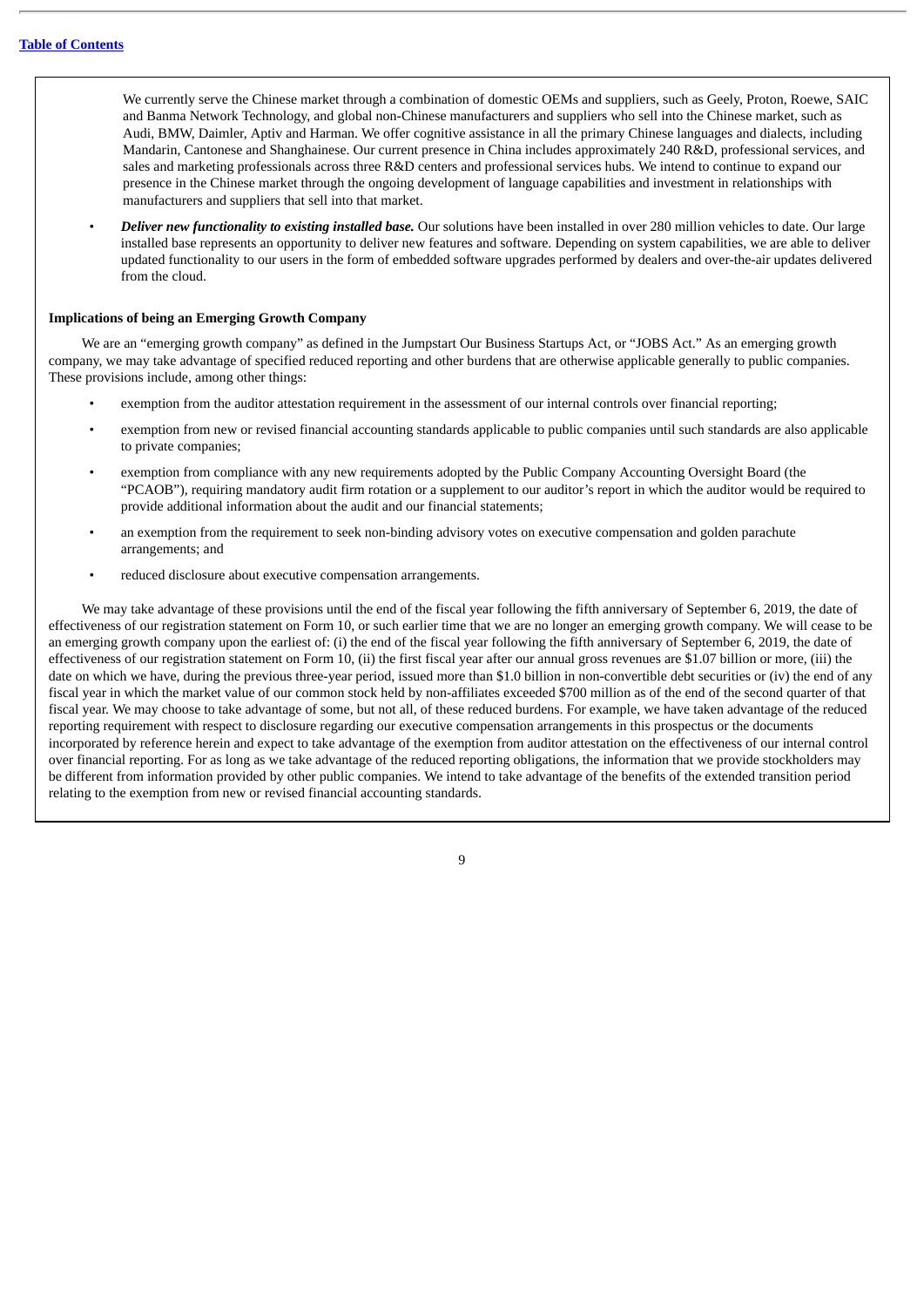#### **Recent Developments**

On November 19, 2018, Nuance announced plans for the complete legal and structural separation of Nuance's automotive technology business (the "Business") from Nuance. To effect the separation, Nuance undertook a series of reorganization transactions, which, among other transactions, resulted in Cerence holding, directly or through its subsidiaries, the Business (the "Reorganization Transactions"). On September 30, 2019, a subsidiary of Nuance sold approximately 1.8% of the shares of our common stock to the selling stockholders (the "Sale Transaction"). In addition, on October 1, 2019, we entered into senior secured credit facilities (the "Senior Facilities"), which consist of a \$270.0 million aggregate principal amount senior secured term loan (the "Term Loan Facility"), of which approximately \$153 million of the net proceeds were transferred to Nuance, and a \$75.0 million senior secured revolving credit facility (the "Revolving Facility"), of which nothing was drawn at the time of the Spin-Off. Following the Sale Transaction and Reorganization Transactions, on October 1, 2019 (the "Distribution Date"), Nuance distributed all of its shares of our common stock, which constituted approximately 98.2% of the outstanding shares of our common stock, to Nuance's stockholders (the "Distribution" or the "Spin-Off").

#### **Our Corporate Information**

We were formed as a Delaware limited liability company on February 14, 2019 and converted into a Delaware corporation on August 29, 2019. Our corporate headquarters are located at 15 Wayside Road, Burlington, Massachusetts, and our telephone number is (857) 362-7300. Our website address is www.cerence.com. Information contained on, or that can be accessed through, our website is not part of, and is not incorporated into, this prospectus.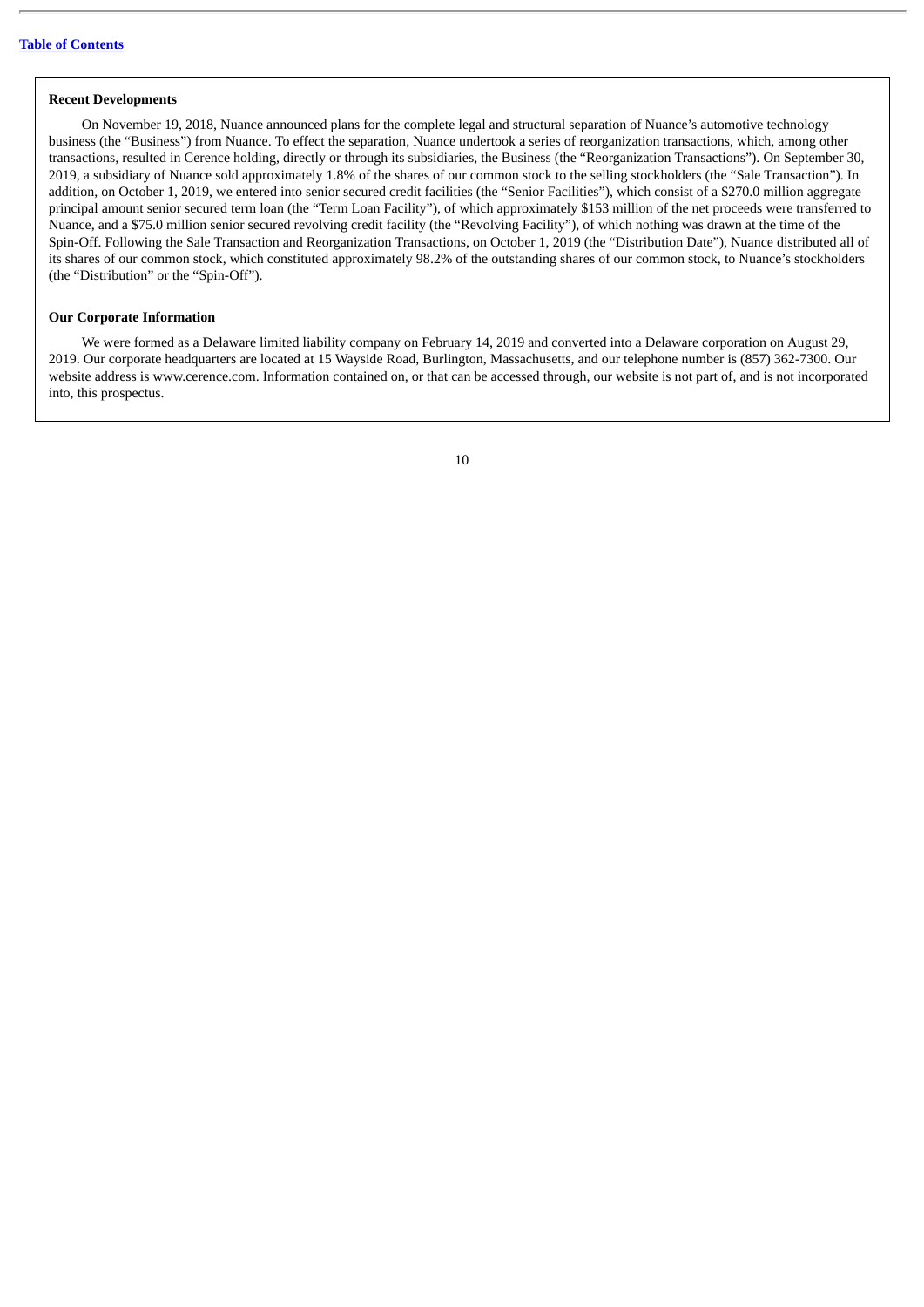<span id="page-14-0"></span>

| <b>THE OFFERING</b>                                                                                                                                                                                                                                                                            |                                                                                                                                                                                                                                                                                                                   |  |  |  |
|------------------------------------------------------------------------------------------------------------------------------------------------------------------------------------------------------------------------------------------------------------------------------------------------|-------------------------------------------------------------------------------------------------------------------------------------------------------------------------------------------------------------------------------------------------------------------------------------------------------------------|--|--|--|
| Common stock offered by us                                                                                                                                                                                                                                                                     | We are not selling any shares of common stock pursuant to this prospectus.                                                                                                                                                                                                                                        |  |  |  |
| Common stock offered by the selling stockholders                                                                                                                                                                                                                                               | Up to 650,736 shares of common stock.                                                                                                                                                                                                                                                                             |  |  |  |
| Common stock outstanding as of February 7, 2020                                                                                                                                                                                                                                                | 36,438,513 shares of common stock.                                                                                                                                                                                                                                                                                |  |  |  |
| Use of proceeds                                                                                                                                                                                                                                                                                | The selling stockholders will receive all of the proceeds from the sale of the common stock<br>offered from time to time pursuant to this prospectus. Accordingly, we will not receive any<br>proceeds from the sale of shares of common stock that may be sold from time to time<br>pursuant to this prospectus. |  |  |  |
| Dividend policy                                                                                                                                                                                                                                                                                | We have not paid any dividends on our common stock. The timing, declaration, amount<br>and payment of future dividends to stockholders, if any, will fall within the discretion of<br>our Board of Directors.                                                                                                     |  |  |  |
| Listing                                                                                                                                                                                                                                                                                        | Our common stock is listed on NASDAQ under the symbol "CRNC."                                                                                                                                                                                                                                                     |  |  |  |
| Except as otherwise indicated, all information in this prospectus regarding the number of shares of common stock outstanding excludes<br>5.300,000 shares issuable pursuant to the Cerence 2019 Equity Incentive Plan, including shares that are subject to outstanding restricted stock units |                                                                                                                                                                                                                                                                                                                   |  |  |  |

5,300,000 shares issuable pursuant to the Cerence 2019 Equity Incentive Plan, including shares that are subject to outstanding restricted stock units issued in replacement of Nuance restricted stock units forfeited by Cerence employees in connection with the Spin-Off, and 1,050,000 shares issuable pursuant to the Cerence 2019 Employee Stock Purchase Plan, as of December 31, 2019.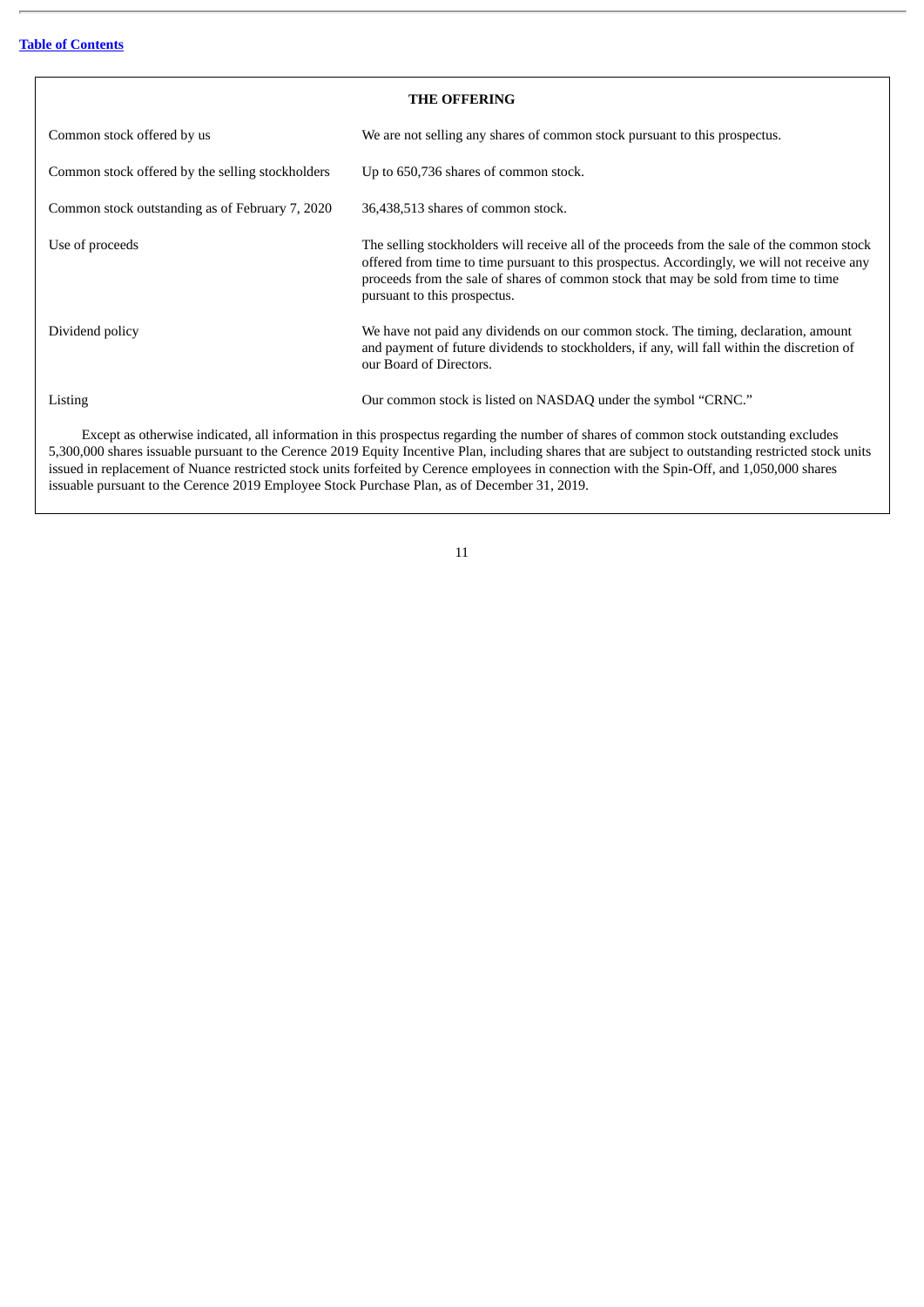## **RISK FACTORS**

<span id="page-15-0"></span>An investment in our common stock involves a high degree of risk. Before deciding whether to invest in our common stock, you should carefully consider all of the information in this prospectus, the documents incorporated by reference into this prospectus and the risks discussed under the heading "Risk Factors" in our Annual Report on Form 10-K for the fiscal year ended September 30, 2019 incorporated herein by reference in this prospectus, as the same may be amended, supplemented or superseded by the risks and uncertainties described under similar headings in the other documents that are filed after the date hereof and incorporated herein by reference into this prospectus. The risks described in the Annual Report are not the only risks facing the Company. Additional risks and uncertainties not currently known to us or that we currently deem to be immaterial also may materially and adversely affect our business, financial condition and/or operating results. Please also read carefully the section below entitled *"Cautionary Statement Concerning Forward-Looking Statements."*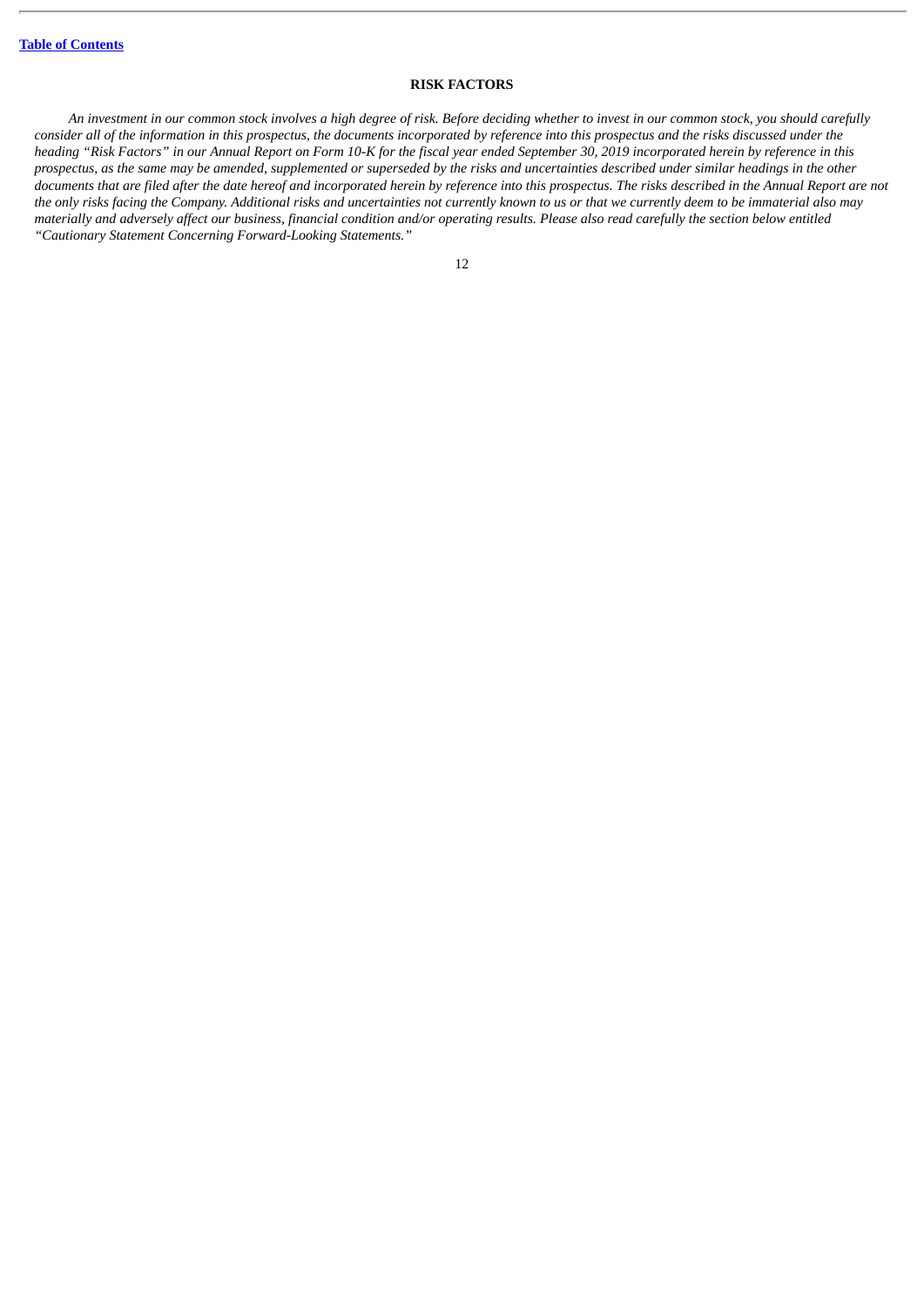## **CAUTIONARY STATEMENT CONCERNING FORWARD-LOOKING STATEMENTS**

<span id="page-16-0"></span>This prospectus and the documents incorporated by reference herein contain "forward-looking statements" that involve risks and uncertainties. These statements can be identified by the fact that they do not relate strictly to historical or current facts, but rather are based on current expectations, estimates, assumptions and projections about our industry and our business and financial results. Forward-looking statements often include words such as "anticipates," "estimates," "expects," "projects," "forecasts," "intends," "plans," "continues," "believes," "may," "will," "goals" and words and terms of similar substance in connection with discussions of future operating or financial performance. As with any projection or forecast, forward-looking statements are inherently susceptible to uncertainty and changes in circumstances. Our actual results may vary materially from those expressed or implied in our forward-looking statements. Accordingly, undue reliance should not be placed on any forward-looking statement made by us or on our behalf. Although we believe that the forward-looking statements contained in this prospectus and the documents incorporated by reference herein are based on reasonable assumptions, you should be aware that many factors could affect our actual financial results or results of operations and could cause actual results to differ materially from those in such forward-looking statements, including but not limited to:

- the highly competitive and rapidly changing market in which we operate, encompassing both large technology companies and smaller specialized companies;
- adverse conditions in the automotive industry or the global economy more generally;
- our strategy to increase cloud services and fluctuations in our operating results;
- escalating pricing pressures from our customers;
- our failure to win, renew or implement service contracts;
- the cancellation or postponement of service contracts after a design win;
- the loss of business from any of our largest customers:
- transition difficulties with our first senior management team;
- inability to recruit and retain qualified personnel:
- cybersecurity and data privacy incidents that damage client relations;
- economic, political, regulatory, foreign exchange and other risks of international operations, including the developing situation associated with the coronavirus;
- unforeseen U.S. and foreign tax liabilities;
- the failure to protect our intellectual property or allegations that we have infringed the intellectual property of others;
- defects in our software products that result in lost revenue, expensive correction or claims against us;
- our inability to quickly respond to changes in technology and to develop our intellectual property into commercially viable products;
- a significant interruption in the supply or maintenance of our third-party hardware, software, services or data; and
- certain factors discussed elsewhere in this prospectus or the documents incorporated by reference herein.

These and other factors are more fully discussed in the "Risk Factors" section of this prospectus and the documents incorporated by reference herein as described under the heading "Incorporation by Reference." These risks could cause actual results to differ materially from those implied by forward-looking statements in this prospectus or documents incorporated by reference herein. Even if our results of operations, financial condition and liquidity and the development of the industry in which we operate are consistent with the forward-looking statements contained in this prospectus or the documents incorporated by reference herein, those results or developments may not be indicative of results or developments in subsequent periods.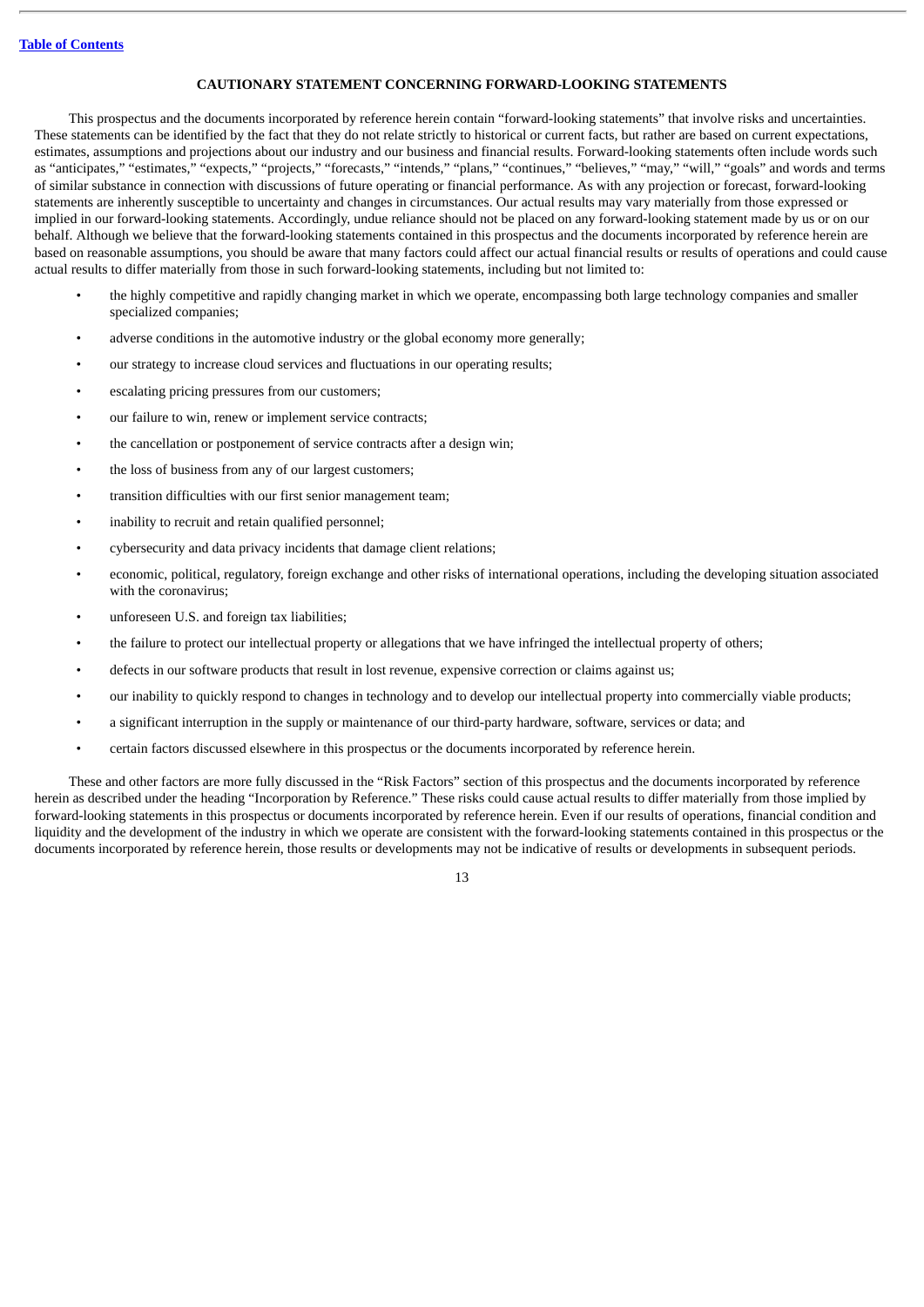Any forward-looking statements made by us in this prospectus or documents incorporated by reference herein speak only as of the date on which they are made. We are under no obligation to, and expressly disclaim any obligation to, update or alter our forward-looking statements, whether as a result of new information, subsequent events or otherwise.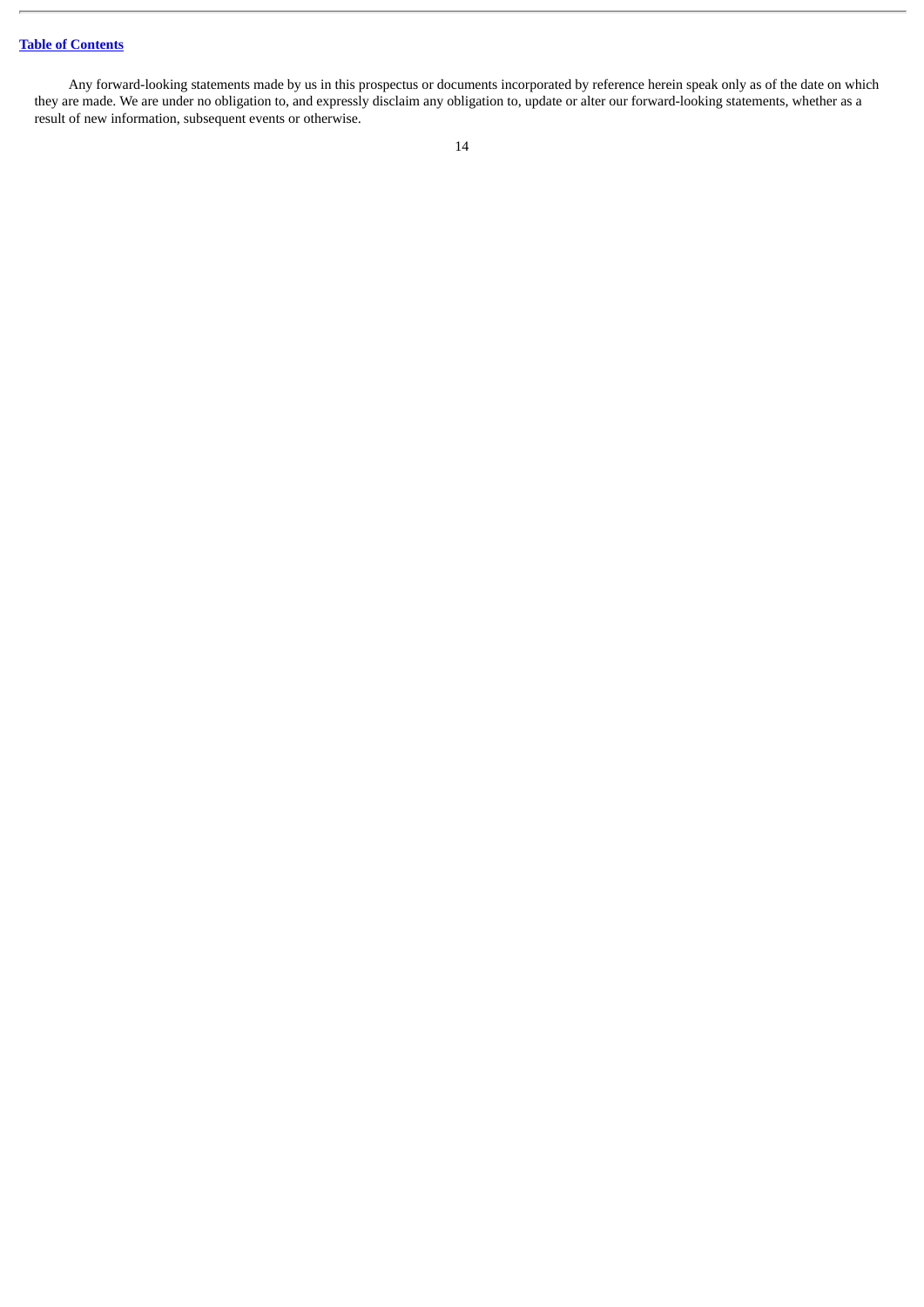## **USE OF PROCEEDS**

<span id="page-18-0"></span>We will not receive any proceeds from the sale of shares of common stock that may be sold from time to time pursuant to this prospectus. The selling stockholders will receive all of the proceeds from the sale of the shares of common stock offered from time to time under this prospectus. We have agreed to pay certain expenses of the selling stockholders incurred in connection with the sale of common stock from time to time pursuant to this prospectus, but will not pay any discounts or commissions.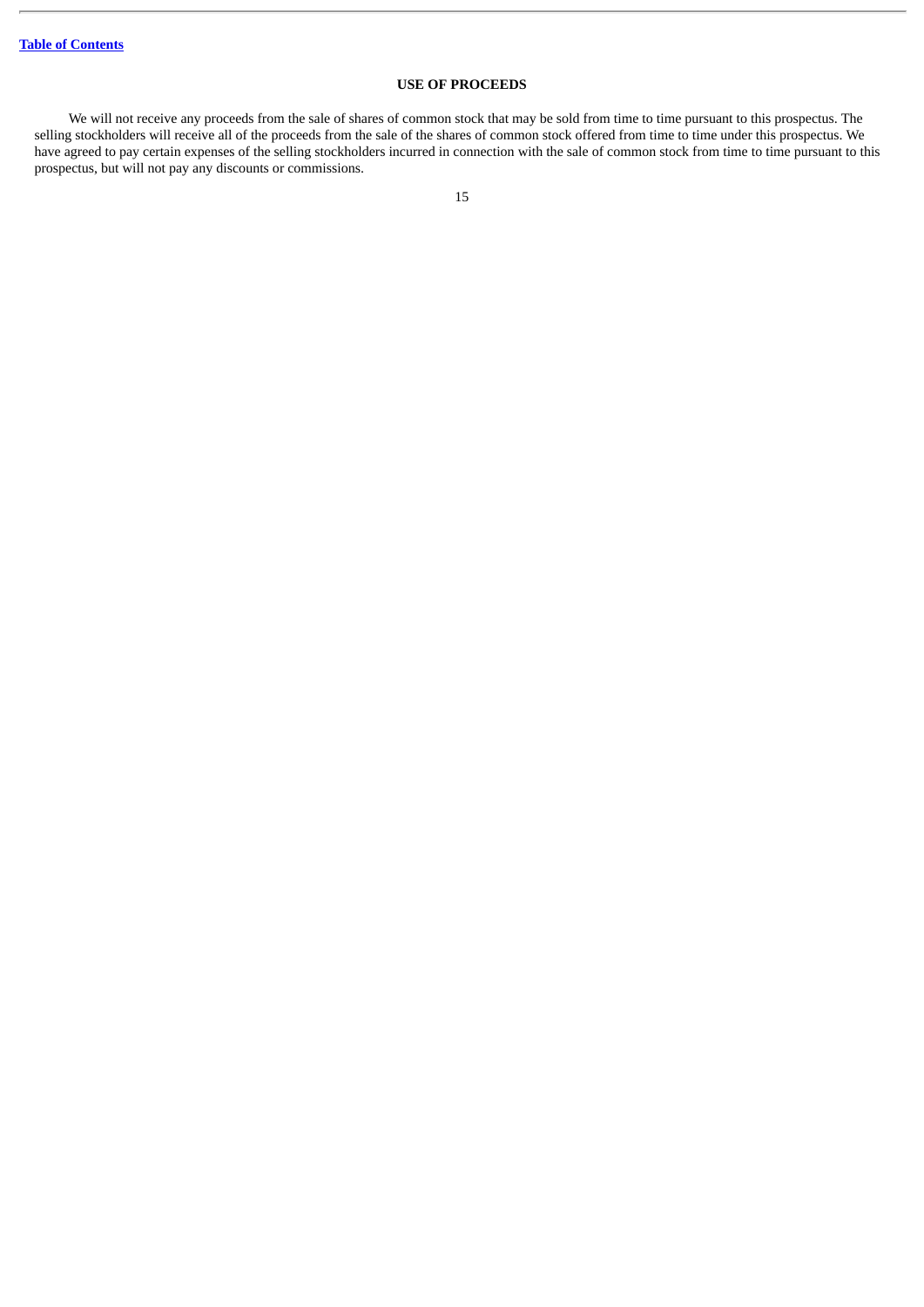## **MARKET PRICES AND DIVIDEND POLICY**

<span id="page-19-0"></span>*Market information.* Our common stock has been listed on NASDAQ under the symbol "CRNC" since October 2, 2019.

*Holders*. As of December 12, 2019, there were approximately 572 stockholders of record of our common stock, one of which was Cede & Co., a nominee for The Depository Trust Company. All of our common stock held by brokerage firms, banks and other financial institutions as nominees for beneficial owners are considered to be held of record by Cede & Co., who is considered to be one stockholder of record. A substantially greater number of holders of our common stock are "street name" or beneficial holders, whose shares of common stock are held of record by banks, brokers and other financial institutions. Because such shares of common stock are held on behalf of stockholders, and not by the stockholders directly, and because a stockholder can have multiple positions with different brokerage firms, banks and other financial institutions, we are unable to determine the total number of stockholders we have.

*Dividends and Dividend Policy.* We have not paid any dividends since our formation. We may evaluate whether to pay cash dividends to our stockholders. The timing, declaration, amount and payment of future dividends to stockholders, if any, will fall within the discretion of our Board. Among the items we are considering in establishing a dividend policy are the capital needs of our business and opportunities to retain future earnings for use in the operation of our business and to fund future growth. Additionally, the terms of the Senior Facilities limit our ability to pay cash dividends. There can be no assurance that we will pay a dividend in the future or continue to pay any dividend if we do commence the payment of dividends.

<sup>16</sup>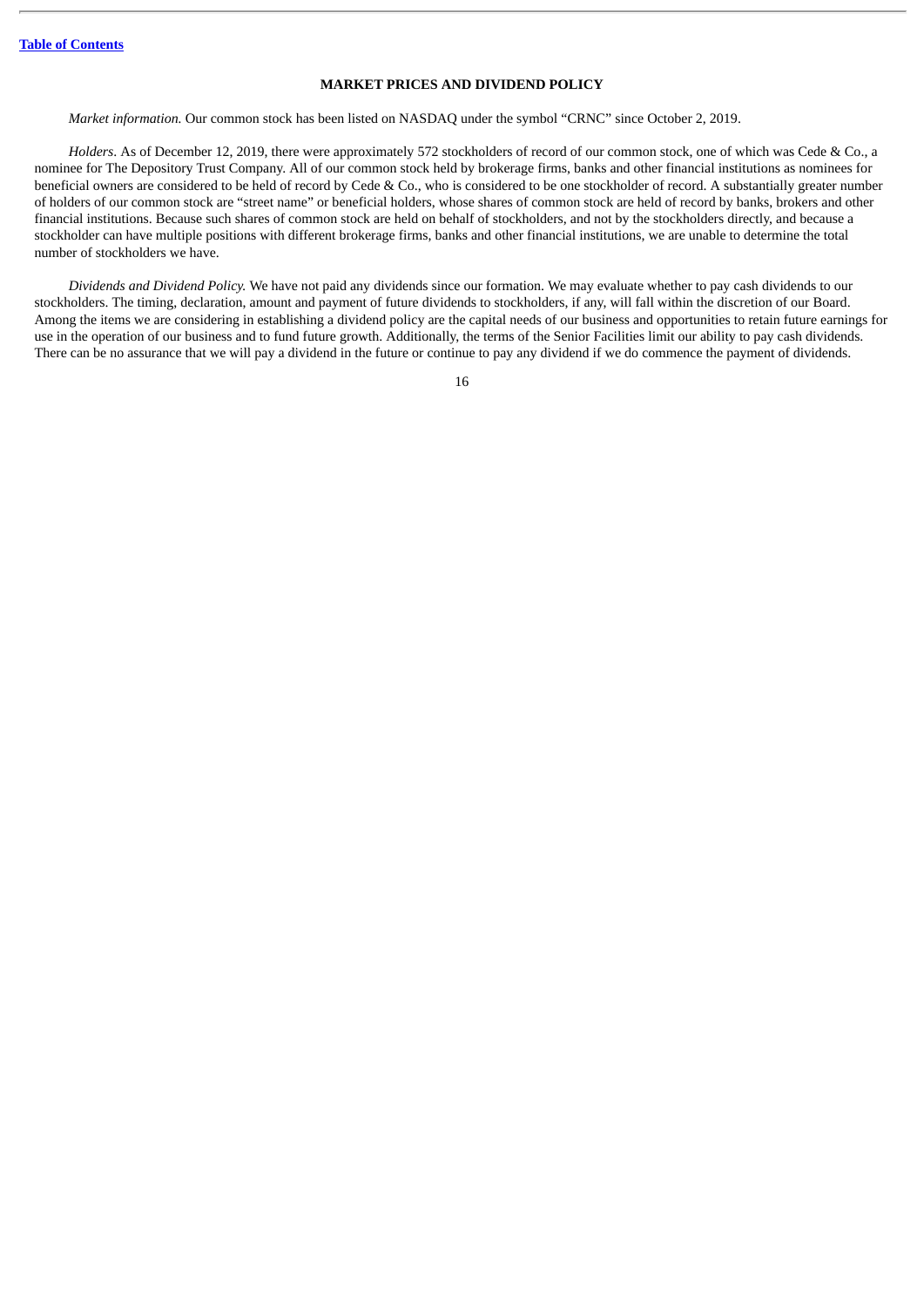#### **SELLING STOCKHOLDERS**

<span id="page-20-0"></span>The following table and accompanying footnotes set forth, as of December 31, 2019, information regarding the beneficial ownership of the outstanding shares of our common stock by all of the selling stockholders. Beneficial ownership has been determined under rules promulgated by the SEC. The information does not necessarily indicate beneficial ownership for any other purpose. The percentage of shares beneficially owned before the offering is based on the 36,403,284 shares of our common stock outstanding as of December 31, 2019.

|                                              |                              |          |                     | ---------<br><b>Beneficially</b> | Percent of         |
|----------------------------------------------|------------------------------|----------|---------------------|----------------------------------|--------------------|
|                                              | <b>Number of Shares</b>      |          |                     | Owned after                      | <b>Class after</b> |
|                                              | <b>Beneficially Owned</b>    | Percent  | <b>Shares Being</b> | this                             | this               |
| <b>Name and Address of Beneficial Owner:</b> | <b>Prior to the Offering</b> | of Class | Offered             | Offering(1)                      | Offering(1)        |
| Ameriprise Financial, Inc.(2)                | 3,337,952                    | 9.17%    | 650,736             | 2.687.216                        | 7.38%              |

**Shares**

(1) The table assumes that the selling stockholders sell all of their shares being offered. We are unable to determine the exact number of shares (if any) that will actually be sold pursuant to the shelf prospectus contained in this registration statement.

(2) This information regarding the beneficial ownership of Ameriprise Financial, Inc. ("AFI") is based on a Schedule 13G/A filed by such shareholder, Columbia Management Investment Advisers, LLC ("CMIA") and Columbia Seligman Communications & Information Fund ("Fund") on February 14, 2020, reporting beneficial ownership beneficially as of December 31, 2019. The entities reported the following beneficial ownership: (i) 3,337,952 shares beneficially owned by AFI, with shared voting power over 3,266,133 shares and shared dipositive power over all of the shares, (ii) 3,336,002 shares beneficially owned by CMIA, with shared voting power over 3,266,133 shares and shared dispositive power over all of the shares, and (iii) 2,192,669 shares beneficially owned by Columbia Seligman Communications & Information Fund, with sole voting power and shared dispositive power over all of the shares. CMIA and AFI do not directly own any shares of shares of Common Stock. As the investment adviser to the Fund and various other unregistered and registered investment companies and other managed accounts, CMIA may be deemed to beneficially own the shares reported herein by the Fund. Accordingly, the shares reported herein by CMIA include those shares separately reported herein by the Fund. As the parent holding company of CMIA, AFI may be deemed to beneficially own the shares reported herein by CMIA. Accordingly, the shares reported herein by AFI include those shares separately reported herein by CMIA. Each of AFI and CMIA disclaims beneficial ownership of any shares reported herein. The address for CMIA is 225 Franklin Street, Boston, MA 02110. The address for AFI is 145 Ameriprise Financial Center, Minneapolis, MN 55474.

#### **Relationships with Selling Stockholders**

On September 30, 2019, pursuant to a stock purchase agreement among the selling stockholders, Consolidated Mobile Corporation and us (the "Stock Purchase Agreement"), Consolidated Mobile Corporation, which at that time was a wholly owned subsidiary of Nuance, and following the Reorganization Transactions has been one of our wholly owned subsidiaries, sold an aggregate of 650,736 shares (the "Acquired Shares") of our common stock to the selling stockholders for approximately \$11.0 million in the Sale Transaction, a transaction exempt from registration under the Securities Act. Under the Stock Purchase Agreement, we and Consolidated Mobile Corporation made customary representations and warranties to the selling stockholders.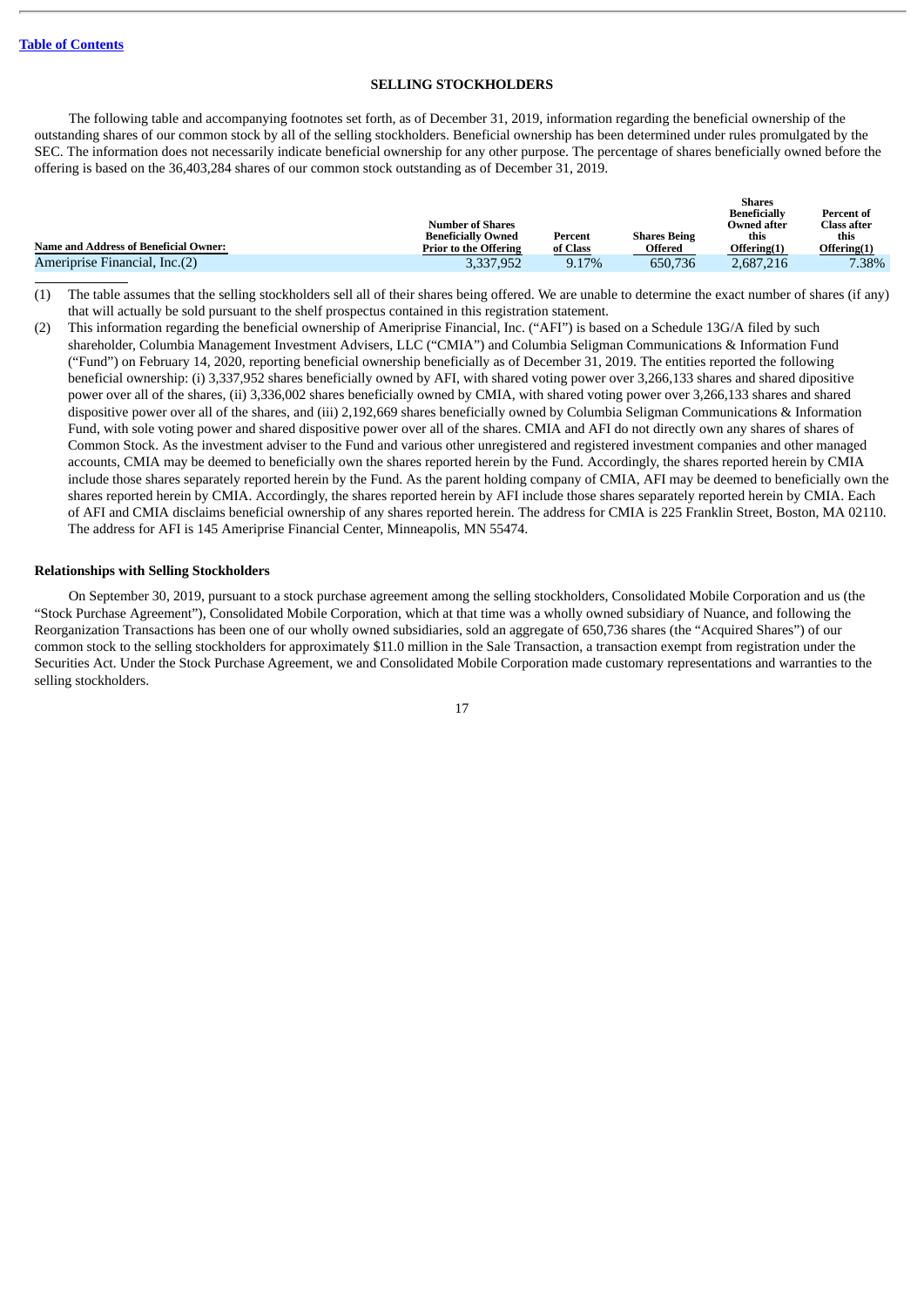In connection with the Sale Transaction, we entered into a registration rights agreement with the selling stockholders (the "Registration Rights Agreement"), which provides the selling stockholders registration rights. Pursuant to the Registration Rights Agreement, we are required to use commercially reasonable efforts to file and cause to become effective a shelf registration statement for the benefit of the selling stockholders. The selling stockholders have the right to sell the Acquired Shares pursuant to the shelf registration statement, but do not have any demand or piggyback registration rights. The obligation to maintain the effectiveness of the shelf registration statement will cease upon the earliest to occur of the sale by the selling stockholders of the Acquired Shares and the one-year anniversary of the date of the Sale Transaction. We have agreed to pay certain expenses incidental to the shelf registration statement, including the payment of federal securities law and state "blue sky" registration fees, but we will not bear any discounts or commissions or transfer taxes relating to the sale of common stock. We have also agreed to indemnify or provide contribution to the selling stockholders against certain liabilities.

Each selling stockholder that is a broker-dealer or an affiliate of a broker-dealer acquired its shares of common stock in the ordinary course of its business and, at the time of acquisition, had no agreements or understandings, directly or indirectly, with any person to distribute the shares.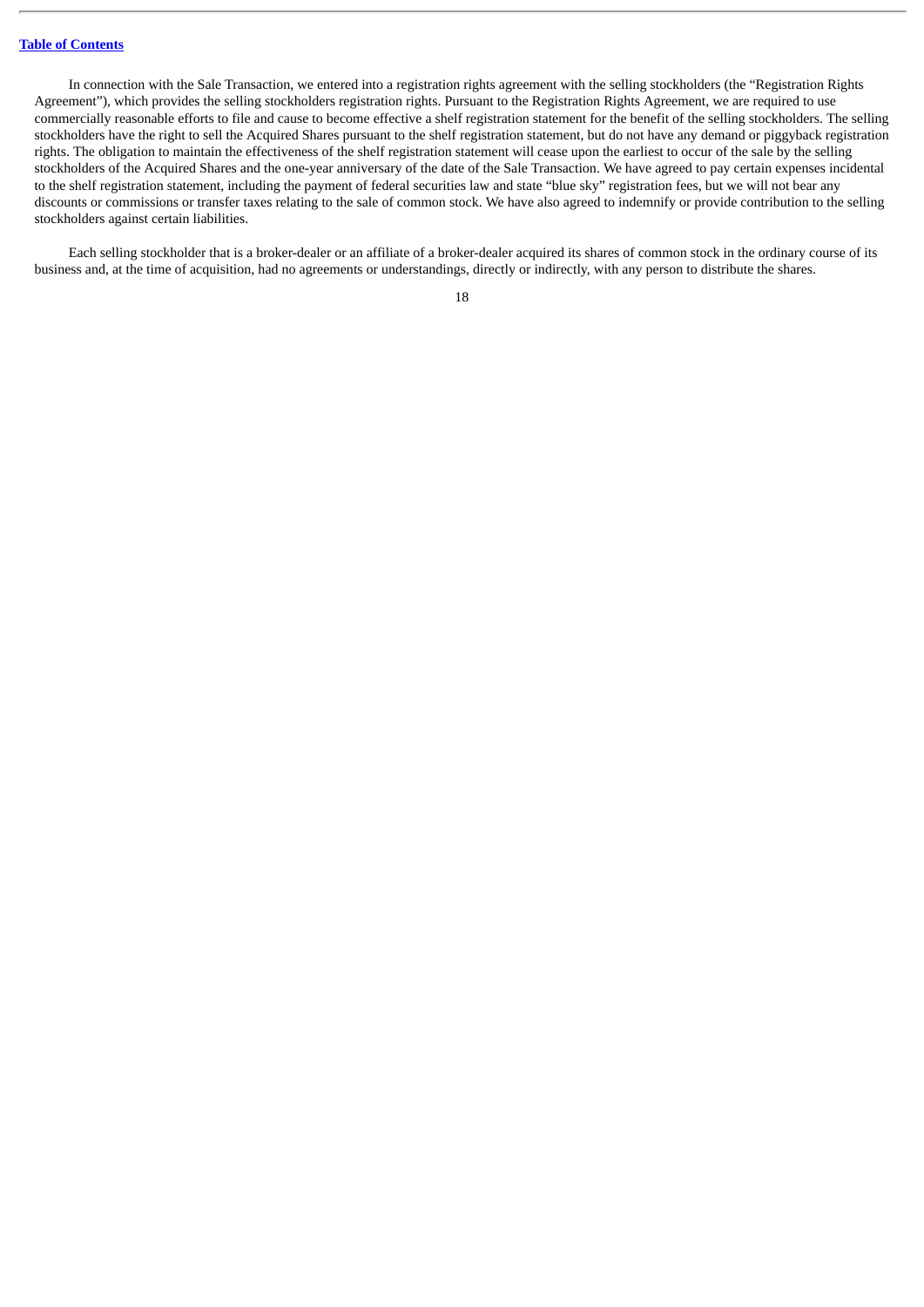#### **DESCRIPTION OF OUR CAPITAL STOCK**

#### <span id="page-22-0"></span>**General**

The following summarizes information concerning our capital stock, including material provisions of our Amended and Restated Certificate of Incorporation, our Amended and Restated By-Laws and certain provisions of Delaware law. You are encouraged to read the forms of our Amended and Restated Certificate of Incorporation and our Amended and Restated By-Laws, which are incorporated by reference as exhibits to this prospectus, for greater detail with respect to these provisions.

#### **Authorized Capital Stock**

Our authorized capital stock consists of 560,000,000 shares of common stock, par value \$0.01 per share, and 40,000,000 shares of preferred stock, par value \$0.01 per share.

#### **Common Stock**

#### *Shares Outstanding*

36,438,513 shares of our common stock were issued and outstanding as of February 7, 2020.

#### *Dividends*

Holders of shares of our common stock are entitled to receive dividends when, as and if declared by our Board at its discretion out of funds legally available for that purpose, subject to the preferential rights of any preferred stock that may be outstanding. The timing, declaration, amount and payment of future dividends depends on our financial condition, earnings, capital requirements and debt service obligations, as well as legal requirements, regulatory constraints, industry practice and other factors that our Board deems relevant. Additionally, the terms of the Senior Facilities limit our ability to pay cash dividends. Our Board makes all decisions regarding our payment of dividends from time to time in accordance with applicable law. See "Market Prices and Dividend Policy."

#### *Voting Rights*

The holders of our common stock are entitled to one vote for each share held of record on all matters submitted to a vote of the stockholders.

#### *Other Rights*

Subject to the preferential liquidation rights of any preferred stock that may be outstanding, upon our liquidation, dissolution or winding-up, the holders of our common stock are entitled to share ratably in our assets legally available for distribution to our stockholders.

#### *Fully Paid*

The issued and outstanding shares of our common stock are fully paid and non-assessable. Any additional shares of common stock that we may issue in the future will also be fully paid and non-assessable.

The holders of our common stock do not have preemptive rights or preferential rights to subscribe for shares of our capital stock.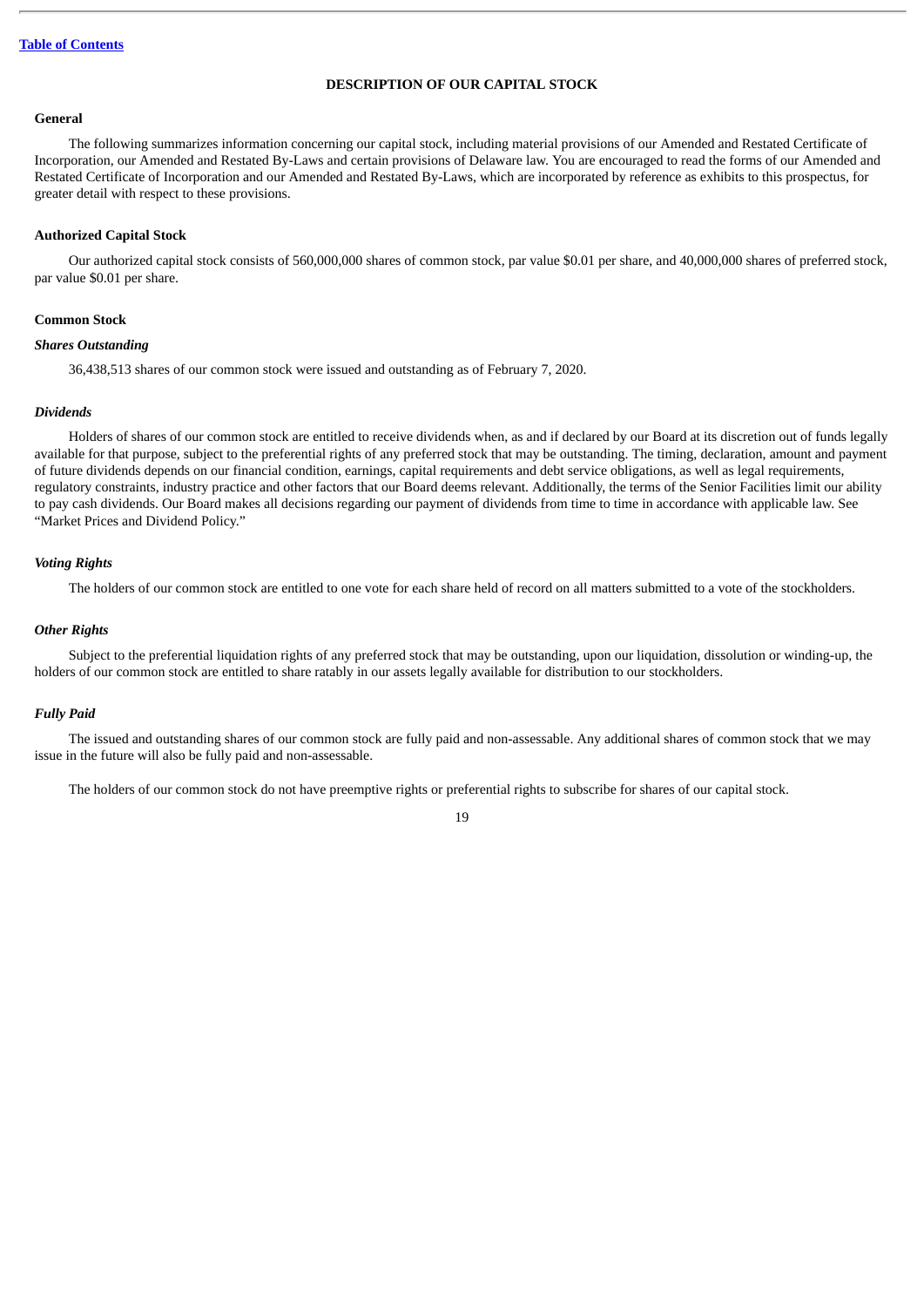#### **Preferred Stock**

Our Amended and Restated Certificate of Incorporation authorizes our Board to designate and issue from time to time one or more series of preferred stock without stockholder approval. Our Board may fix and determine the preferences, limitations and relative rights of each series of preferred stock. There are no present plans to issue any shares of preferred stock.

#### Certain Provisions of Delaware Law, Our Amended and Restated Certificate of Incorporation and Amended and Restated By-Laws

## *Amended and Restated Certificate of Incorporation and Amended and Restated By-Laws*

Certain provisions in our Amended and Restated Certificate of Incorporation and our Amended and Restated By-Laws summarized below may be deemed to have an anti-takeover effect and may delay, deter or prevent a tender offer or takeover attempt that a stockholder might consider to be in its best interests, including attempts that might result in a premium being paid over the market price for the shares held by stockholders. These provisions are intended to enhance the likelihood of continuity and stability in the composition of our Board and in the policies formulated by our Board and to discourage certain types of transactions that may involve an actual or threatened change of control.

- *Classified Board*. Our Amended and Restated Certificate of Incorporation provides that, until the annual stockholder meeting in the year that is three years after the Spin-Off, our Board will be divided into three classes, with each class consisting, as nearly as may be possible, of one-third of the total number of directors. The directors designated as Class I directors had initial terms expiring at the first annual meeting of stockholders, which was held on February 20, 2020. The Class I directors elected at the 2020 annual meeting will have a term ending at the 2023 annual meeting or until a successor has been duly elected and qualified for until his or her earlier resignation or removal. The directors designated as Class II directors have terms expiring at the following year's annual meeting, which we expect to hold in 2021, and the directors designated as Class III directors have terms expiring at the following year's annual meeting, which we expect to hold in 2022. Commencing with the first annual meeting following the Spin-Off, directors elected to succeed those directors whose terms then expire will be elected for a term of office to expire at the 2023 annual meeting. Beginning at the 2023 annual meeting, all of our directors will stand for election each year for annual terms, and our Board will therefore no longer be divided into three classes. Before our Board is declassified, it would take at least two elections of directors for any individual or group to gain control of our Board. Accordingly, while the classified board is in effect, these provisions could discourage a third party from initiating a proxy contest, making a tender offer or otherwise attempting to control us.
- *Removal*. Our Amended and Restated Certificate of Incorporation provides that (i) prior to our Board being declassified as discussed above, our stockholders may remove directors only for cause and (ii) after our Board has been fully declassified, our stockholders may remove directors with or without cause. Removal requires the affirmative vote of holders of shares representing at least a majority of the voting power of the then-outstanding shares of all classes and series of our capital stock entitled generally to vote on the election of our directors.
- *Blank Check Preferred Stock*. Our Amended and Restated Certificate of Incorporation authorizes our Board to designate and issue, without any further vote or action by the stockholders, up to 40,000,000 shares of preferred stock from time to time in one or more series and, with respect to each such series, to fix the number of shares constituting the series and the designation of the series, the voting powers (if any) of the shares of the series, and the preferences and relative, participating, optional and other rights, if any, and any qualifications, limitations or restrictions, of the shares of such series. The ability to issue such preferred stock could discourage potential acquisition proposals and could delay or prevent a change in control.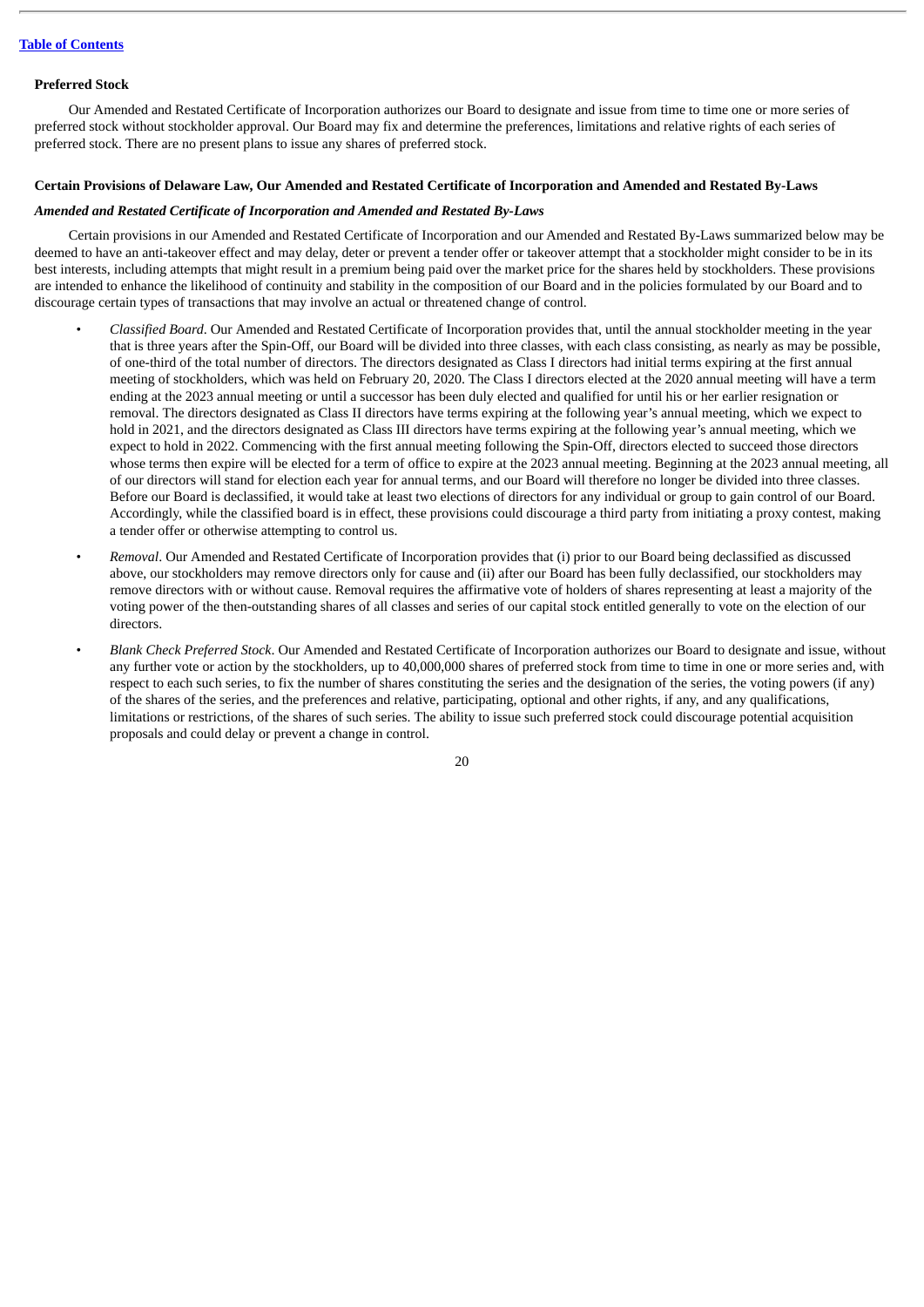- *No Stockholder Action by Written Consent*. Our Amended and Restated Certificate of Incorporation expressly excludes the right of our stockholders to act by written consent. Stockholder action must take place at an annual meeting or at a special meeting of our stockholders.
- *Special Stockholder Meetings*. Our Amended and Restated Certificate of Incorporation and our Amended and Restated By-Laws provide that a special meeting of our stockholders may only be called by our Board, the Chairman of our Board or our Chief Executive Officer, or at the request of holders of not less than 20% of the outstanding shares of the common stock of Cerence.
- *Requirements for Advance Notification of Stockholder Nominations and Proposals*. Under our Amended and Restated By-Laws, stockholders of record are able to nominate persons for election to our Board or bring other business constituting a proper matter for stockholder action only by providing proper notice to our secretary. In the case of annual meetings, proper written notice must be given, generally between 90 and 120 days prior to the first anniversary of the prior year's annual meeting as first specified in the notice of meeting (without regard to any postponements or adjournments of such meeting after such notice was first sent). In the case of special meetings, proper notice must be given no earlier than the 90th day prior to the relevant meeting and no later than the later of the 60th day prior to such meeting or the 10th day following the public announcement of the meeting. Such notice must include, among other information, certain information with respect to each stockholder nominating persons for election to the Board (including, the name and address, the number of shares directly or indirectly held by such stockholder, a description of any agreement with respect to the business to be brought before the annual meeting, a description of any derivative instruments based on or linked to the value of or return on our securities as of the date of the notice, a description of any proxy, contract or other relationship pursuant to which such stockholder has a right to vote any shares of our stock and any profit-sharing or performance-related fees that such stockholder is entitled to, based on any increase or decrease in the value of our securities, as of the date of such notice). Such notice must also include a representation that such stockholder is a holder of record of our common stock as of the date of the notice, each stockholder nominee's written consent to being named as a nominee and to serving as a director if elected, a completed questionnaire and representation that such person has not and will not give any commitment as to how such person will act or vote if elected as a director or becomes a party to any agreement with respect to any compensation, reimbursement or indemnification in connection with service as a director, and that such person will comply with all policies applicable to directors, a description of all compensation and other monetary agreements during the past three years and a representation as to whether such stockholder intends to solicit proxies.
- *Cumulative Voting*. The DGCL provides that stockholders are denied the right to cumulate votes in the election of directors unless the company's certificate of incorporation provides otherwise. Our Amended and Restated Certificate of Incorporation does not provide for cumulative voting.
- *Amendments to Certificate of Incorporation and By-Laws*. The DGCL provides that the affirmative vote of holders of a majority of a company's voting stock then outstanding is required to amend the company's certificate of incorporation unless the company's certificate of incorporation provides a higher threshold, and our Amended and Restated Certificate of Incorporation does not provide for a higher threshold. Our Amended and Restated Certificate of Incorporation provides that our Amended and Restated By-Laws may be amended by a majority of our Board or by the affirmative vote of holders of at least a majority of our voting stock entitled to vote in the election of directors.

#### *Delaware Takeover Statute*

We are subject to Section 203 of the DGCL, which, subject to certain exceptions, prohibits a Delaware corporation from engaging in any business combination with any interested stockholder for a period of three years following the date that such stockholder became an interested stockholder.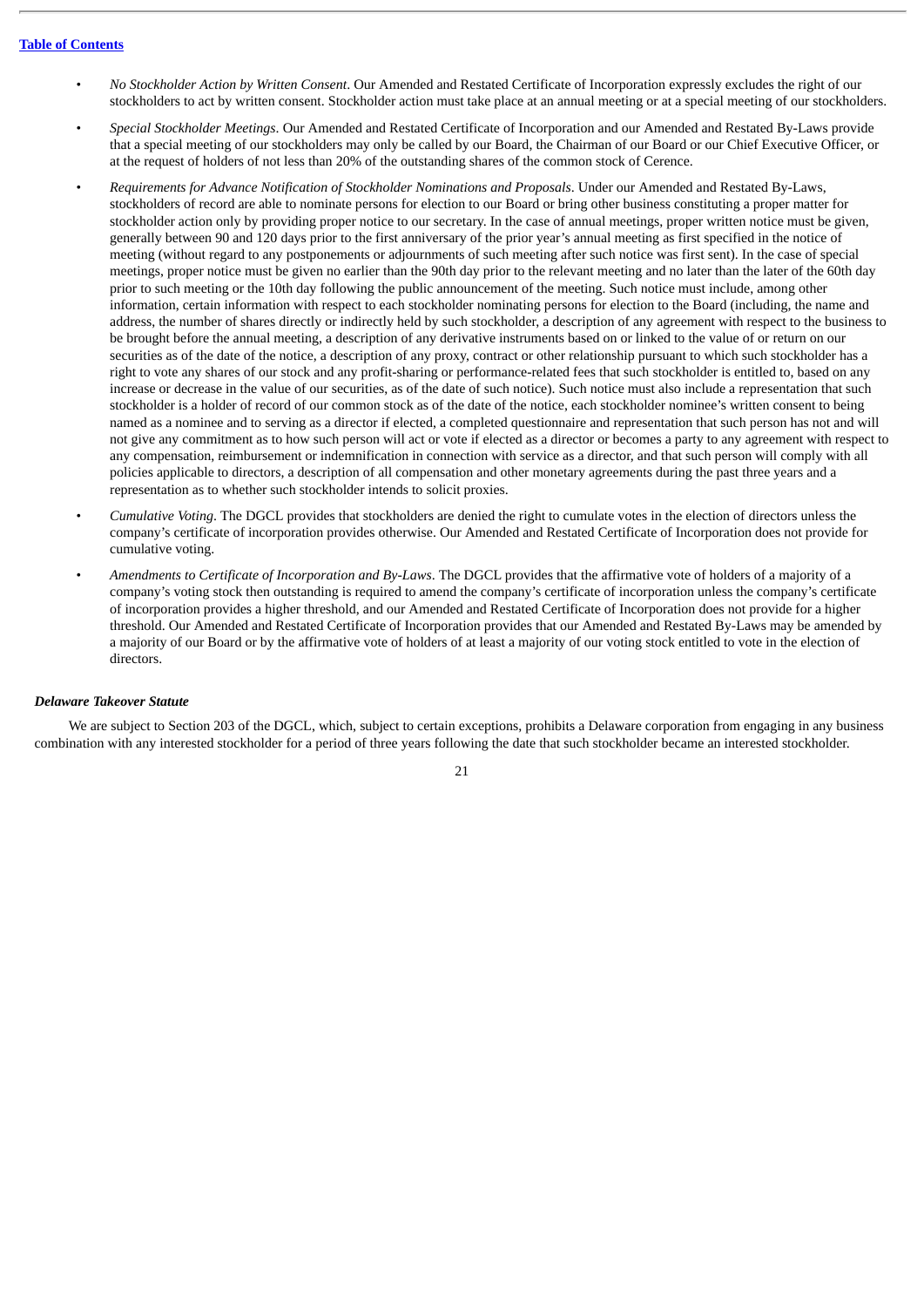#### *Limitation on Liability of Directors and Indemnification of Directors and Officers*

Delaware law authorizes corporations to limit or eliminate the personal liability of directors to corporations and their stockholders for monetary damages for breaches of directors' fiduciary duties as directors, and our Amended and Restated Certificate of Incorporation includes such an exculpation provision. Our Amended and Restated By-Laws and Amended and Restated Certificate of Incorporation include provisions that indemnify, to the fullest extent allowable under the DGCL, the personal liability of directors or officers for monetary damages for actions taken as a director, officer or agent of Cerence, or for serving at Cerence's request as a director, officer or agent at another corporation or enterprise, as the case may be. Our Amended and Restated By-Laws and Amended and Restated Certificate of Incorporation also provide that we must indemnify and advance reasonable expenses to our directors and officers, subject to our receipt of an undertaking from the indemnified party as may be required under the DGCL. Our Amended and Restated By-Laws expressly authorizes us to carry directors' and officers' insurance to protect Cerence, its directors, officers and employees for some liabilities.

The limitation of liability and indemnification provisions that are included in our Amended and Restated By-Laws and Amended and Restated Certificate of Incorporation may discourage stockholders from bringing a lawsuit against directors for breach of their fiduciary duty. These provisions may also have the effect of reducing the likelihood of derivative litigation against our directors and officers, even though such an action, if successful, might otherwise benefit us and our stockholders. However, these provisions will not limit or eliminate our rights, or those of any stockholder, to seek non-monetary relief such as injunction or rescission in the event of a breach of a director's duty of care. The provisions will not alter the liability of directors under the federal securities laws. In addition, your investment may be adversely affected to the extent that, in a class action or direct suit, we pay the costs of settlement and damage awards against directors and officers pursuant to these indemnification provisions. There is currently no pending material litigation or proceeding against any of our directors, officers or employees for which indemnification is sought.

## *Exclusive Forum*

Our Amended and Restated Certificate of Incorporation provides, in all cases to the fullest extent permitted by law, that unless we consent in writing to the selection of an alternative forum, the Court of Chancery located within the State of Delaware will be the sole and exclusive forum for any derivative action or proceeding brought on behalf of Cerence, any action asserting a claim of breach of a fiduciary duty owed by any director, officer or other employee or stockholder of Cerence to Cerence or Cerence's stockholders, any action asserting a claim arising pursuant to the DGCL or as to which the DGCL confers jurisdiction on the Court of Chancery located in the State of Delaware, any action asserting a claim governed by the internal affairs doctrine or any other action asserting an "internal corporate claim" as that term is defined in Section 115 of the DGCL. However, if the Court of Chancery within the State of Delaware does not have jurisdiction, the action may be brought in any other state or federal court located within the State of Delaware. Further, this exclusive forum provision does not apply to suits brought to enforce a duty or liability created by the Exchange Act or the Securities Act, except that it may apply to such suits if brought derivatively on behalf of Cerence. There is, however, uncertainty as to whether a court would enforce such provision in connection with suits to enforce a duty or liability created by the Exchange Act or the Securities Act if brought derivatively on behalf of Cerence, and our stockholders will not be deemed to have waived our compliance with the federal securities laws and the rules and regulations thereunder.

## **Transfer Agent and Registrar**

The transfer agent and registrar for our common stock is American Stock Transfer & Trust Company, LLC.

#### **Listing**

Our common stock is listed on the NASDAQ Global Select Market, under the ticker symbol "CRNC."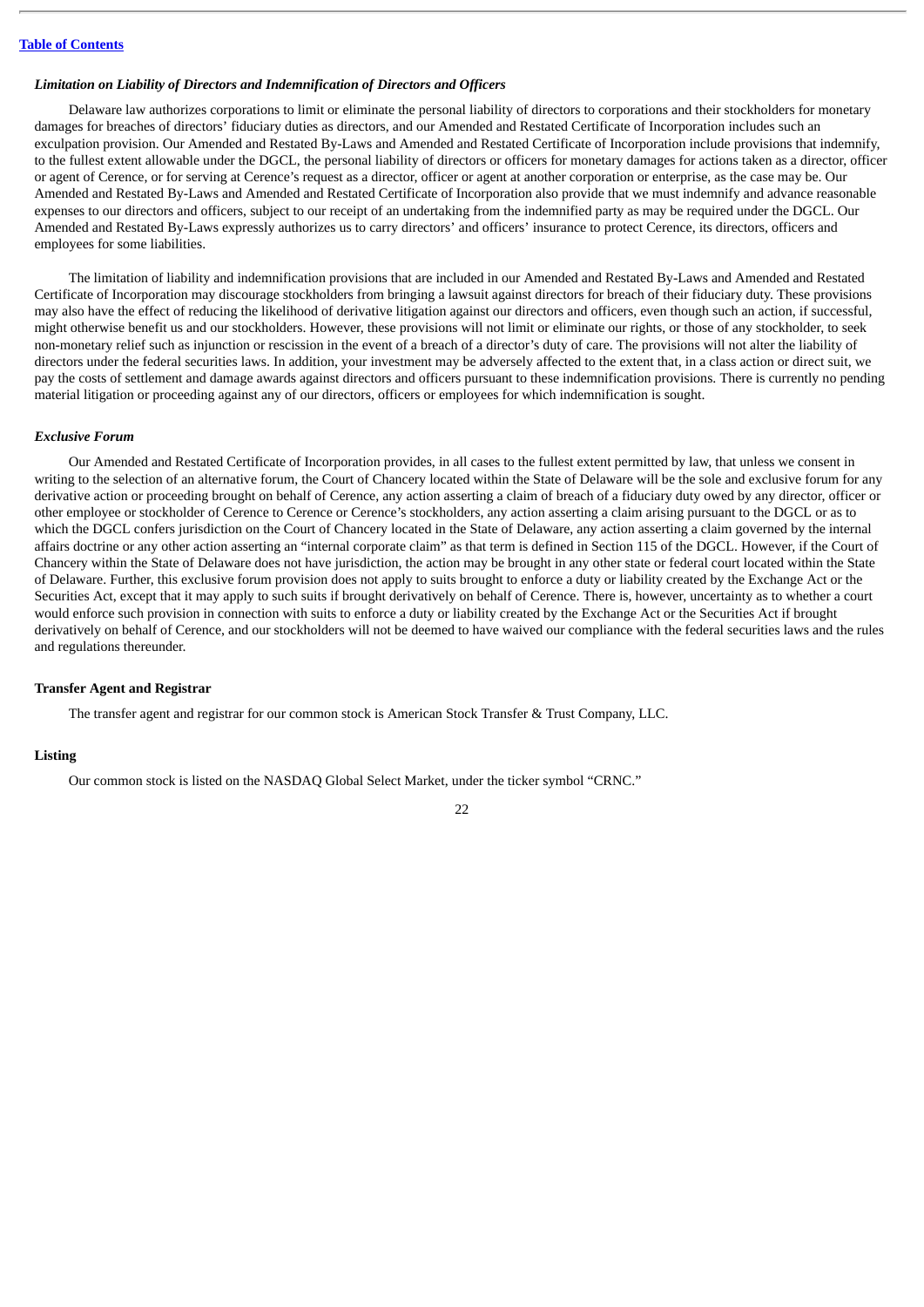## **MATERIAL U.S. FEDERAL INCOME TAX CONSIDERATIONS FOR NON-U.S. HOLDERS OF COMMON STOCK**

<span id="page-26-0"></span>The following is a discussion of the material U.S. federal income tax consequences of the acquisition, ownership and disposition of common stock by Non-U.S. Holders (as defined below) that acquire common stock pursuant to this offering and that hold such shares as capital assets (generally, for investment). This discussion is not a complete analysis or listing of all of the possible tax consequences of such transactions and does not address all tax considerations that might be relevant to particular stockholders in light of their personal circumstances or to persons that are subject to special tax rules. In addition, this description of the material U.S. federal income tax consequences does not address the tax treatment of special classes of stockholders, such as:

- dealers or traders in securities or currencies;
- tax-exempt entities;
- banks, financial institutions or insurance companies;
- real estate investment trusts, regulated investment companies or grantor trusts;
- persons who acquired our common stock pursuant to the exercise of employee stock options or otherwise as compensation;
- stockholders who own, or are deemed to own, 10% or more, by voting power or value, of our equity;
- stockholders owning our common stock as part of a position in a straddle or as part of a hedging, conversion or other risk reduction transaction for U.S. federal income tax purposes;
- certain former citizens or long-term residents of the United States;
- stockholders who are subject to the alternative minimum tax;
- persons who are subject to special accounting rules under Section 451(b) of the Code;
- persons who own our common stock through partnerships or other pass-through entities;
- persons whose functional currency is not the U.S. dollar; or
- persons who hold our common stock through a tax-qualified retirement plan.

This summary does not address estate and gift tax consequences or tax consequences under any state, local or foreign laws.

For purposes of this section, you are a "U.S. Holder" if you are: (1) an individual citizen of the United States or a resident alien of the United States; (2) a corporation (or other entity treated as a corporation for U.S. federal income tax purposes) created or organized under the laws of the United States or any state thereof or the District of Columbia; (3) an estate the income of which is subject to U.S. federal income taxation regardless of its source; or (4) a trust (A) if a court within the United States is able to exercise primary supervision over its administration and one or more U.S. persons have authority to control all substantial decisions of the trust or (B) that has a valid election in effect under applicable Treasury regulations to be treated as a U.S. person.

If you are an individual, you may be treated as a resident alien of the United States, as opposed to a non-resident alien, for U.S. federal income tax purposes if you are present in the United States for at least 31 days in a calendar year and for an aggregate of at least 183 days during a three-year period ending in such calendar year. For purposes of this calculation, you would count all of the days that you were present in the then-current year, one-third of the days that you were present in the immediately preceding year and one-sixth of the days that you were present in the second preceding year. Resident aliens are subject to United States federal income tax as if they were U.S. citizens, and thus would constitute "U.S. Holders" for purposes of the discussion below. If you are a citizen or tax resident of a country with which the United States has a tax treaty, other rules may apply in determining whether you are a resident alien.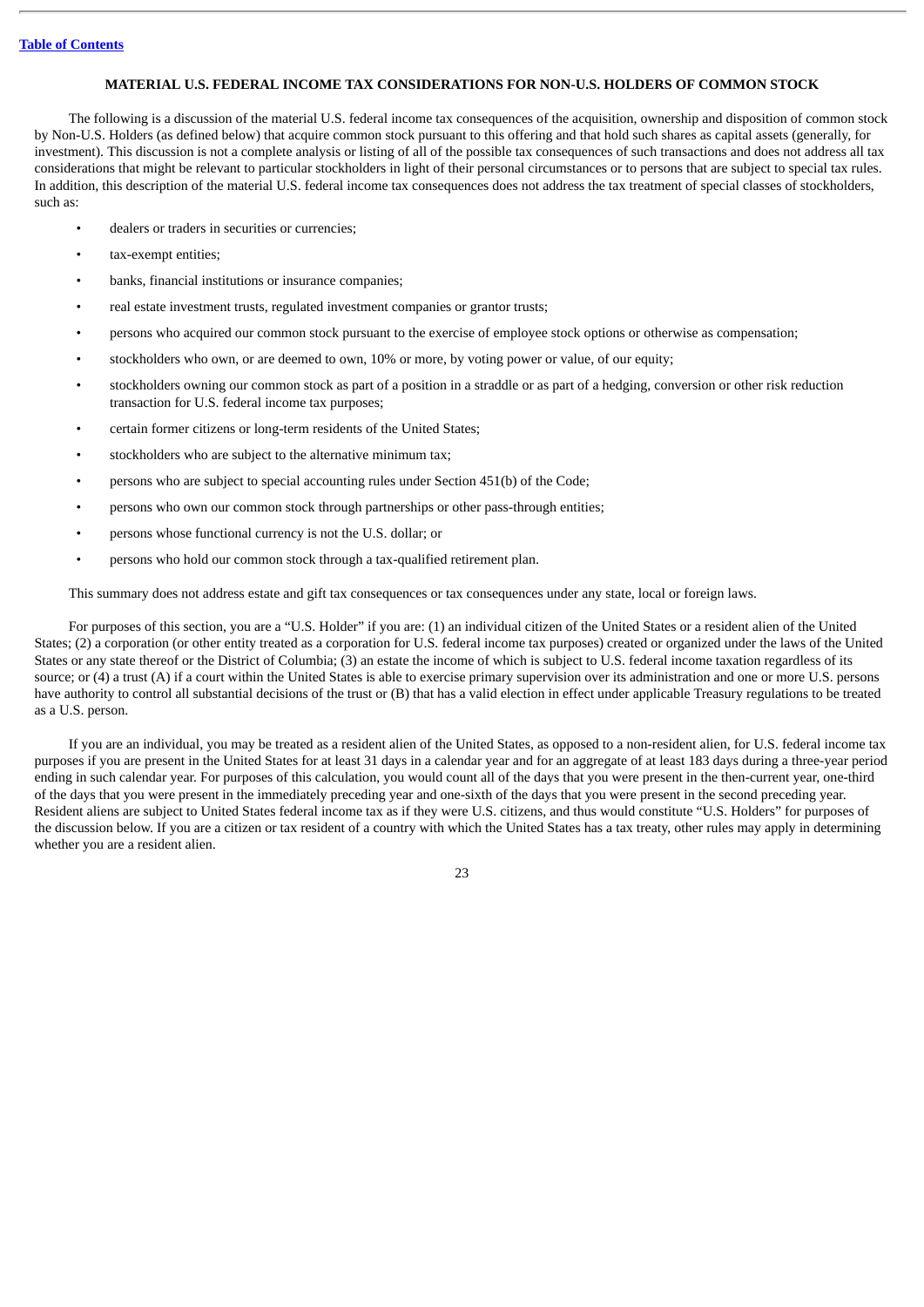The term "Non-U.S. Holder" means any beneficial owner of common stock that is neither a U.S. Holder nor a partnership (including for this purpose any entity that is treated as a partnership for U.S. federal income tax purposes).

If a partnership or other pass-through entity is a beneficial owner of common stock, the tax treatment of a partner or other owner will generally depend upon the status of the partner (or other owner) and the activities of the entity. If you are a partner (or other owner) of a pass-through entity that acquires common stock, you should consult your tax advisor regarding the tax consequences of acquiring, owning and disposing of common stock.

The following discussion is based upon the Internal Revenue Code of 1986, as amended (the "Code"), U.S. judicial decisions, administrative pronouncements and existing and proposed Treasury regulations, all as in effect as of the date hereof. All of the preceding authorities are subject to change, possibly with retroactive effect, so as to result in U.S. federal income tax consequences different from those discussed below. We have not requested, and will not request, a ruling from the U.S. Internal Revenue Service (the "IRS") with respect to any of the U.S. federal income tax consequences described below, and as a result there can be no assurance that the IRS will not disagree with or challenge any of the conclusions we have reached and describe herein.

The following discussion is for general information only and is not intended to be, nor should it be construed to be, legal or tax advice to any holder or prospective holder of common stock and no opinion or representation with respect to the U.S. federal income tax consequences to any such holder or prospective holder is made. Prospective purchasers are urged to consult their tax advisors as to the particular consequences to them under U.S. federal, state and local, and applicable foreign tax laws of the acquisition, ownership and disposition of common stock.

#### **Distributions**

Distributions of cash or property that we pay in respect of common stock will constitute dividends for U.S. federal income tax purposes to the extent paid from our current or accumulated earnings and profits (as determined under U.S. federal income tax principles). Except as described below under "*—U.S. Trade or Business Income*," you generally will be subject to U.S. federal withholding tax at a 30% rate, or at a reduced rate prescribed by an applicable income tax treaty, on any dividends received in respect of our common stock. If the amount of the distribution exceeds our current and accumulated earnings and profits, such excess first will be treated as a return of capital to the extent of your tax basis in our common stock, and thereafter will be treated as capital gain. However, except to the extent that we elect (or the paying agent or other intermediary through which you hold your common stock elects) otherwise, we (or the intermediary) must generally withhold on the entire distribution, in which case you would be entitled to a refund from the IRS for the withholding tax on the portion of the distribution that exceeded our current and accumulated earnings and profits. In order to obtain a reduced rate of U.S. federal withholding tax under an applicable income tax treaty, you will be required to provide a properly executed IRS Form W-8BEN or W-8BEN-E (or successor form) certifying your entitlement to benefits under the treaty. If you are eligible for a reduced rate of U.S. federal withholding tax under an income tax treaty, you may obtain a refund or credit of any excess amounts withheld by filing an appropriate claim for a refund with the IRS. You are urged to consult your own tax advisor regarding your possible entitlement to benefits under an income tax treaty.

#### **Sale, Exchange or Other Taxable Disposition of Common Stock**

You generally will not be subject to U.S. federal income or withholding tax in respect of any gain on a sale, exchange or other disposition of common stock unless:

• the gain is U.S. trade or business income, in which case, such gain will be taxed as described in "U.S. Trade or Business Income," below.

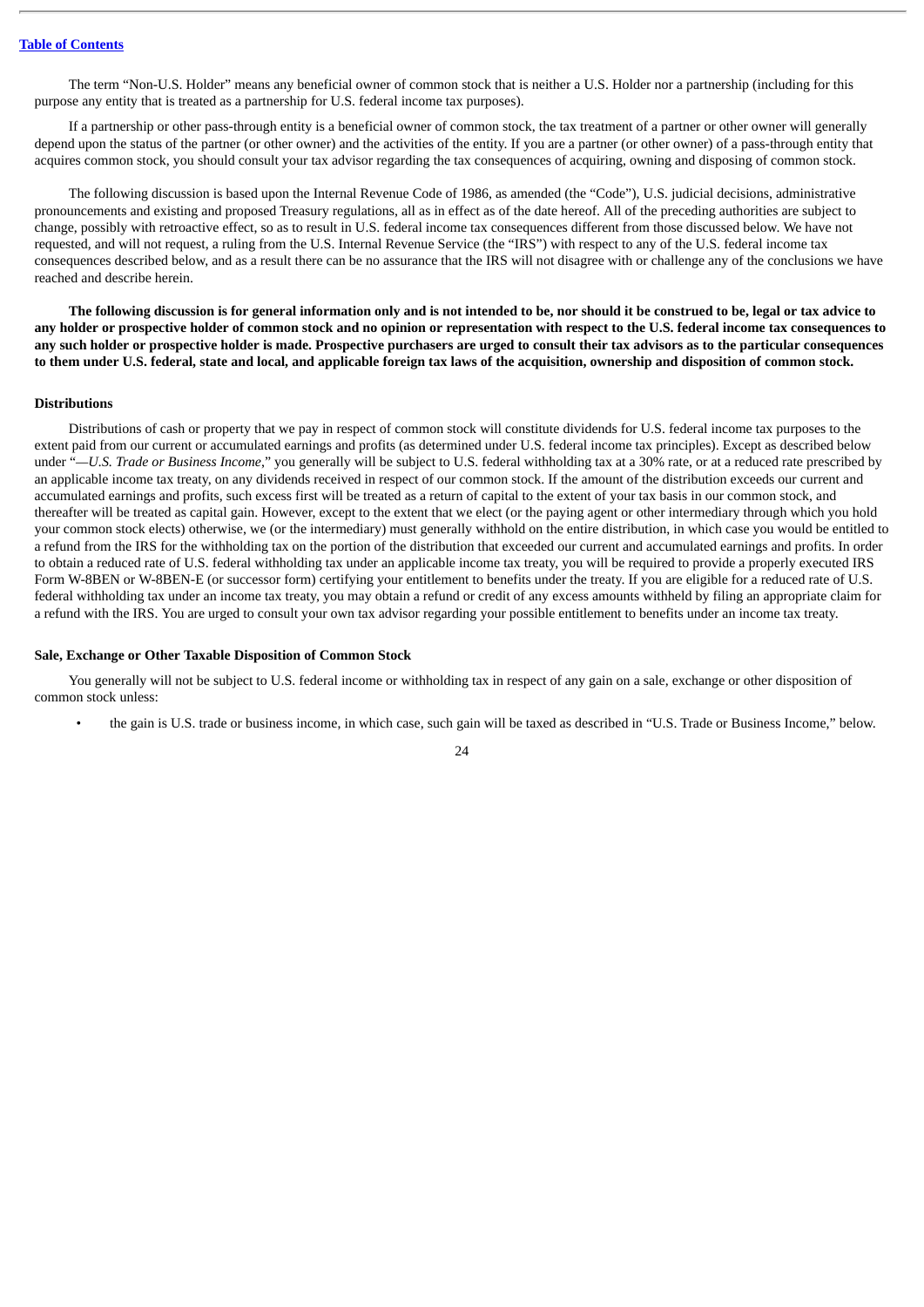- you are an individual who is present in the United States for 183 or more days in the taxable year of the disposition and certain other conditions are met, in which case you will be subject to U.S. federal income tax at a rate of 30% (or a reduced rate under an applicable tax treaty) on the amount by which certain capital gains allocable to U.S. sources exceed certain capital losses allocable to U.S. sources; or
- we are or have been a "U.S. real property holding corporation" (a "USRPHC") under section 897 of the Code at any time during the shorter of the five-year period ending on the date of the disposition and your holding period for the common stock, in which case, subject to the exception set forth in the second sentence of the next paragraph, such gain will be subject to U.S. federal income tax in the same manner as U.S. trade or business income.

In general, a corporation is a USRPHC if the fair market value of its "U.S. real property interests" equals or exceeds 50% of the sum of the fair market value of its worldwide real property interests and its other assets used or held for use in a trade or business. In the event that we are determined to be a USRPHC, gain will not be subject to tax as U.S. trade or business income if your holdings (direct and indirect) at all times during the applicable period constituted 5% or less of our common stock, provided that our common stock were regularly traded on an established securities market during such period. We believe that we are not currently, and we do not anticipate becoming in the future, a "U.S. real property holding corporation" for U.S. federal income tax purposes.

#### **U.S. Trade or Business Income**

For purposes of this discussion, dividend income and gain on the sale, exchange or other taxable disposition of our common stock will be considered to be "U.S. trade or business income" if (A) such income or gain is (i) effectively connected with your conduct of a trade or business within the United States and (ii) if you are eligible for the benefits of an income tax treaty with the United States, attributable to a permanent establishment (or, if you are an individual, a fixed base) that you maintain in the United States or (B) we are or have been a USRPHC at any time during the shorter of the five-year period ending on the date of the disposition of your interest and your holding period for the common stock (subject to the exception set forth above in the second paragraph of "*Sale, Exchange or Other Taxable Disposition of Common Stock*"). Generally, U.S. trade or business income is not subject to U.S. federal withholding tax (provided that you comply with applicable certification and disclosure requirements, including providing a properly executed IRS Form W-8ECI (or successor form)); instead, you are subject to U.S. federal income tax on a net basis at regular U.S. federal income tax rates (in the same manner as a U.S. person) on your U.S. trade or business income. If you are a corporation, any U.S. trade or business income that you receive may also be subject to a "branch profits tax" at a 30% rate, or at a lower rate prescribed by an applicable income tax treaty.

#### **Information Reporting and Backup Withholding Tax**

We must annually report to the IRS and to each Non-U.S. Holder any dividend income that is subject to U.S. federal withholding tax, or that is exempt from such withholding pursuant to an income tax treaty. Copies of these information returns may also be made available under the provisions of a specific treaty or agreement to the tax authorities of the country in which a Non-U.S. Holder resides. Under certain circumstances, the Code imposes a backup withholding obligation on certain reportable payments. Dividends paid to you will generally be exempt from backup withholding if you provide a properly executed IRS Form W-8BEN or W-8BEN-E (or successor form) or otherwise establish an exemption and we do not have actual knowledge or reason to know that you are a U.S. person or that the conditions of such other exemption are not, in fact, satisfied.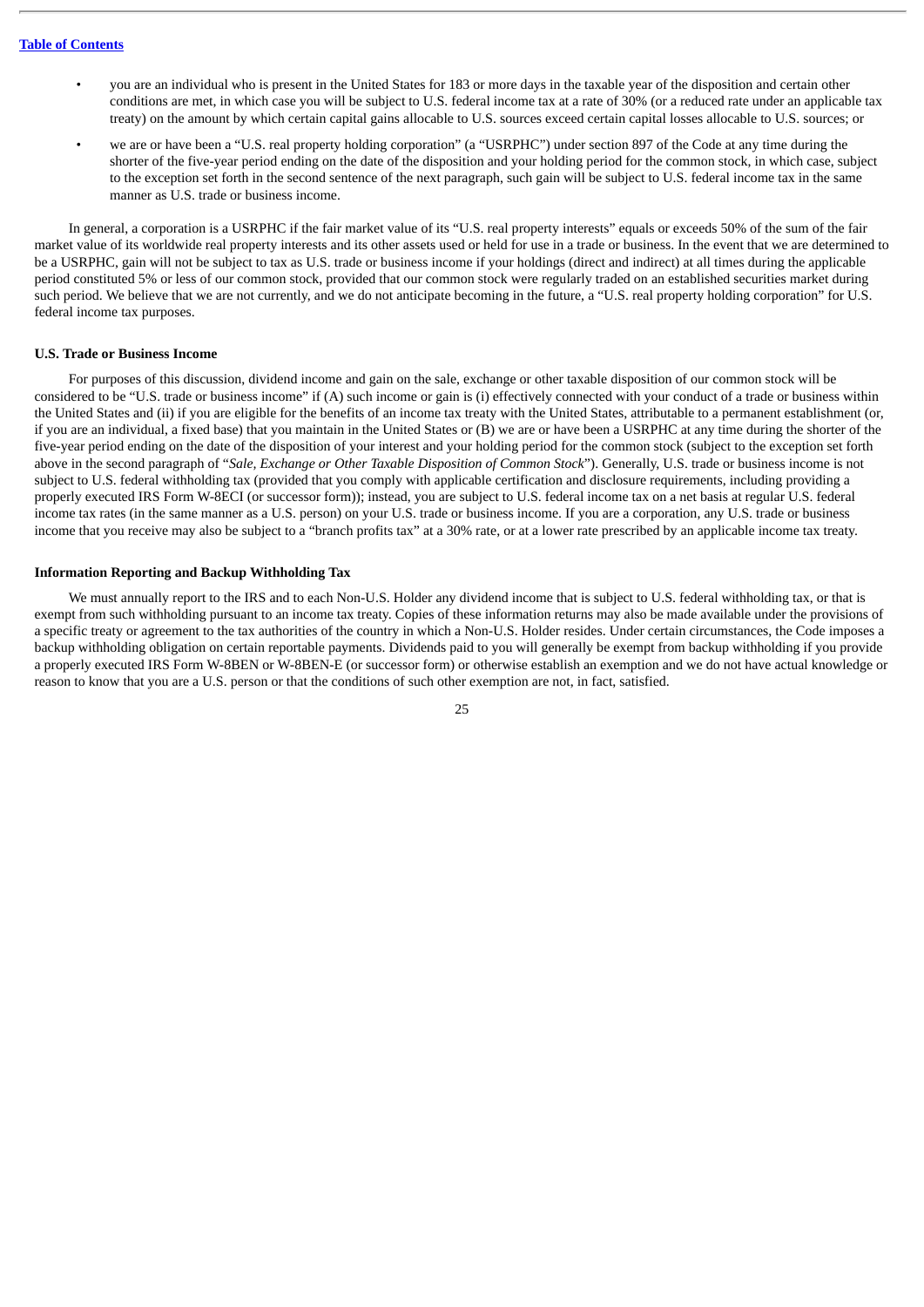The payment of the proceeds from the disposition of common stock to or through the U.S. office of any broker (U.S. or non-U.S.) will be subject to information reporting and possible backup withholding unless you certify as to your non-U.S. status under penalties of perjury or otherwise establish an exemption and the broker does not have actual knowledge or reason to know that you are a U.S. person or that the conditions of any other exemption are not, in fact, satisfied. The payment of proceeds from the disposition of our common stock to or through a non-U.S. office of a non-U.S. broker will not be subject to information reporting or backup withholding unless the non-U.S. broker has certain types of relationships with the United States (a "U.S. related financial intermediary"). In the case of the payment of proceeds from the disposition of our common stock to or through a non-U.S. office of a broker that is either a U.S. person or a U.S. related financial intermediary, the Treasury regulations require information reporting (but not backup withholding) on the payment unless the broker has documentary evidence in its files that the owner is a Non-U.S. Holder and the broker has no knowledge to the contrary. You are urged to consult your tax advisor on the application of information reporting and backup withholding in light of your particular circumstances.

Backup withholding is not an additional tax. Any amounts withheld under the backup withholding rules from a payment to you will be refunded or credited against your U.S. federal income tax liability, if any, provided that the required information is furnished to the IRS.

#### **Additional Withholding Requirements Under FATCA**

Pursuant to Section 1471 through 1474 of the Code, commonly referred to as the Foreign Account Tax Compliance Act ("FATCA"), foreign financial institutions (which include most foreign hedge funds, private equity funds, mutual funds, securitization vehicles and any other investment vehicles) and certain other foreign entities that do not otherwise qualify for an exemption must comply with information reporting rules with respect to their U.S. account holders and investors or be subject to a withholding tax on U.S. source payments made to them (whether received as a beneficial owner or as an intermediary for another party).

More specifically, a foreign financial institution or other foreign entity that does not comply with the FATCA reporting requirements or otherwise qualify for an exemption will generally be subject to a 30% withholding tax with respect to any "withholdable payments." For this purpose, withholdable payments generally include U.S.-source payments otherwise subject to nonresident withholding tax (e.g., U.S.-source dividends). Foreign financial institutions located in jurisdictions that have an intergovernmental agreement with the United States governing FATCA may be subject to different rules.

FATCA currently applies to any dividends made in respect of our common stock. Pursuant to recently proposed Treasury regulations, FATCA withholding would not apply to gross proceeds from dispositions of U.S. common stock. In its preamble to the proposed Treasury regulations, the U.S. Treasury stated that taxpayers may generally rely on the proposed Treasury regulations until final Treasury regulations are issued. To avoid withholding on dividends, Non-U.S. Holders may be required to provide the Company (or its withholding agents) with applicable tax forms or other information. Non-U.S. Holders are urged to consult with their own tax advisors regarding the effect, if any, of the FATCA provisions to them based on their particular circumstances.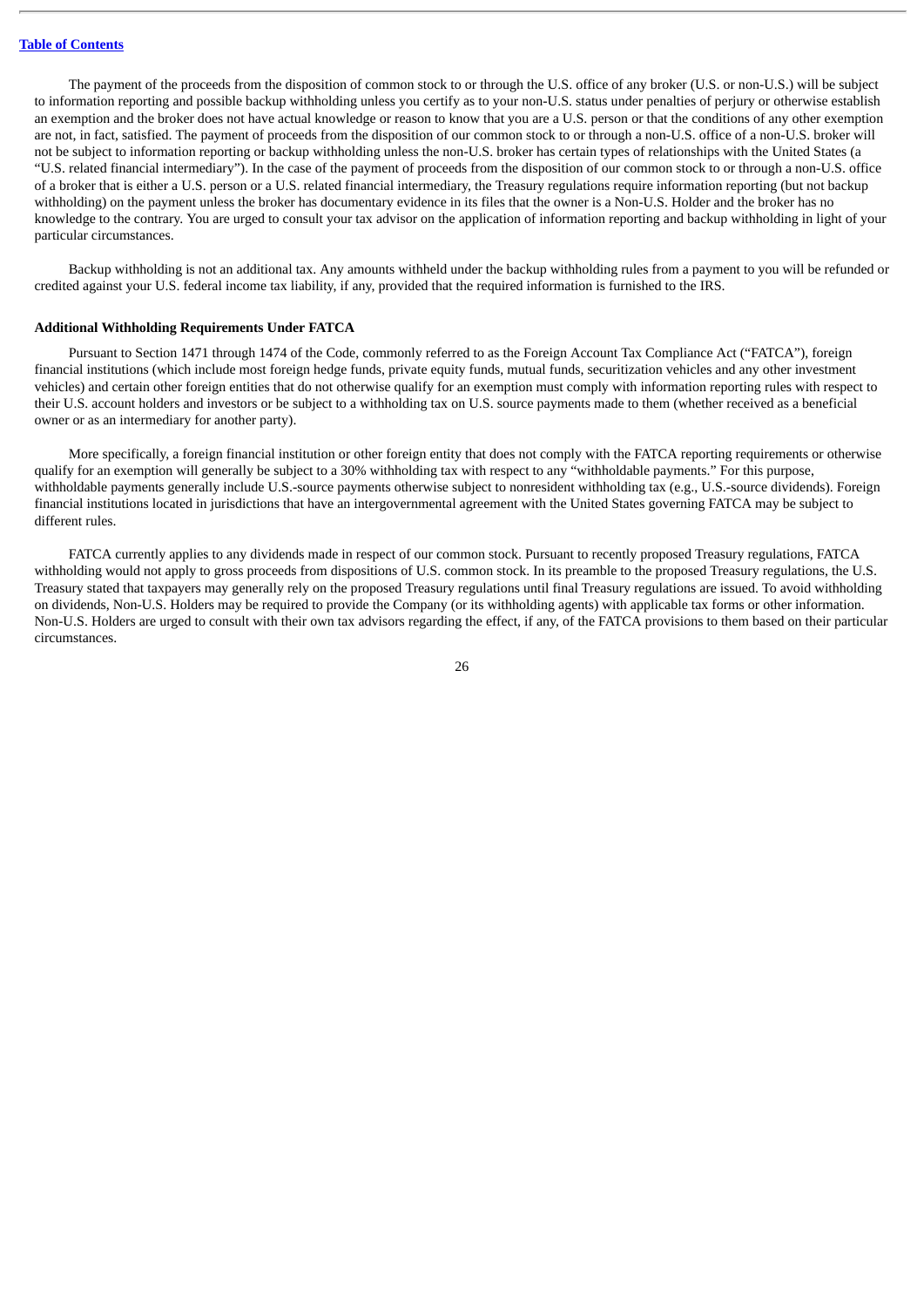## **PLAN OF DISTRIBUTION**

<span id="page-30-0"></span>We are registering common stock covered by this prospectus to permit the selling stockholders to conduct public secondary trading of these shares from time to time after the date of this prospectus. We will not receive any of the proceeds of the sale of the common stock offered by this prospectus. The aggregate proceeds to the selling stockholders from the sale of the common stock will be the purchase price of the common stock less any discounts and commissions. We have agreed to pay certain expenses of the selling stockholders incurred in connection with the sale of common stock from time to time pursuant to this prospectus, but excluding any discounts and commissions.

Each selling stockholder reserves the right to accept and, together with its agents, to reject, any proposed purchases of common stock to be made directly or through agents. If any pledgee, donee, transferee or other successor to the selling stockholders named in this prospectus wishes to sell under this prospectus, we will file a prospectus supplement identifying such successors as selling stockholders.

The shares of common stock offered by this prospectus may be sold from time to time to purchasers:

- directly by the selling stockholders and their successors, which includes their donees, pledgees or transferees or their successors-in-interest; or
- through underwriters, broker-dealers or agents, who may receive compensation in the form of discounts, commissions or agent's commissions from the selling stockholders or the purchasers of the common stock. These discounts, concessions, or commissions may be in excess of those customary in the types of transaction involved.

The common stock may be sold in one or more transactions at:

- fixed prices;
- prevailing market prices at the time of sale;
- prices related to such prevailing market prices;
- varying prices determined at the time of sale; or
- negotiated prices.

These sales may be effected in one or more transactions:

- on any national securities exchange or quotation service on which our common stock may be listed or quoted at the time of sale, including NASDAQ;
- in the over-the-counter market;
- in transactions otherwise than on such exchanges or services or in the over-the-counter market;
- through the writing of options (including the issuance by the selling stockholders of derivative securities), whether the options or such other derivative securities are listed on an options exchange or otherwise;
- through the settlement of short sales; or
- through any combination of the foregoing.

These transactions may include block transactions or crosses. Crosses are transactions in which the same broker acts as an agent on both sides of the trade. In connection with the sales of our common stock, the selling stockholders may enter into hedging transactions with broker-dealers or other financial institutions that, in turn, may:

- engage in short sales of the common stock in the course of hedging their positions;
- sell the common stock short and deliver the common stock to close out short positions;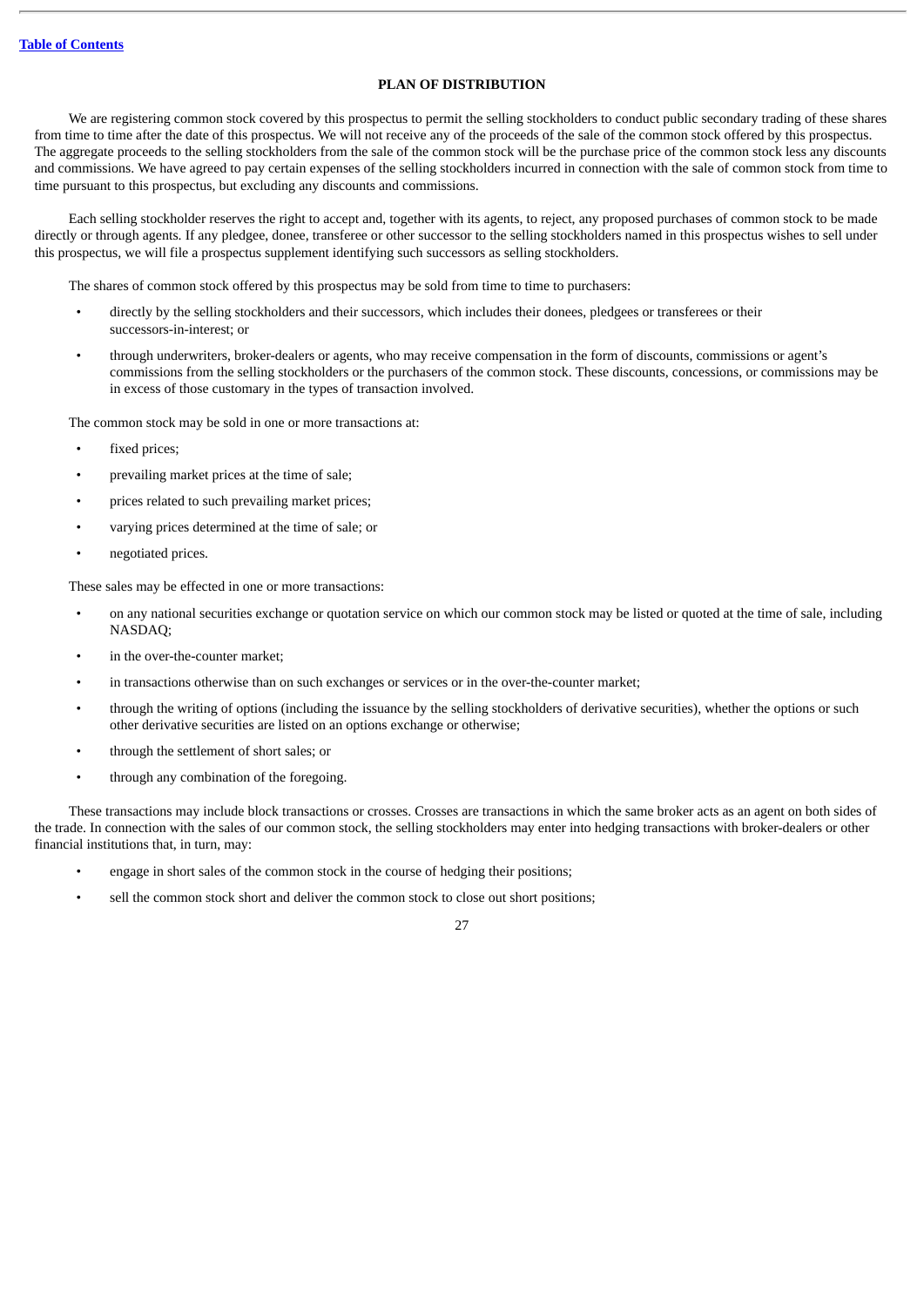- loan or pledge the common stock to broker-dealers or other financial institutions that in turn may sell the common stock;
- enter into option or other transactions with broker-dealers or other financial institutions that require the delivery to the broker-dealer or other financial institution of the common stock, which the broker-dealer or other financial institution may resell; or
- enter into transactions in which a broker-dealer makes purchases as a principal for resale for its own account or through other types of transactions.

A short sale of common stock by a broker-dealer, financial institution or selling stockholder would involve the sale of such common stock that is not owned, and therefore must be borrowed, in order to make delivery of the security in connection with such sale. In connection with a short sale of common stock, a broker-dealer, financial institution or selling stockholder may purchase shares on the open market to cover positions created by short sales. In determining the source of the common stock to close out such short positions, the broker-dealer, financial institution or selling stockholders may consider, among other things, the price of shares available for purchase in the open market.

At the time a particular offering of the shares is made, a prospectus supplement, if required, will be distributed, which will set forth the names of the selling stockholders, the aggregate amount of shares being offered and the terms of the offering, including, to the extent required, (1) the name or names of any underwriters, broker-dealers or agents, (2) any discounts, commissions and other terms constituting compensation from the selling stockholders and (3) any discounts, commissions or concessions allowed or reallowed to be paid to broker-dealers.

Pursuant to a requirement by FINRA, the maximum commission or discount to be received by any FINRA member or independent broker-dealer may not be greater than 8% of the gross proceeds received by the selling stockholders for the sale of any common stock being offered by this prospectus.

The common stock is listed on NASDAQ under the symbol "CRNC."

There can be no assurance that any selling stockholder will sell any or all of the common stock under this prospectus. Further, we cannot assure you that any such selling stockholder will not transfer, devise or gift the common stock by other means not described in this prospectus. In addition, any common stock covered by this prospectus that qualifies for sale under Rule 144 of the Securities Act may be sold under Rule 144 rather than under this prospectus. The common stock may be sold in some states only through registered or licensed brokers or dealers. In addition, in some states the common stock may not be sold unless it has been registered or qualified for sale or an exemption from registration or qualification is available and complied with.

The selling stockholders and any other person participating in the sale of the common stock will be subject to the Exchange Act. The Exchange Act rules include, without limitation, Regulation M, which may limit the timing of purchases and sales of any of the common stock by the selling stockholders and any other person. In addition, Regulation M may restrict the ability of any person engaged in the distribution of the common stock to engage in market-making activities with respect to the particular common stock being distributed. This may affect the marketability of the common stock and the ability of any person or entity to engage in market-making activities with respect to the common stock.

In the Registration Rights Agreement among us and the selling stockholders, we have agreed to indemnify or provide contribution to the selling stockholders against certain liabilities, including certain liabilities under the Securities Act and the Exchange Act. In addition, we have agreed to pay certain expenses incidental to the registration of the common stock, including the payment of federal securities law and state "blue sky" registration fees, but, we will not bear any discounts or commissions or transfer taxes relating to the sale of common stock. The registration statement of which this prospectus forms a part was filed to satisfy our obligation under the Registration Rights Agreement.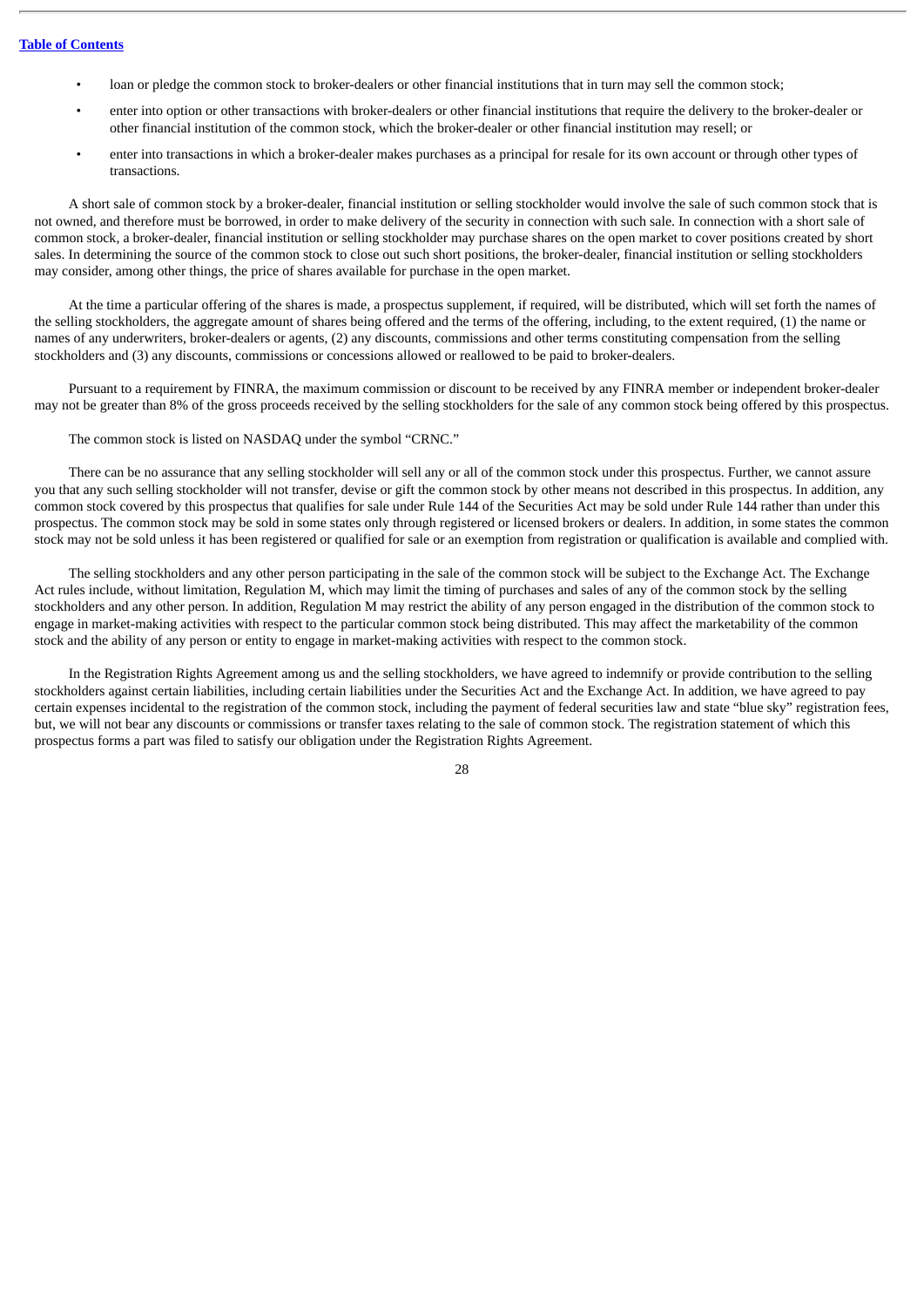#### **LEGAL MATTERS**

<span id="page-32-0"></span>Paul, Weiss, Rifkind, Wharton & Garrison LLP, New York, New York, will pass on the validity of the common stock offered by this prospectus.

#### **EXPERTS**

<span id="page-32-1"></span>The financial statements as of September 30, 2019 and 2018 and for the years ended September 30, 2019, 2018 and 2017, incorporated by reference in this Prospectus, have been so incorporated in reliance on the report of BDO USA, LLP, an independent registered public accounting firm, incorporated herein by reference, given on the authority of said firm as experts in auditing and accounting.

## **WHERE YOU CAN FIND MORE INFORMATION**

<span id="page-32-2"></span>We have filed with the SEC a registration statement on Form S-1, which includes exhibits and schedules, under the Securities Act with respect to the common stock offered for sale from time to time pursuant to this prospectus. This prospectus does not contain all of the information set forth in the registration statement because parts of the registration statement have been omitted as permitted by rules and regulations of the SEC. For further information with respect to us and our common stock being sold in this offering, we refer you to the registration statement and its exhibits. Statements contained in this prospectus regarding the contents of any agreement, contract or other document referred to herein are not necessarily complete; reference is made in each instance to the copy of the contract or document filed as an exhibit to the registration statement. The SEC maintains an Internet site that contains reports, proxy and information statements and other information regarding registrants that file electronically with the SEC. The SEC's website address is www.sec.gov.

We file annual, quarterly and current reports, proxy statements and other information with the SEC. We make these filings available on our website (www.cerence.com) once they are filed with the SEC. You may read and copy any reports, statements or other information on file at the public reference rooms. You can also request copies of these documents, for a copying fee, by writing to the SEC, or you can review these documents on the SEC's website, as described above. In addition, we will provide electronic or paper copies of our filings free of charge upon request.

## **INCORPORATION BY REFERENCE**

<span id="page-32-3"></span>The SEC allows us to incorporate by reference the information we file with it, which means that we can disclose important information to you by referring you to another document that we have filed separately with the SEC. You should read the information incorporated by reference because it is an important part of this prospectus. We incorporate by reference into this prospectus and the registration statement of which this prospectus is a part the information or documents listed below that we have filed with the SEC (Commission File No. 001-39030):

- our Annual Report on [Form](http://www.sec.gov/Archives/edgar/data/1768267/000156459019046399/crnc-10k_20190930.htm) 10-K for the fiscal year ended September 30, 2019, filed with the SEC on December 19, 2019, including the information specifically incorporated by reference into the Annual Report on Form 10-K from our definitive proxy [statement](http://www.sec.gov/Archives/edgar/data/1768267/000119312520014114/d824123ddef14a.htm) for the 2020 annual meeting of shareholders filed on January 24, 2020 with the SEC;
- our Quarterly Report on [Form](http://www.sec.gov/Archives/edgar/data/1768267/000156459020004630/crnc-10q_20191231.htm) 10-Q filed with the SEC on February 13, 2020; and
- the description of our common stock contained in the Company's Information Statement filed as [Exhibit](http://www.sec.gov/Archives/edgar/data/1768267/000119312519237809/d746279dex991.htm) 99.1 to the Company's Registration Statement on Form 10 (Registration Statement No. 001-39030), filed with the SEC on September 4, 2019, including any further amendments thereto or reports filed for the purposes of updating this description.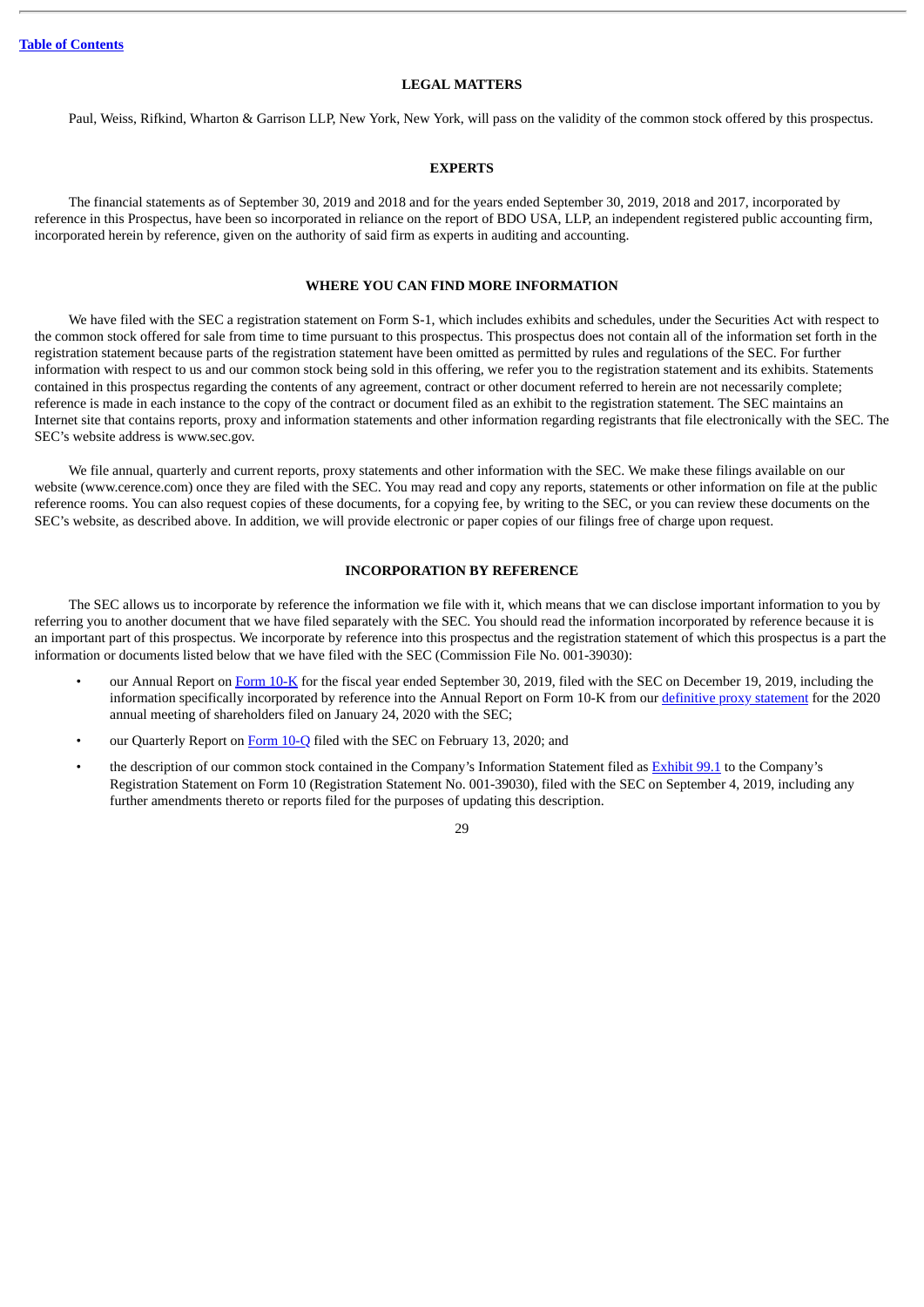We will furnish without charge to each person, including any beneficial owner, to whom a prospectus is delivered, upon written or oral request, a copy of any or all of the documents incorporated by reference into this prospectus but not delivered with the prospectus, including exhibits that are specifically incorporated by reference into such documents. You should direct any requests for documents to Cerence Inc., Attention: Corporate Secretary, 15 Wayside Road, Burlington, Massachusetts 01803. Our phone number is (857) 362-7300.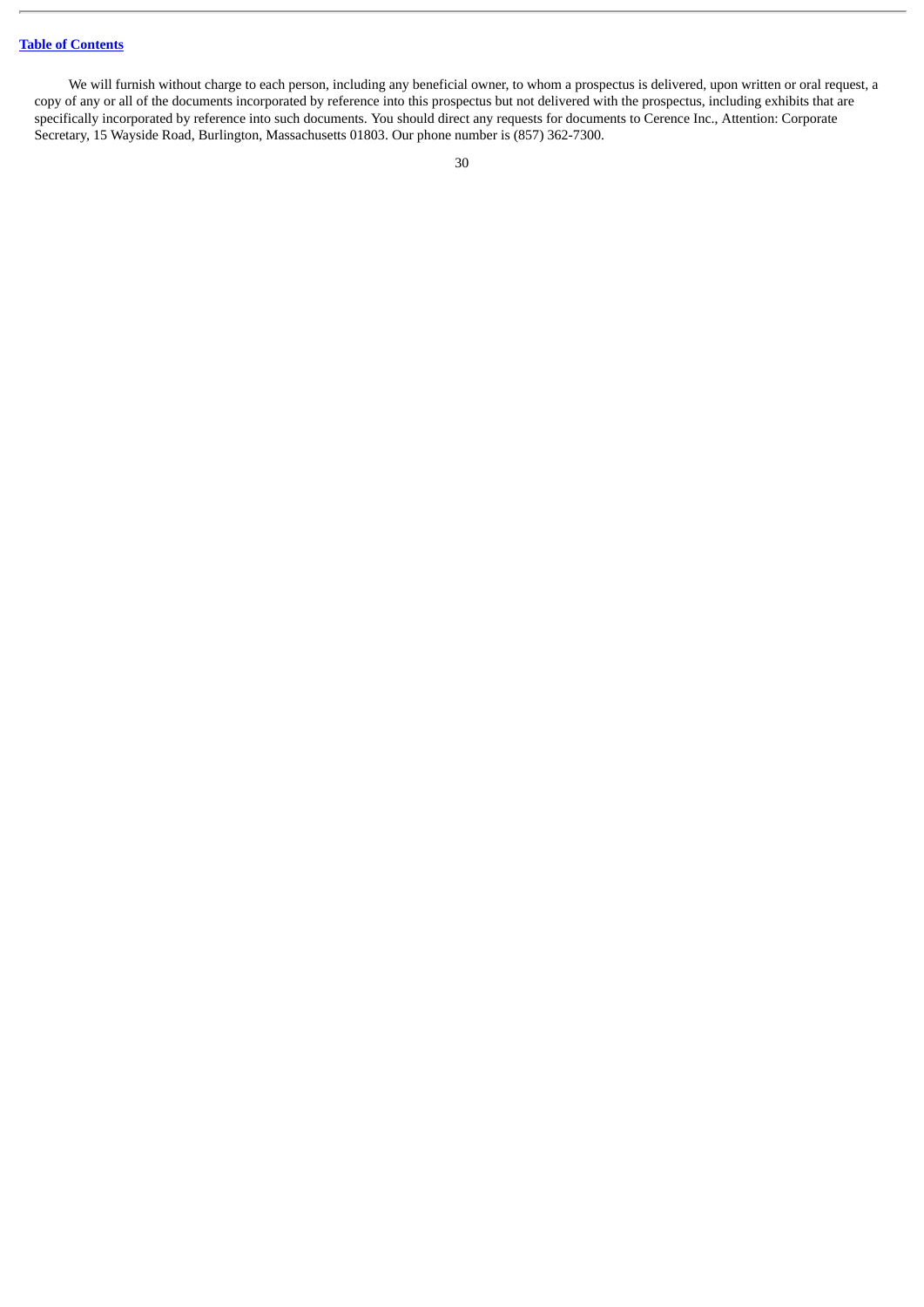**650,736 Shares**



# **Cerence Inc.**

# **COMMON STOCK**

**Prospectus February , 2020**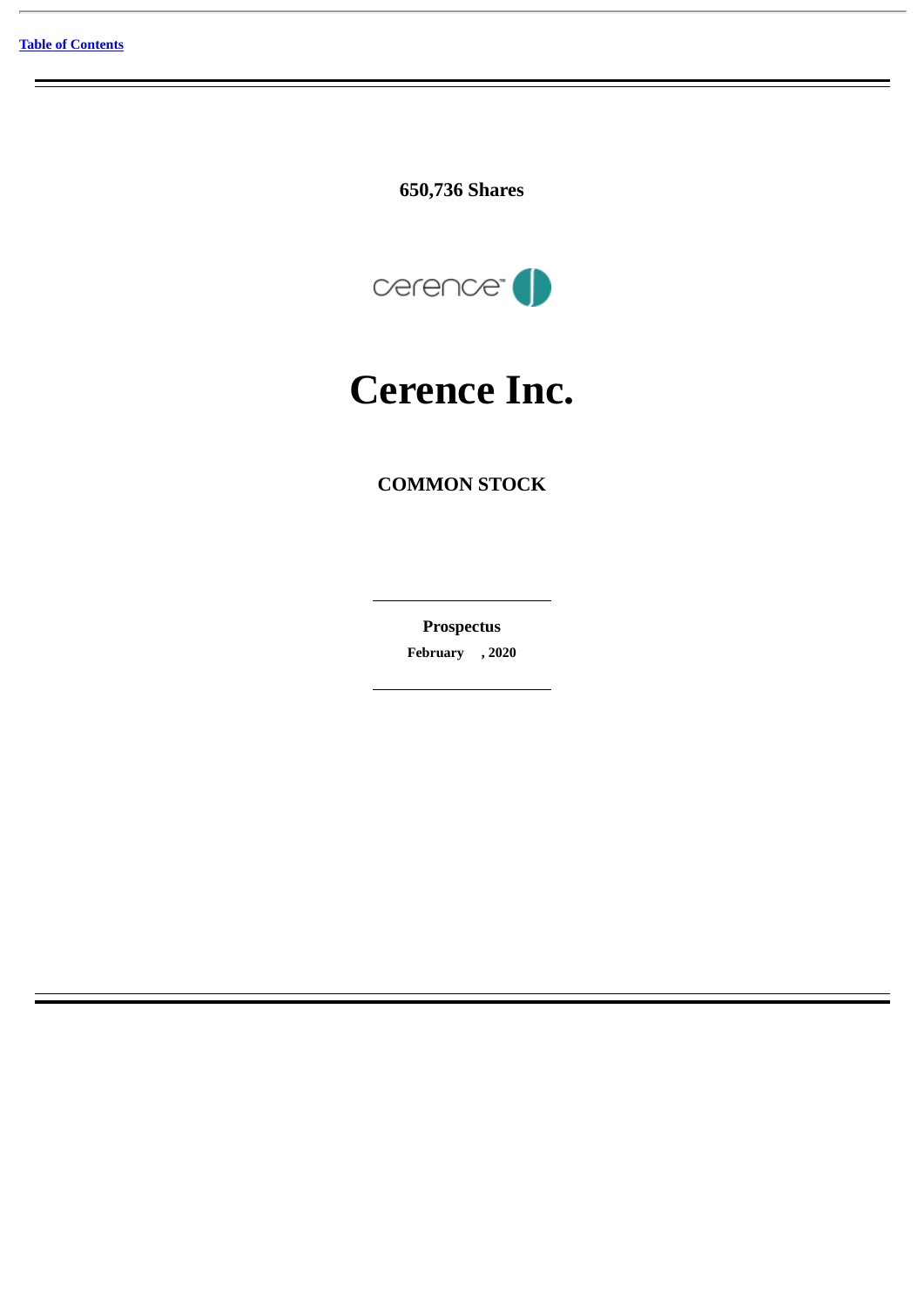#### **PART II INFORMATION NOT REQUIRED IN PROSPECTUS**

#### **Item 13. Other Expenses of Issuance and Distribution.**

The following sets forth the expenses and costs (other than underwriting discounts and commissions) expected to be incurred in the aggregate in connection with the issuance and distribution of the common stock registered hereby. Other than the SEC registration fee, the amounts set forth below are estimates:

|                                 | <b>Amount To Be</b><br>Paid |  |
|---------------------------------|-----------------------------|--|
| <b>SEC Registration fee</b>     | 1,230.66<br>\$              |  |
| Printing expenses               | 30,000.00                   |  |
| Legal fees and expenses         | 50,000.00                   |  |
| Accounting fees and expenses    | 62,000.00                   |  |
| Miscellaneous fees and expenses | 5,000.00                    |  |
| Total                           | 148,230.66                  |  |

#### **Item 14. Indemnification of Directors and Officers.**

Section 145 of the Delaware General Corporation Law (the "DGCL") provides that a corporation may indemnify directors and officers as well as other employees and individuals against expenses (including attorneys' fees), judgments, fines and amounts paid in settlement actually and reasonably incurred by such person in connection with any threatened, pending or completed actions, suits or proceedings in which such person is made a party by reason of such person being or having been a director, officer, employee or agent to the Registrant. The DGCL provides that Section 145 is not exclusive of other rights to which those seeking indemnification may be entitled under any bylaw, agreement, vote of stockholders or disinterested directors or otherwise. The Company's Amended and Restated Bylaws provide for indemnification by the registrant of its directors and officers to the fullest extent permitted by the DGCL.

Section 102(b)(7) of the DGCL permits a corporation to provide in its certificate of incorporation that a director of the corporation shall not be personally liable to the corporation or its stockholders for monetary damages for breach of fiduciary duty as a director, except for liability (i) for any breach of the director's duty of loyalty to the corporation or its stockholders, (ii) for acts or omissions not in good faith or which involve intentional misconduct or a knowing violation of law, (iii) for unlawful payments of dividends or unlawful stock repurchases, redemptions or other distributions, or (iv) for any transaction from which the director derived an improper personal benefit. The Company's amended and restated certificate of incorporation provides for such limitation of liability.

The Company maintains standard policies of insurance under which coverage is provided (a) to its directors and officers against loss rising from claims made by reason of breach of duty or other wrongful act, and (b) to the Company with respect to payments which may be made by the Company to such officers and directors pursuant to the above indemnification provision or otherwise as a matter of law.

Reference is made to Item 17 for our undertakings with respect to indemnification for liabilities arising under the Securities Act.

#### **Item 15. Recent Sales of Unregistered Securities.**

In connection with the Reorganization Transactions and the Spin-Off, in transactions exempt from registration under Section 4(a)(2) of the Securities Act, the Company issued 36,391,445 shares of common stock to Nuance or a subsidiary of Nuance in consideration for the contribution to us of certain subsidiaries by Nuance and its subsidiaries.

II-1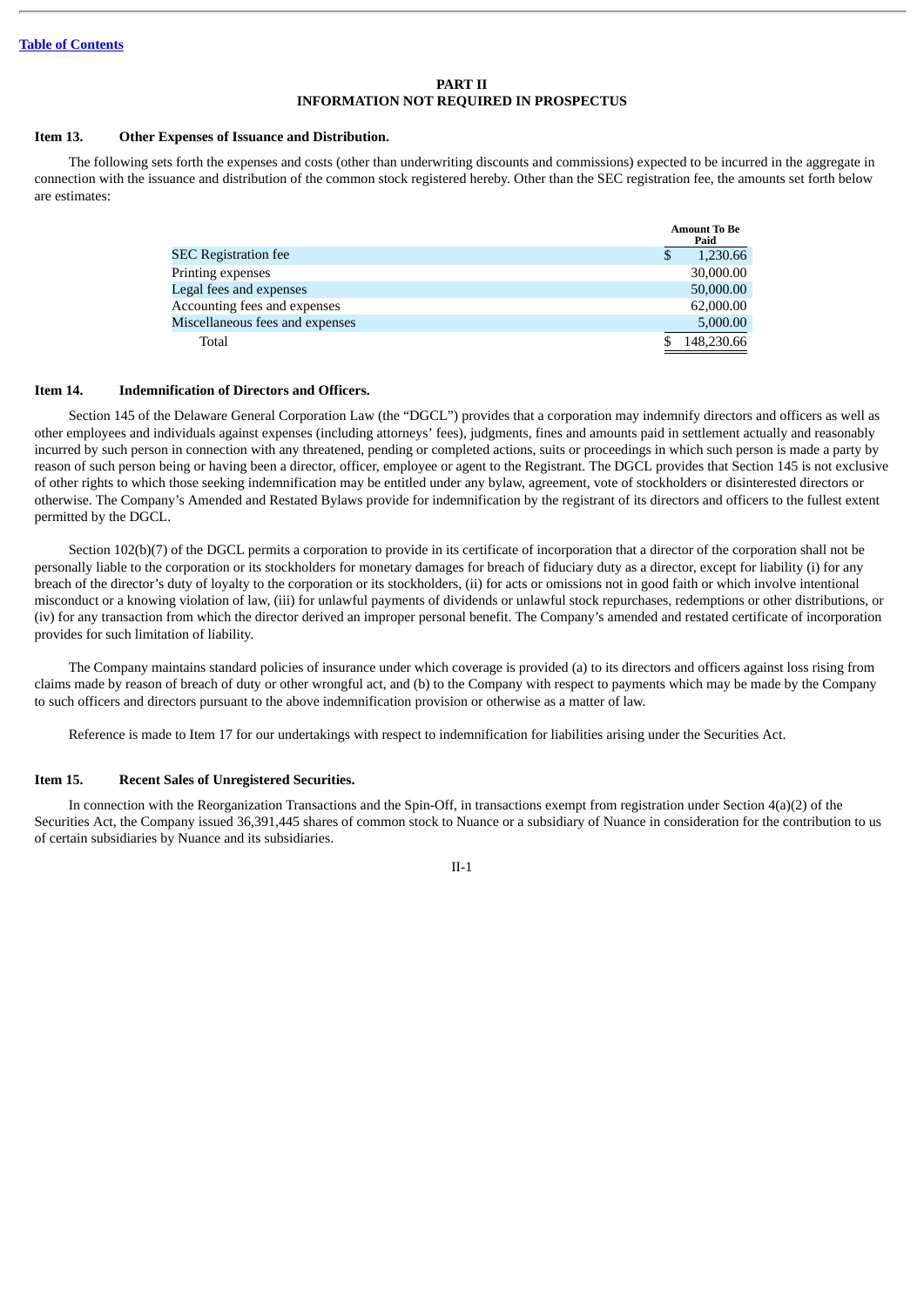## **Item 16. Exhibits and Financial Statement Schedules.**

(a) The following exhibits are filed as part of this Registration Statement:

## **EXHIBIT INDEX**

|                          |                                                                                                                  |                   | <b>Incorporated by Reference</b> |            |                |                              |
|--------------------------|------------------------------------------------------------------------------------------------------------------|-------------------|----------------------------------|------------|----------------|------------------------------|
| <b>Exhibit</b><br>Index# | <b>Exhibit Description</b>                                                                                       | Filed<br>Herewith | Form                             | File No.   | <b>Exhibit</b> | <b>Filing</b><br><b>Date</b> |
| 2.1                      | Separation and Distribution Agreement between Nuance<br>Communications, Inc. and Cerence Inc.                    |                   | $8-K$                            | 001-39030  | 2.1            | October 2, 2019              |
| 3.1                      | Amended and Restated Certificate of Incorporation of Cerence Inc.                                                |                   | $8-K$                            | 001-39030  | 3.1            | October 2, 2019              |
| 3.2                      | Amended and Restated By-Laws of Cerence Inc.                                                                     |                   | $8-K$                            | 001-39030  | 3.2            | October 2, 2019              |
| 5.1                      | Opinion of Paul, Weiss, Rifkind, Wharton & Garrison LLP                                                          |                   | $S-1$                            | 333-234214 | 5.1            | October 8, 2019              |
| 10.1                     | <b>Tax Matters Agreement between Nuance Communications, Inc.</b><br>and Cerence Inc.                             |                   | $8-K$                            | 001-39030  | 10.1           | October 2, 2019              |
| 10.2                     | <b>Transition Services Agreement between Nuance Communications,</b><br><b>Inc. and Cerence Operating Company</b> |                   | $8-K$                            | 001-39030  | 10.2           | October 2, 2019              |
| 10.3                     | <b>Employee Matters Agreement between Nuance Communications,</b><br>Inc. and Cerence Inc.                        |                   | $8-K$                            | 001-39030  | 10.3           | October 2, 2019              |
| 10.4                     | <b>Intellectual Property Agreement between Nuance</b><br>Communications, Inc. and Cerence Inc.                   |                   | $8-K$                            | 001-39030  | 10.4           | October 2, 2019              |
| 10.5                     | <b>Transitional Trademark License Agreement between Nuance</b><br>Communications, Inc. and Cerence Inc.          |                   | $8-K$                            | 001-39030  | 10.5           | October 2, 2019              |
| 10.6+                    | Offer Letter of Sanjay Dhawan, dated February 14, 2019                                                           |                   | 10                               | 001-39030  | 10.6           | August 21, 2019              |
| 10.7+                    | <b>Change of Control and Severance Agreement between Sanjay</b><br>Dhawan and Nuance Communications, Inc.        |                   | 10                               | 001-39030  | 10.7           | August 21, 2019              |
| 10.8+                    | Amendment to Offer Letter of Sanjay Dhawan, dated August 26,<br>2019                                             |                   | 10/A                             | 001-39030  | 10.8           | September 4, 2019            |
| 10.9+                    | <b>Cerence 2019 Equity Incentive Plan</b>                                                                        |                   | $S-8$                            | 333-234040 | 4.3            | October 2, 2019              |
| 10.10+                   | Cerence 2019 Employee Stock Purchase Plan                                                                        |                   | $S-8$                            | 333-234040 | 4.6            | October 2, 2019              |
|                          |                                                                                                                  |                   |                                  |            |                |                              |

II-2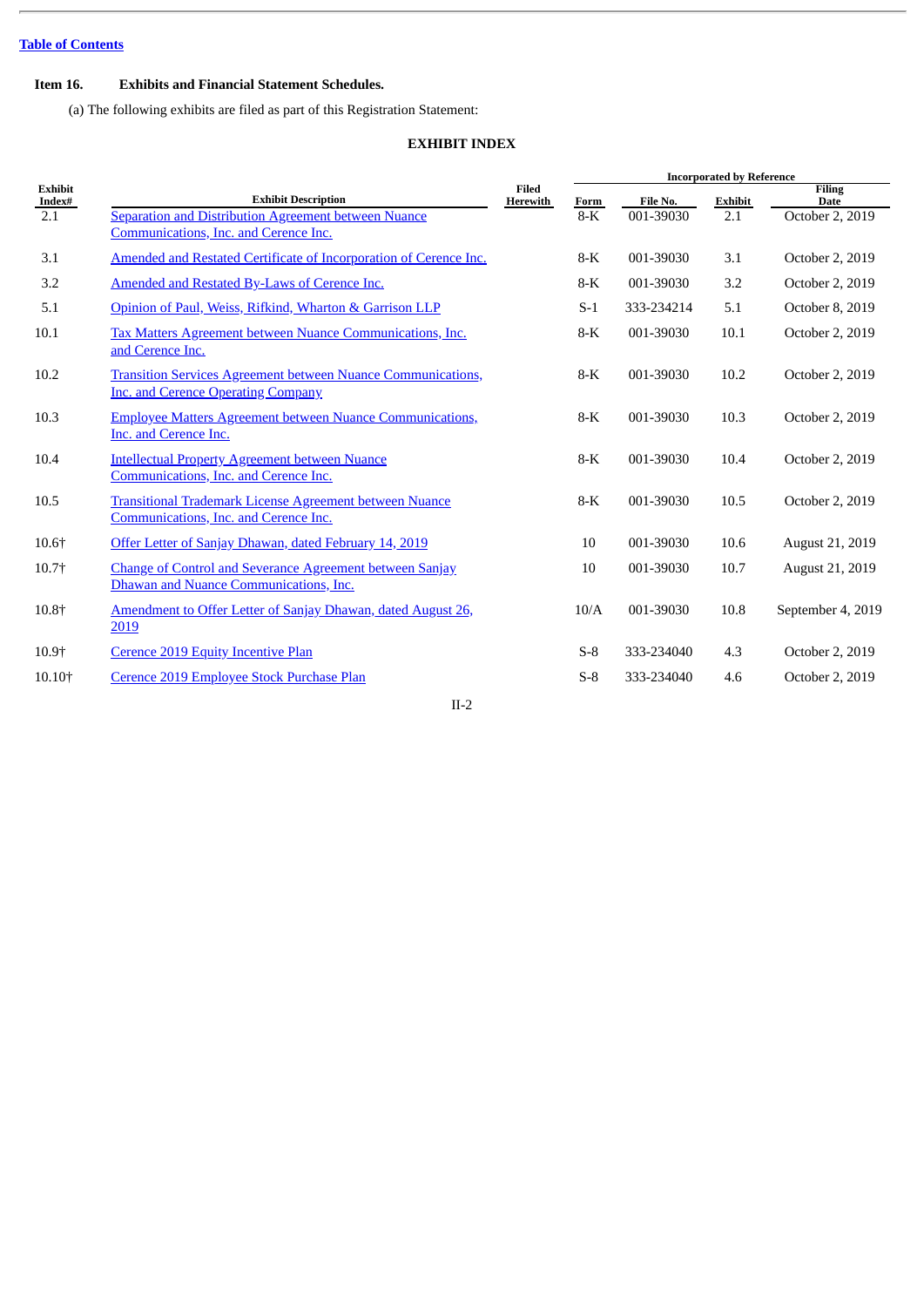|                          |                                                                                                                                                                                     |                          | <b>Incorporated by Reference</b> |           |         |                              |  |
|--------------------------|-------------------------------------------------------------------------------------------------------------------------------------------------------------------------------------|--------------------------|----------------------------------|-----------|---------|------------------------------|--|
| <b>Exhibit</b><br>Index# | <b>Exhibit Description</b>                                                                                                                                                          | <b>Filed</b><br>Herewith | Form                             | File No.  | Exhibit | <b>Filing</b><br><b>Date</b> |  |
| 10.11                    | Credit Agreement, dated as of October 1, 2019, among<br>Cerence Inc., Barclays Bank PLC, as administrative agent,<br>and the other lenders and financial institutions party thereto |                          | $8-K$                            | 001-39030 | 10.6    | October 2, 2019              |  |
| 10.12                    | <b>Subsidiary Guarantee Agreement, dated as of October 1,</b><br>2019, among the subsidiaries of Cerence Inc. named therein<br>and Barclays Bank PLC, as administrative agent       |                          | $8-K$                            | 001-39030 | 10.7    | October 2, 2019              |  |
| 10.13                    | Collateral Agreement, dated as of October 1, 2019, among<br>Cerence Inc., the subsidiary loan parties thereto and<br><b>Barclays Bank PLC, as collateral agent</b>                  |                          | $8-K$                            | 001-39030 | 10.8    | October 2, 2019              |  |
| 10.14+                   | Form of Change of Control and Severance Agreement-<br><b>NEO</b>                                                                                                                    |                          | $10-K$                           | 001-39030 | 10.14   | December 19, 2019            |  |
| 10.15                    | <b>Indemnification Agreement</b>                                                                                                                                                    |                          | $10-K$                           | 001-39030 | 10.15   | December 19, 2019            |  |
| 10.16+                   | <b>Restricted Stock Unit Award Agreement</b>                                                                                                                                        |                          | $10-K$                           | 001-39030 | 10.16   | December 19, 2019            |  |
| 10.17†                   | Performance-Based Restricted Stock Unit Award Agreement                                                                                                                             |                          | $10-K$                           | 001-39030 | 10.17   | December 19, 2019            |  |
| 21.1                     | <b>Subsidiaries of the Registrant</b>                                                                                                                                               |                          | $10-K$                           | 001-39030 | 21.1    | December 19, 2019            |  |
| 23.1                     | Consent of BDO USA, LLP, independent registered public<br>accounting firm                                                                                                           | X                        |                                  |           |         |                              |  |
| 23.2                     | Consent of Paul, Weiss, Rifkind, Wharton & Garrison LLP                                                                                                                             |                          |                                  |           |         |                              |  |

(included in Exhibit 5.1 to this [Registration](http://www.sec.gov/Archives/edgar/data/1768267/000119312519267782/d807136dex51.htm) Statement)

† Management contract or compensatory plan or arrangement

## **Item 17. Undertakings**

The undersigned registrant hereby undertakes:

The Company hereby undertakes:

- (a) (1) To file during any period in which offers or sales are being made, a post-effective amendment to this Registration Statement:
	- (i) to include any prospectus required by Section  $10(a)(3)$  of the Securities Act;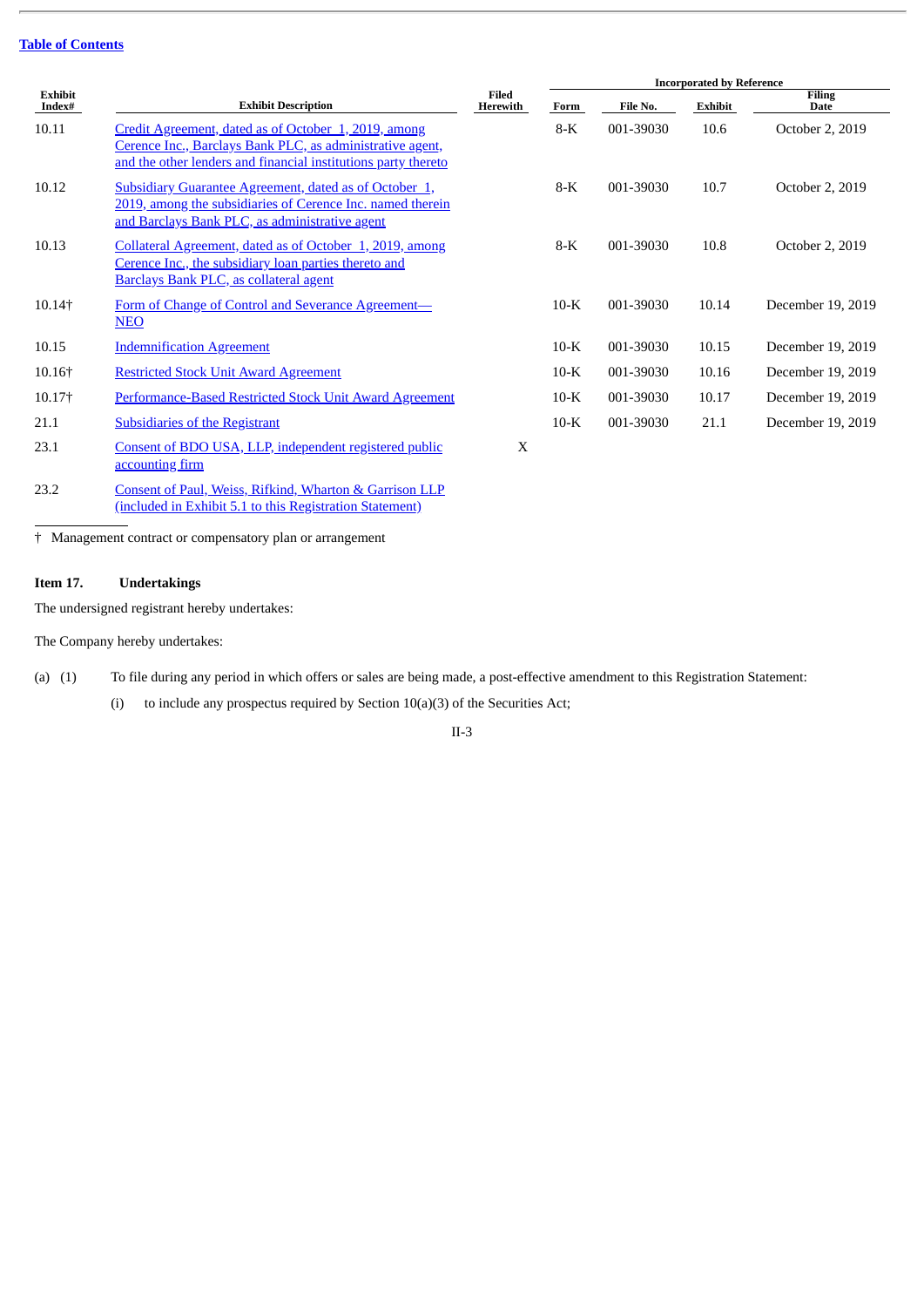- (ii) to reflect in the prospectus any facts or events arising after the effective date of the Registration Statement (or the most recent posteffective amendment thereof) which, individually or in the aggregate, represent a fundamental change in the information set forth in the Registration Statement. Notwithstanding the foregoing, any increase or decrease in the volume of securities offered (if the total dollar value of securities offered would not exceed that which was registered) and any deviation from the low or high end of the estimated maximum offering range may be reflected in the form of prospectus filed with the SEC pursuant to Rule 424(b) if, in the aggregate, the changes in volume and price represent no more than a 20% change in the maximum aggregate offering price set forth in the "Calculation of Registration Fee" table in the effective Registration Statement;
- (iii) to include any material information with respect to the plan of distribution not previously disclosed in the Registration Statement or any material change to such information in the Registration Statement;

*provided, however, that,* paragraphs (a)(1)(i), (a)(1)(ii) and (a)(1)(iii) above do not apply if the information required to be included in a post-effective amendment by those paragraphs is contained in reports filed with or furnished to the SEC by us pursuant to Section 13 or Section 15(d) of the Securities Exchange Act of 1934, as amended (the "Exchange Act") that are incorporated by reference in the Registration Statement;

- (2) That, for the purpose of determining any liability under the Securities Act, each such post-effective amendment shall be deemed to be a new Registration Statement relating to the securities offered therein, and the offering of such securities at that time shall be deemed to be the initial bona fide offering thereof.
- (3) To remove from registration by means of a post-effective amendment any of the securities being registered hereby which remain unsold at the termination of the offering.
- (4) That, for the purpose of determining any liability under the Securities Act to any purchaser, each prospectus filed pursuant to Rule 424(b) as part of the registration statement relating to an offering, other than registration statements relying on Rule 430B or other than prospectuses filed in reliance on Rule 430A, shall be deemed to be part of and included in the Registration Statement as of the date it is first used after effectiveness. Provided, however, that no statement made in a registration statement or prospectus that is part of the Registration Statement or made in a document incorporated or deemed incorporated by reference into the Registration Statement or prospectus that is part of the Registration Statement will, as to a purchaser with a time of contract of sale prior to such first use, supersede or modify any statement that was made in the Registration Statement or prospectus that was part of the Registration Statement or made in any such document immediately prior to such date of first use.
- (b) The Company hereby undertakes that, for purposes of determining any liability under the Securities Act, each filing of the Company's annual report pursuant to Section 13(a) or Section 15(d) of the Exchange Act (and, where applicable, each filing of an employee benefit plan's annual report pursuant to Section 15(d) of the Exchange Act) that is incorporated by reference in the Registration Statement shall be deemed to be a new Registration Statement relating to the securities offered therein, and the offering of such securities at that time shall be deemed to be the initial bona fide offering thereof.
- (c) Insofar as indemnification for liabilities arising under the Securities Act may be permitted to directors, officers and controlling persons of the Company pursuant to the foregoing provisions, or otherwise, the Company has been advised that in the opinion of the SEC such indemnification is against public policy as expressed in the Securities Act and is, therefore, unenforceable. In the event that a claim for indemnification against such liabilities (other than the payment by the Company of expenses incurred or paid by a director, officer or controlling person of the Company in the successful defense of any action, suit or proceeding) is asserted by such director, officer or controlling person in connection with the securities being registered, the Company will, unless in the opinion of its counsel the matter has been settled by controlling precedent, submit to a court of appropriate jurisdiction the question whether such indemnification by it is against public policy as expressed in the Securities Act and will be governed by the final adjudication of such issue.

II-4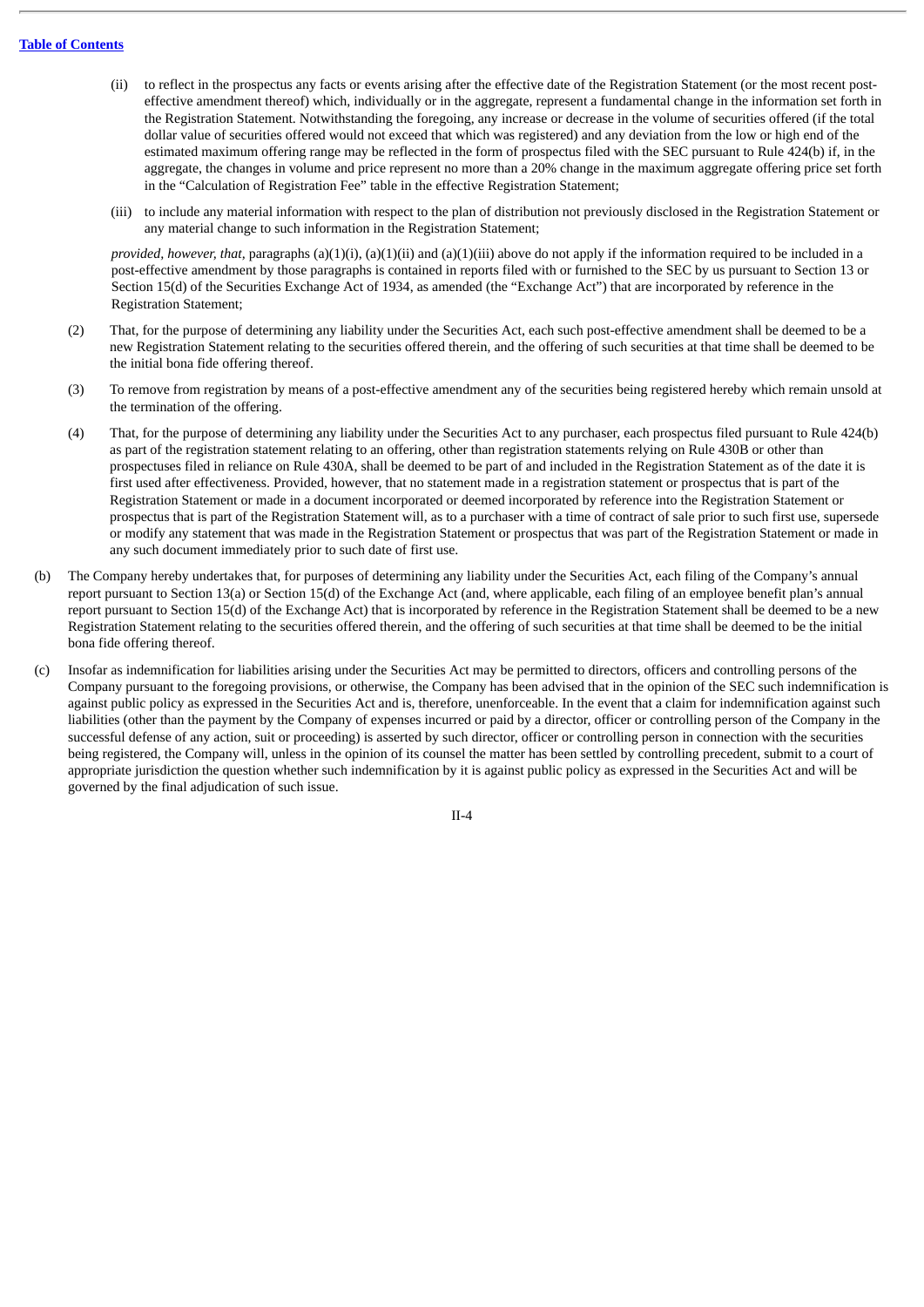## **SIGNATURES**

Pursuant to the requirements of the Securities Act of 1933, the registrant has duly caused this Post-Effective Amendment No. 1 to the Registration Statement on Form S-1 to be signed on its behalf by the undersigned, thereunto duly authorized, in the City of Burlington, Commonwealth of Massachusetts, on the 26 day of February, 2020.

## **CERENCE INC.**

By: /s/ Mark Gallenberger Name: Mark Gallenberger Title: Chief Financial Officer

Pursuant to the requirements of the Securities Act of 1933, this Post-Effective Amendment No. 1 to the Registration Statement on Form S-1 has been signed by the following persons in the capacities and on the dates indicated.

| <b>Signature</b>                           | Title                                                                                        | <b>Date</b>       |  |
|--------------------------------------------|----------------------------------------------------------------------------------------------|-------------------|--|
| /s/ Sanjay Dhawan<br>Sanjay Dhawan         | Chief Executive Officer and Director<br>(Principal Executive Officer)                        | February 26, 2020 |  |
| /s/ Mark Gallenberger<br>Mark Gallenberger | Chief Financial Officer<br>(Principal Financial Officer and Principal Accounting<br>Officer) | February 26, 2020 |  |
| $\ast$                                     | Chairman of the Board                                                                        | February 26, 2020 |  |
| Arun Sarin                                 |                                                                                              |                   |  |
| $\ast$                                     | Director                                                                                     | February 26, 2020 |  |
| Thomas Beaudoin                            |                                                                                              |                   |  |
| $\ast$                                     | <b>Director</b>                                                                              | February 26, 2020 |  |
| Marianne Budnik                            |                                                                                              |                   |  |
| $\ast$                                     | Director                                                                                     | February 26, 2020 |  |
| Sanjay Jha                                 |                                                                                              |                   |  |
| *                                          | <b>Director</b>                                                                              | February 26, 2020 |  |
| Kristi Ann Matus                           |                                                                                              |                   |  |
| $\ast$                                     | <b>Director</b>                                                                              | February 26, 2020 |  |
| Alfred Nietzel                             |                                                                                              |                   |  |
|                                            |                                                                                              |                   |  |

\*By: /s/ Mark Gallenberger

Mark Gallenberger Attorney-in-fact

II-5